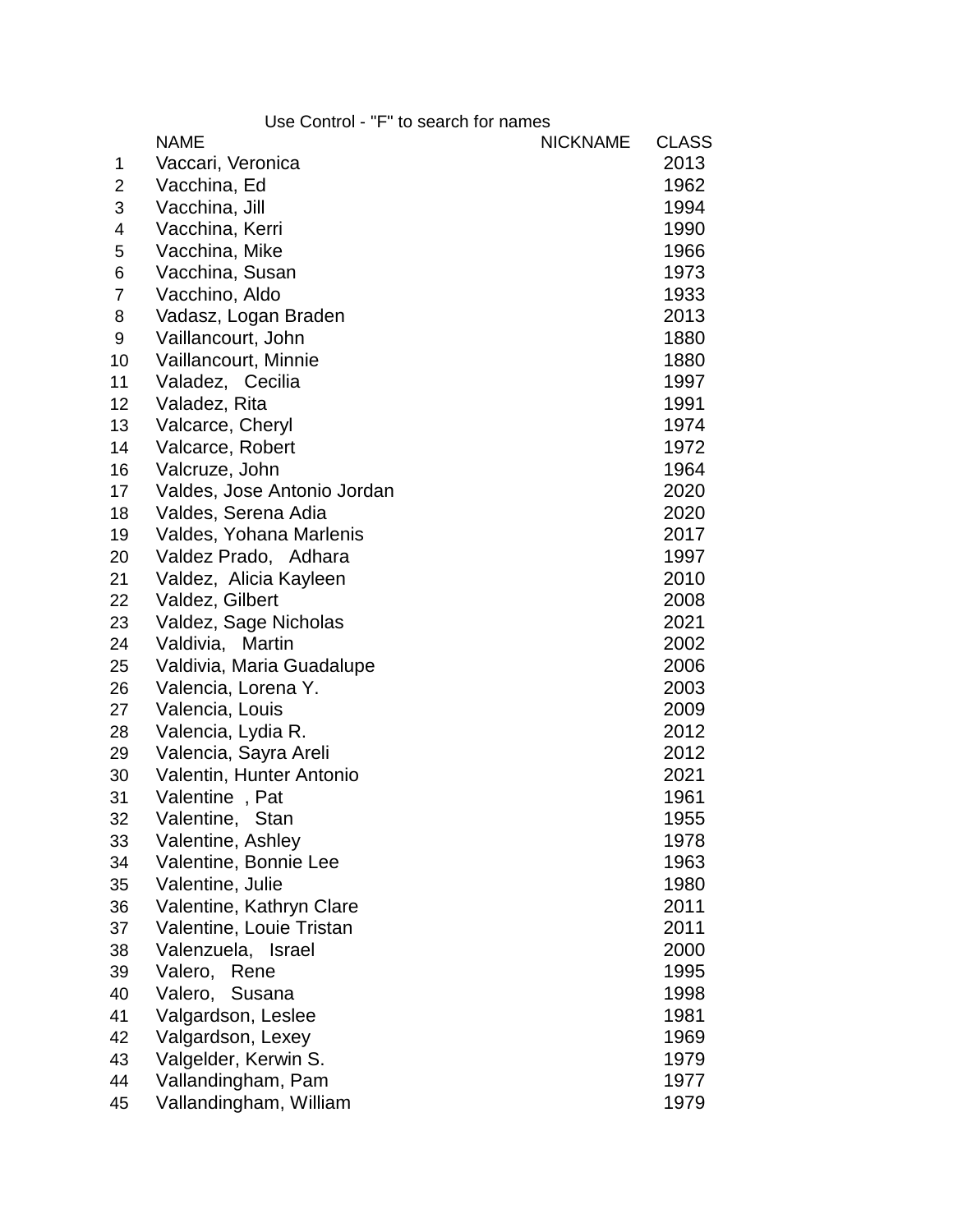| 46 | Vallarino, Gianni Antonino         | 2021 |
|----|------------------------------------|------|
| 47 | Vallas, Alexandra Nicole           | 2011 |
| 48 | Vallas, Sophia                     | 2015 |
| 49 | Valle, Jessica                     | 2002 |
| 50 | Valle, Anthony James               | 2020 |
| 51 | Valleau E. James                   | 1923 |
| 52 | <b>Valleau Louise Hortense</b>     | 1923 |
| 53 | Vallejo, Evelyn                    | 2021 |
| 54 | Vallejo, Jaqueline                 | 2020 |
| 55 | Vallejo, Terri                     | 1976 |
| 56 | Vallerino, Susan                   | 1987 |
| 57 | Valles Martinez, Christopher Brian | 2007 |
| 58 | Valory, Anastasia Catherine Nicole | 2019 |
| 59 | Valory, Brannock Alistair          | 2021 |
| 60 | Valory, Elijah Terrence            | 2017 |
| 61 | Valpey, Higgins Nellie Blanche     | 1942 |
| 62 | Valverde, Chuck                    | 1959 |
| 63 | Valverde, Doloris Felt             | 1945 |
| 64 | Valverde, Jeff                     | 1983 |
| 65 | Valverde, Marlene                  | 1954 |
| 66 | Valverde, Valerie                  | 1978 |
| 67 | Valverdi, Chuck                    | 1979 |
| 68 | Van Allen, Wallace                 | 2006 |
| 69 | Van Allen, Roman                   | 2006 |
| 70 | Van Citters, Neal                  | 1978 |
| 71 | Van Cleave, Sandra Jamieson        | 1953 |
| 72 | Van Cleave, Margaret               | 1948 |
| 73 | Van Cleemput, Michael Lee "Mike"   | 1959 |
| 74 | Van Cleeve Blazer, Virginia Ann    | 1960 |
| 75 | Van Curen, Abbie                   | 1998 |
| 76 | Van Curen, Samuel Oliver           | 1994 |
| 77 | Van De Bogart, Steven              | 1998 |
| 78 | Van der Heydt, Kevin               | 1972 |
| 79 | Van Doren, Wade                    | 1978 |
| 80 | Van Dover, Gildone Adeline         | 1942 |
| 81 | Van Dyke, Bob                      | 1958 |
| 82 | Van Dyke, Bonnie                   | 1958 |
| 83 | Van Dyke, Janice                   | 1965 |
| 84 | Van Dyke, Mitch                    | 1992 |
| 85 | Van Emmerick, Judy                 | 1972 |
| 86 | Van Epps, Lee                      | 1977 |
| 87 | Van Ess, Cara-Jeanne               | 1965 |
| 88 | Van Gorder, Robert                 | 1987 |
| 89 | Van Hooser, Lance                  | 1981 |
| 90 | Van Houck, Julie                   | 1990 |
| 91 | Van Lydegraf, Robert               | 1958 |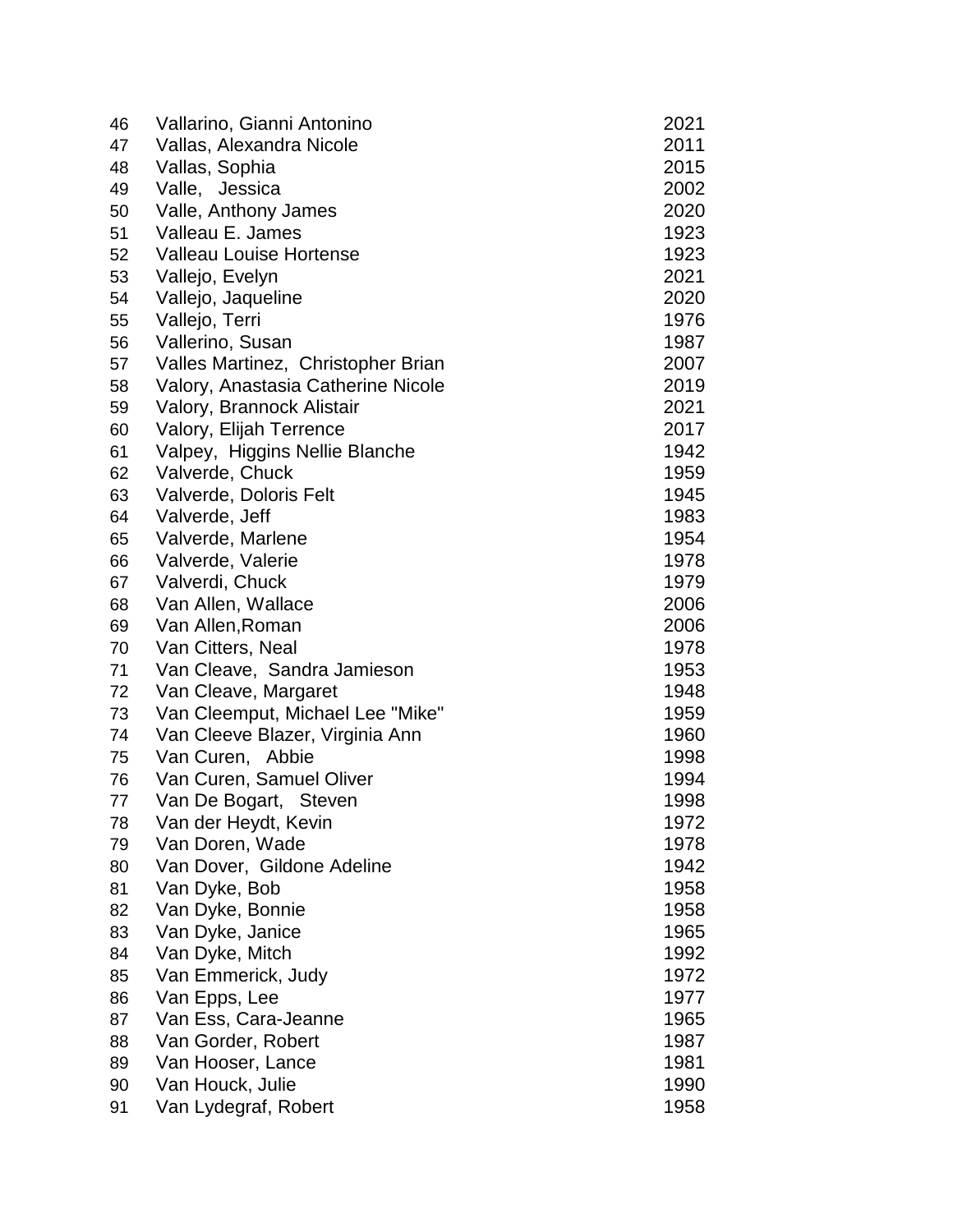| 92  | Van Lydergraf, J.                 | 1965 |
|-----|-----------------------------------|------|
| 93  | Van Meter, Pat                    | 1960 |
| 94  | Van Meter Shirley M.              | 1947 |
| 95  | Van Meter, Bob                    | 1951 |
| 96  | Van Nagell, John                  | 1921 |
| 97  | Van Reken, Ryan Stanley           | 2004 |
| 98  | Van Reken, Jason Michael          | 2007 |
| 99  | Van Ry, Brandi Julie              | 2009 |
| 100 | Van Slyck, Peckham Mary P.        | 1943 |
| 101 | Van Slyck, Ashley                 | 1941 |
| 102 | Van Tassel, Hamlyn Lurayne Nellie | 1942 |
| 103 | Van Tassel, Harold                | 1937 |
| 104 | Van Tassel, Patti                 | 1972 |
| 105 | Van Tassel, William               | 1939 |
| 106 | Van Tassell, Janice L.            | 1951 |
| 107 | Van Voorhis, Bartow W.            | 1963 |
| 108 | Van Wagner, Bill                  | 1952 |
| 109 | Van Walraven, Joseph E.           | 2003 |
| 110 | Van Woert IV, Kenneth Bradley     | 2004 |
| 111 | Van Woert, Nicholas               | 1997 |
| 112 | Van Woert, Sara                   | 1995 |
| 113 | Van Zant, Ami                     | 1992 |
| 114 | Van, Buskirk Allison Lynn         | 2019 |
| 115 | Van, Court-Perez Jacob Mathew     | 2019 |
| 116 | Vanallen, Alexandra               | 2008 |
| 117 | Vanantwerp, Adrienne E.           | 2009 |
| 118 | Vanbeekom, Michelle               | 2000 |
| 119 | Vance, Jerry                      | 1968 |
| 120 | Vance, Kevin                      | 1991 |
| 121 | Vance, Merilee                    | 1971 |
| 122 | Vance, Mike                       | 1972 |
| 123 | Vancil, Chelsea Alexandria        | 2012 |
| 124 | Vancromphout, Ronnie              | 1962 |
| 125 | Vandebogart, Rachael              | 1999 |
| 126 | Vandebogart, Winters Joan         | 1955 |
| 127 | Vandenberg,<br><b>Nienke</b>      | 2002 |
| 128 | Vandenberg, Carol                 | 1969 |
| 129 | Vandenberghe, Devra A             | 2014 |
| 130 | Vander Heyden, Joshua Colton      | 2012 |
| 131 | Vanderberg, Adele                 | 1972 |
| 132 | Vanderburg, Peter                 | 1971 |
| 133 | Vandergon, Alexandra M.           | 2006 |
| 134 | Vandergon, Austin E.              | 2003 |
| 135 | Vanderhoof, George                | 1961 |
| 136 | Vanderhoof, Derek                 | 1996 |
| 137 | Vanderpool, Katarina              | 2013 |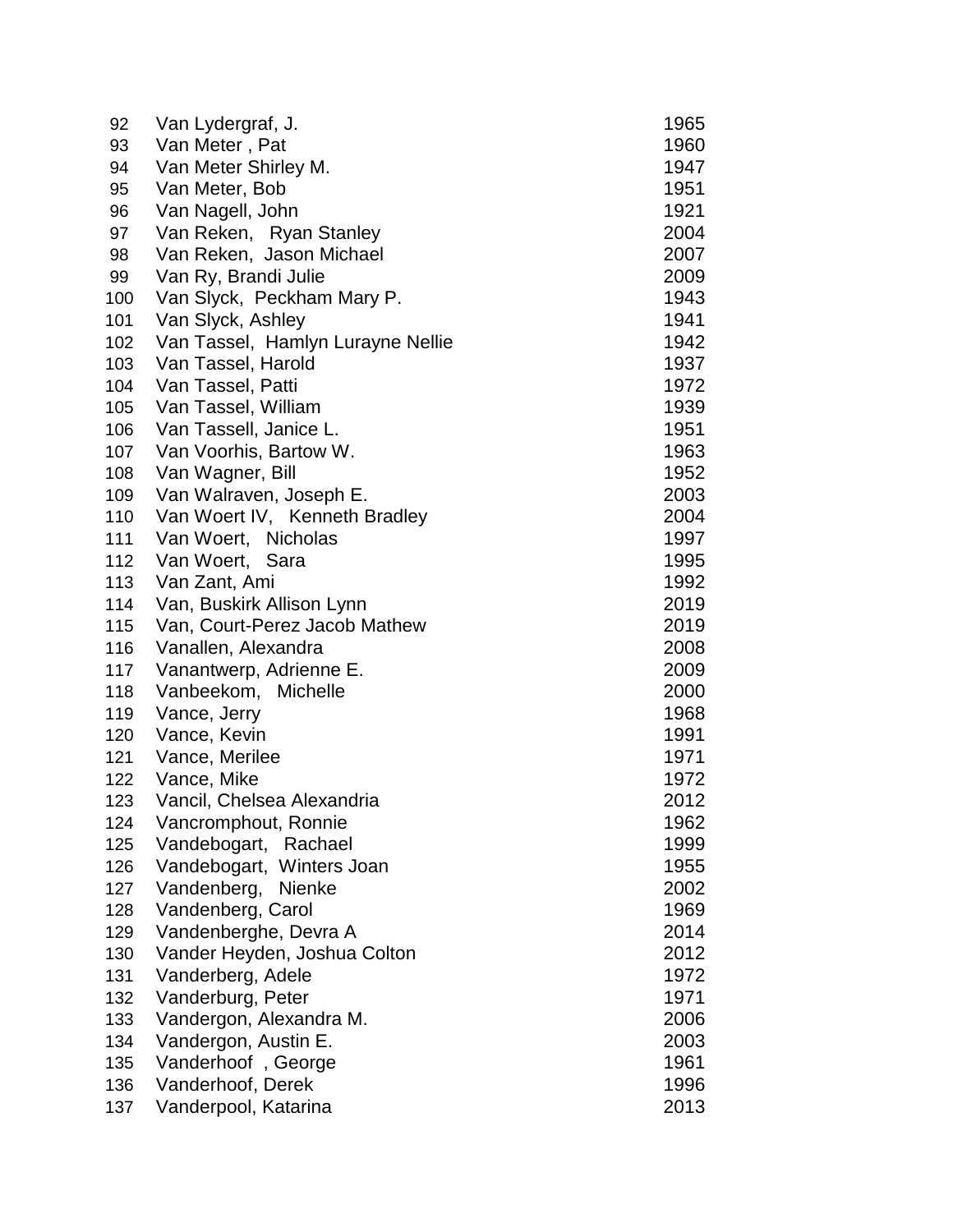| 138 | Vandersypen, Tristen Wade         | 2014 |
|-----|-----------------------------------|------|
| 139 | VanDover, Len                     | 1966 |
| 140 | VanEpps, Jamie                    | 1979 |
| 141 | VanErmen, Joan                    | 1961 |
| 142 | Vang, Binh                        | 1991 |
| 143 | Vange, June                       | 1949 |
| 144 | VanGorder, Kristin                | 1991 |
| 145 | VanGorder, Vickie                 | 1966 |
| 146 | VanHooser, Grae                   | 1979 |
| 147 | VanHouck, Jason                   | 1993 |
| 148 | Vankooten, Erin                   | 2002 |
| 149 | VanLydergraf, Jo Ann              | 1962 |
| 150 | Vannucci, Anthony                 | 1989 |
| 151 | Vanoni, Sylvia M.                 | 1951 |
| 152 | VanReeth, Dwight                  | 1964 |
| 153 | Vanry, Jessica Julie              | 2007 |
| 154 | Vanschoiack, Ronald Dennis        | 1966 |
| 155 | Vanschoick, Allen                 | 1965 |
| 156 | VanSlyck, Susan                   | 1962 |
| 157 | Vantassel, Marquise Haws          | 2009 |
| 158 | VanTassel, Peter                  | 1969 |
| 159 | VanTassell, Tom                   | 1968 |
| 160 | VanVoorhis, Gretchen              | 1966 |
| 161 | VanWagenen, Jeannine              | 1962 |
| 162 | Vanwalraven, Vanessa              | 1995 |
| 163 | VanWinkle, Brian                  | 1999 |
| 164 | Varbie, Dyle                      | 1980 |
| 165 | Varble, Erica                     | 1983 |
| 166 | Varble, Glenda                    | 1970 |
| 167 | Vardell, John Jordan              | 2003 |
| 168 | Varela Tapia, Katia Marlen        | 2013 |
| 169 | Vargas Gomez, Del                 | 1949 |
| 170 | Vargas, Luis                      | 1998 |
| 171 | Vargas, George                    | 1959 |
| 172 | Vargas, Nicole Ann Peña           | 2020 |
| 173 | Vargo, Steven                     | 1990 |
| 174 | Varley, Evelyn Jean               | 1943 |
| 175 | Varney, Allen                     | 1976 |
| 176 | Varney, Myrtle                    | 1918 |
| 177 | Varney, Pearl                     | 1920 |
| 178 | Varnon, Marie                     | 1935 |
| 179 | Varnum, Patrick Edward            | 1956 |
| 180 | Varnum, Jack J.                   | 1934 |
| 181 | Vasconcelos, Judith "Judy" Louise | 1956 |
| 182 | Vasile, Gabriel                   | 1999 |
| 183 | Vasile, Anna                      | 1994 |
|     |                                   |      |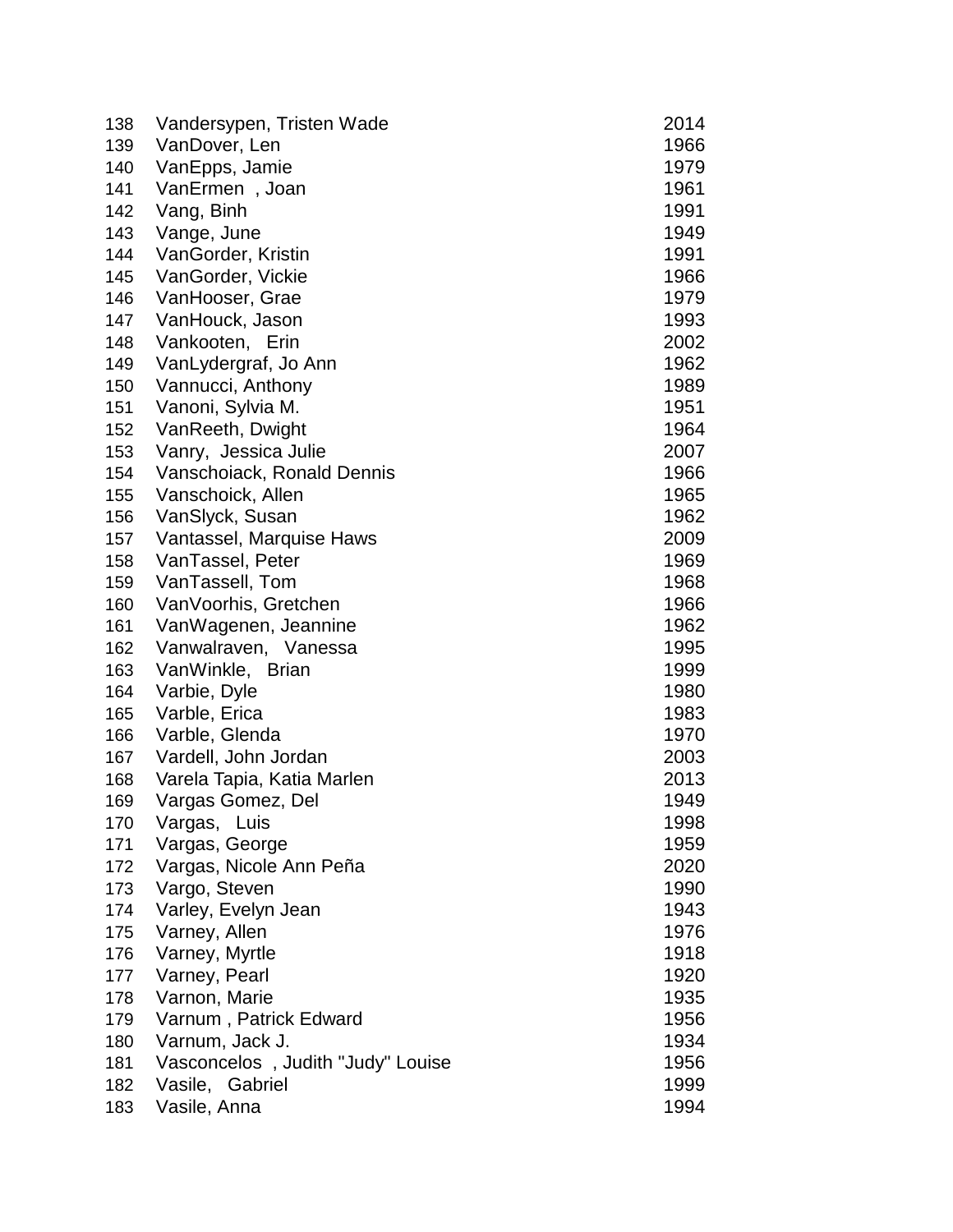| 184 | Vasko, Ann                  | 1976 |
|-----|-----------------------------|------|
| 185 | Vasko, Kris                 | 1980 |
| 186 | Vasko, Teresa               | 1978 |
| 187 | Vasquez, Alonzo Joseph      | 2013 |
| 188 | Vasquez, Hector             | 1999 |
| 189 | Vasquez, Carlos             | 1983 |
| 190 | Vasquez, Peyton             | 2018 |
| 191 | Vasquez, Raul Barajas       | 2012 |
| 192 | Vasquez, Sophia Louise      | 2020 |
| 193 | Vasquez, Zulma              | 1990 |
| 194 | Vastano, Jacob              | 2000 |
| 195 | Vaudrin, David              | 1954 |
| 196 | Vaughan, Barbara L.         | 1948 |
| 197 | Vaughan, Beryl E.           | 1938 |
| 198 | Vaughan, Carrie             | 1991 |
| 199 | Vaughn, Adelle              | 1961 |
| 200 | Vaughn, Kennedy E           | 2013 |
| 201 | Vaughn, Alexander           | 2002 |
| 202 | Vaughn, Julianne E.         | 2004 |
| 203 | Vaughn, Don                 | 1937 |
| 204 | Vaughn, Edward Otis         | 1939 |
| 205 | Vaughn, Farrell             | 1979 |
| 206 | Vaughn, Farrell             | 1980 |
| 207 | Vaughn, Jessica J.          | 2011 |
| 208 | Vaughn, Lawrence            | 1965 |
| 209 | Vaughn, Mary J.             | 1932 |
| 210 | Vaughn, Robert              | 1934 |
| 211 | Vaulet, Robert "Bob" Edward | 1956 |
| 212 | Vawter, Beverly A.          | 1946 |
| 213 | Vawter, Max V.              | 2009 |
| 214 | Vawter, Nicole              | 2002 |
| 215 | Vaziri, Ali                 | 1981 |
| 216 | Vazquez, Jelina Cortez      | 2017 |
| 217 | Vazquez, Jonathan Haven     | 2016 |
| 218 | Veasley, Jeffrey            | 1981 |
| 219 | Veasley, Jennifer           | 1981 |
| 220 | Vega, Ashley Marie          | 2007 |
| 221 | Vega, Camille               | 1993 |
| 222 | Vega, Erick A.              | 2005 |
| 223 | Vega, John                  | 2002 |
| 224 | Vegas, Patty                | 1984 |
| 225 | Veil, Shirley               | 1947 |
| 226 | Vela, Rebekah               | 1999 |
| 227 | Velaquez Ruiz, Carlos       | 2014 |
| 228 | Velasco, Luis               | 1997 |
| 229 | Velasco, Jayme Luz          | 2006 |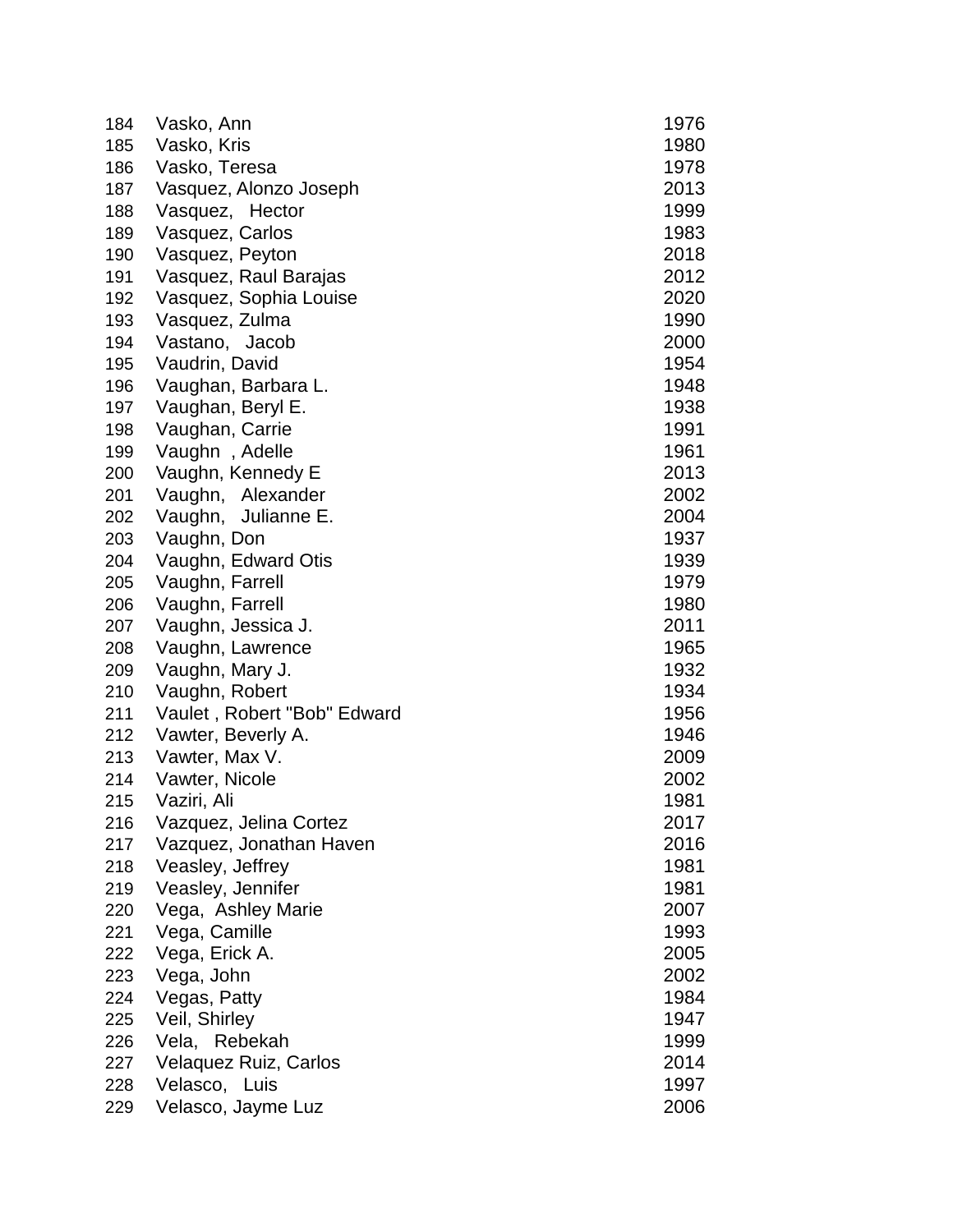| 230 | Velasco, Riley Thomas                 | 2016 |
|-----|---------------------------------------|------|
| 231 | Velasquez, Fred                       | 1969 |
| 232 | Velasquez, Jose                       | 1992 |
| 233 | Velasquez, Micheline                  | 1971 |
| 234 | Velasquez, Ozzy Valo                  | 2021 |
| 235 | Velasquez, Richard                    | 1968 |
| 236 | Velasquez, Simental, Faviola          | 2006 |
| 237 | Velazquez, Sara                       | 1996 |
| 238 | Velazquez, Jose                       | 2010 |
| 239 | Velazquez, Heather                    | 2018 |
| 240 | Velazquez, Rosa Ivet                  | 2006 |
| 241 | Velez, Deborah                        | 1969 |
| 242 | Veltman, Dana s.                      | 1985 |
| 243 | Veltman, Dawn s.                      | 1985 |
| 244 | Venegas Velazquez, Benjamin Alejandro | 2017 |
| 245 | Venegas, lan                          | 2000 |
| 246 | Venis, Carlye                         | 2001 |
| 247 | Ventura, Alyza                        | 2015 |
| 248 | Ventura, Angelica                     | 1986 |
| 249 | Venturacci, Christina A.              | 2004 |
| 250 | Michael<br>Venturacci,                | 2000 |
| 251 | Venturino, Mary                       | 1935 |
| 252 | Venzon, Brandon Xavier                | 2019 |
| 253 | Vera, Jason Patrick Manalo De         | 2020 |
| 254 | Vera, Johan                           | 2009 |
| 255 | Vera, Jose                            | 2012 |
| 256 | Vercoe, Carol                         | 1966 |
| 257 | Verdin Magana, Felipe                 | 2021 |
| 258 | Verdin, Maricela                      | 1995 |
| 259 | Verdin, Gabriela                      | 2015 |
| 260 | Verdin, Luzmaria                      | 1991 |
| 261 | Verdin, Selina                        | 2014 |
| 262 | Verdino, Nellie                       | 1945 |
| 263 | Verduzco, Dennisse Alexa Vera         | 2021 |
| 264 | Vergara, Mark Dominic                 | 2010 |
| 265 | Vergara, Matthew                      | 2008 |
| 266 | Vergilio, Don                         | 1989 |
| 267 | Vergilio, Gina                        | 1991 |
| 268 | Verhey, David                         | 1989 |
| 269 | Verhey, Peter                         | 1987 |
| 270 | Verhey, Sarah                         | 1992 |
| 271 | Verhoeven, Tyler Bruce                | 2006 |
| 272 | Verhulst, Eric                        | 2001 |
| 273 | Verhulst, Ken F.                      | 2003 |
| 274 | VerLinden, Linda                      | 1969 |
| 275 | VerLinden, Maryann                    | 1966 |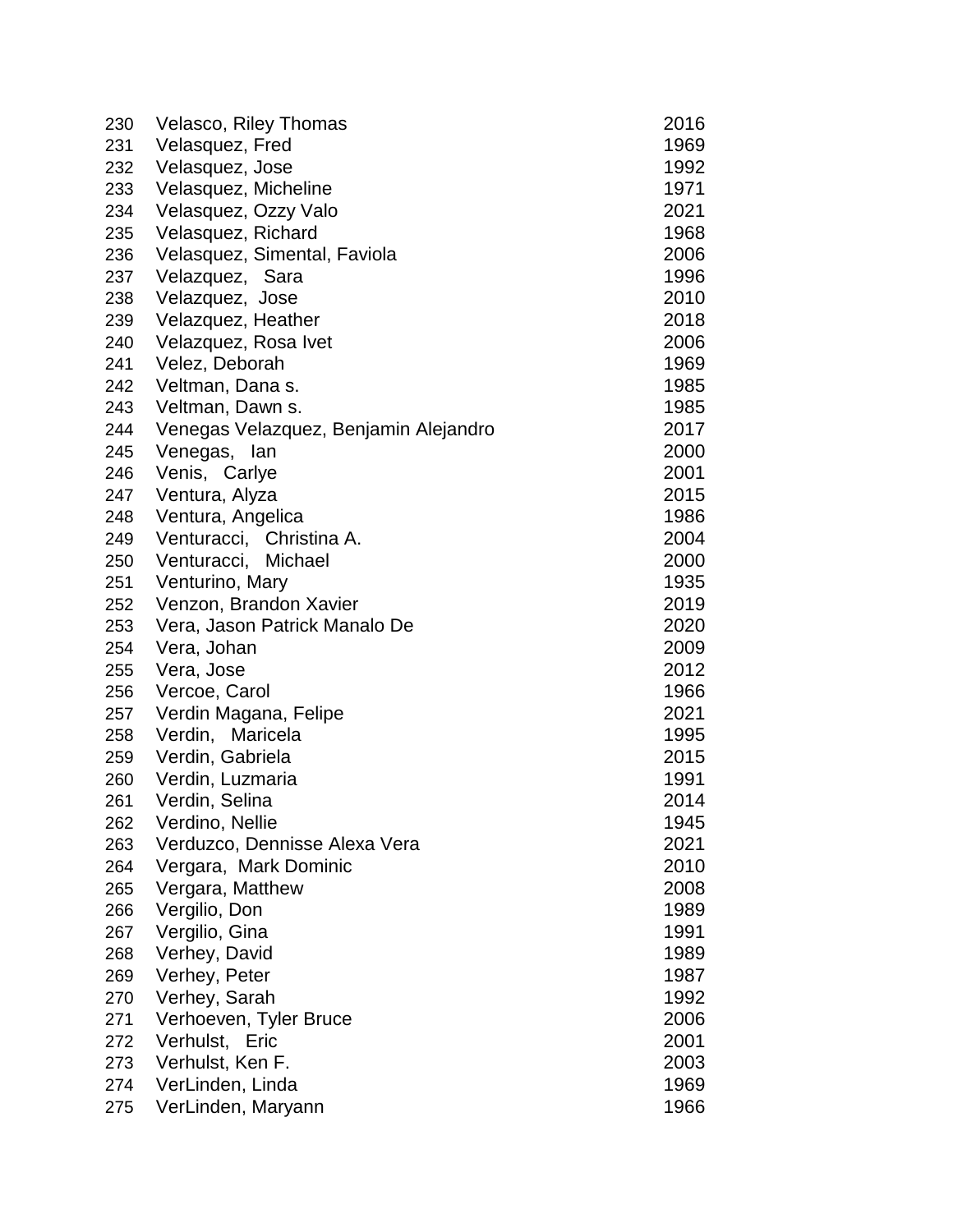| 276 | Verner, Carol Ann          | 2015 |
|-----|----------------------------|------|
| 277 | Verness, Kathy             | 1979 |
| 278 | Verness, Michael           | 1977 |
| 279 | Verness, Sue               | 1975 |
| 280 | Verness, Toni              | 1977 |
| 281 | Verney, Ken                | 1977 |
| 282 | Vernon, Sarah              | 2002 |
| 283 | VerNon, Donna              | 1957 |
| 284 | Vernon, Jessie             | 1973 |
| 285 | Vernon, Raymond            | 1958 |
| 286 | Vernon, Robert             | 1973 |
| 287 | Vernon, Steven Ray Charles | 2003 |
| 288 | Vernon, Willie             | 1968 |
| 289 | Verrier, Alex M            | 2014 |
| 290 | Verrier, Jordan E.         | 2011 |
| 291 | Verrinder, Eric            | 1977 |
| 292 | Verrinder, Kathleen        | 1986 |
| 293 | Vessie, Danielle Nicole    | 2004 |
| 294 | Vestbie, Drake Robert      | 2017 |
| 295 | Vestbie, Linda             | 1988 |
| 296 | Vestbie, Ronald            | 1986 |
| 297 | Vezquez, Gaudalupe         | 2010 |
| 298 | Vezquez, Gaudalupe         | 2010 |
| 299 | Vicari, Susan              | 1974 |
| 300 | Vice, Gail                 | 1974 |
| 301 | Vice, Kathy                | 1976 |
| 302 | Vice, Vickie               | 1968 |
| 303 | Vichayavilas, Ron          | 1969 |
| 304 | Vicino, Hannah Marie       | 2019 |
| 305 | Vickery, Shirley A.        | 1951 |
| 306 | Vickrey, Brenda            | 1969 |
| 307 | Vicks,<br>Alison           | 2001 |
| 308 | Katherine F.<br>Vicks,     | 2004 |
| 309 | Vicks,<br>Meghan           | 1999 |
| 310 | Vicks, William S.          | 2007 |
| 311 | Vico, Jonathan Eugene Da   | 2016 |
| 312 | Vides, Jocelyn Marie       | 2014 |
| 313 | Vides, Lauren Rene         | 2016 |
| 314 | Vidovich, Dan              | 1944 |
| 315 | Vidovich, Dan              | 1945 |
| 316 | Vierra, Alexander Robert   | 2011 |
| 317 | Vierra, Keani              | 2015 |
| 318 | Vietti, Kernan Jane        | 1950 |
| 319 | Vietti, Paul J.            | 1950 |
| 320 | Vietti, Richard            | 1939 |
| 321 | Vietti, Shirley Agnes      | 1957 |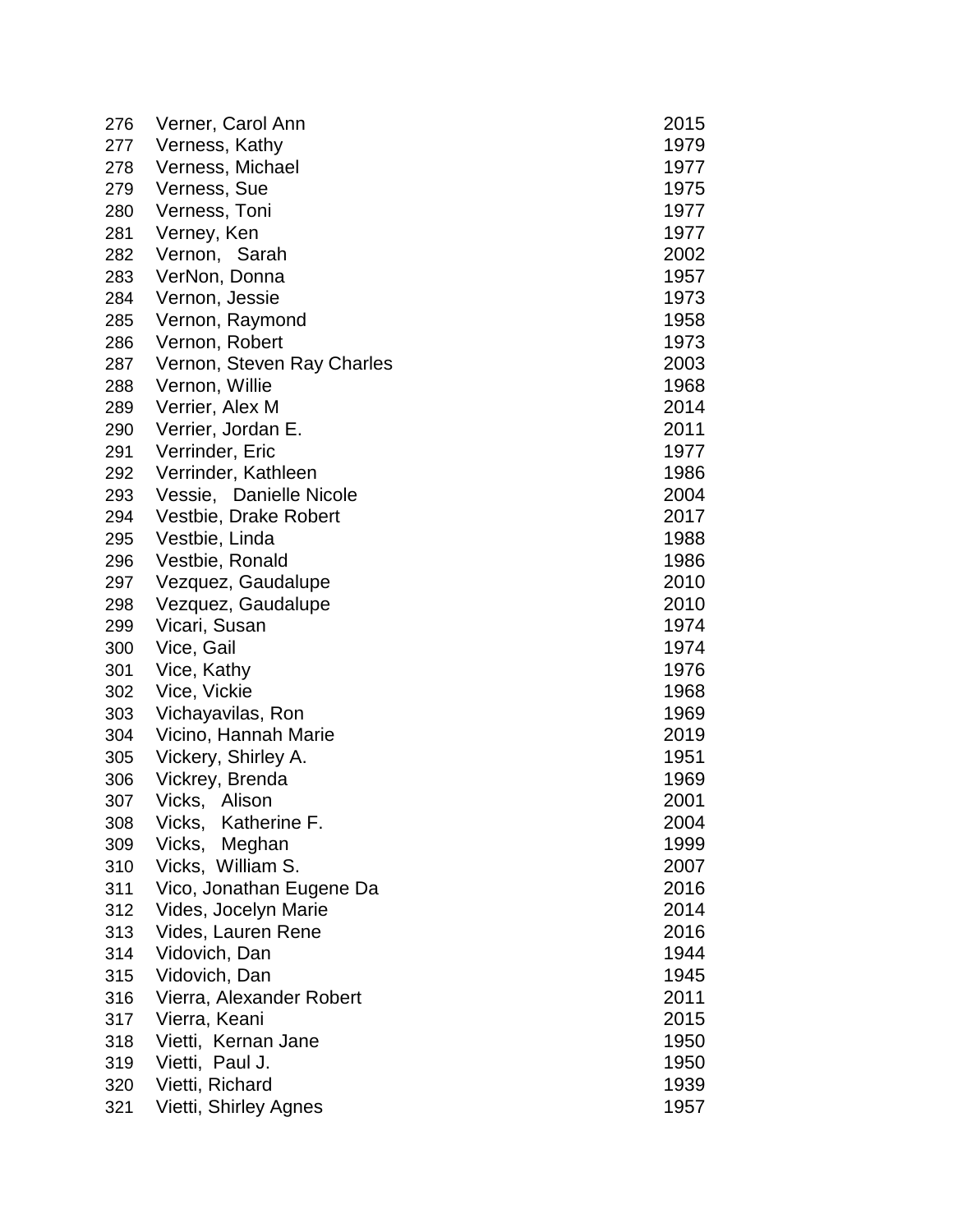| 322 | Vieyra, Kayla Christine        | 2017 |
|-----|--------------------------------|------|
| 323 | Vieyra-Seals, Keegan Robert    | 2020 |
| 324 | Vigen, Brandi                  | 2002 |
| 325 | Vigen, lan                     | 2008 |
| 326 | Vigo, Emily                    | 1991 |
| 327 | Viitanen, Henrik               | 1991 |
| 328 | Vikre, Matthew Peter           | 2004 |
| 329 | Vikre, Catherine E.            | 2007 |
| 330 | Vikre, Thomas George           | 2006 |
| 331 | Vila, Betty Jane               | 1944 |
| 332 | Vilardell, Susana              | 1997 |
| 333 | Vilas, Walter Alan             | 1944 |
| 334 | Villa, Amber                   | 2005 |
| 335 | Villa, Gustavo Adolfo Alcala   | 2016 |
| 336 | Villa, Lucero, Juan            | 2015 |
| 337 | Villa, Lucero, Marco Antonio   | 2017 |
| 338 | Villa, Robert                  | 2001 |
| 339 | Villalobos, Davey Danilo       | 2013 |
| 340 | Villanueva, Gladys             | 1990 |
| 341 | Villanueva, Scarlette          | 1987 |
| 342 | Villanueva, Steven             | 1991 |
| 343 | Villariza, Alexis              | 2015 |
| 344 | Villariza, Kevin Casey         | 2020 |
| 345 | Villarreal, Jessica            | 1998 |
| 346 | Villarreal, Julia Rose         | 2003 |
| 347 | <b>Villarreal, Katy</b>        | 1993 |
| 348 | Villegas Barron, Ulises Fabian | 2021 |
| 349 | Villegas, Roberto              | 2007 |
| 350 | Villines, Donavin James        | 2010 |
| 351 | Viloria, Fernando Thomas       | 1963 |
| 352 | Viloria, Isabel Moore          | 1953 |
| 353 | Viloria, Leo                   | 1957 |
| 354 | Vincent,<br>Geri               | 1955 |
| 355 | Jim<br>Vincent,                | 1955 |
| 356 | Vincent, Robin                 | 1968 |
| 357 | Vincze, Benjamin Lewis         | 2019 |
| 358 | Vincze, Christine              | 1988 |
| 359 | Vincze, Craig                  | 1985 |
| 360 | Vincze, Max F                  | 2016 |
| 361 | Vindrola, Marguerite           | 1954 |
| 362 | Vineyard, Kathy                | 1971 |
| 363 | Vining, Isabela                | 2018 |
| 364 | Vining, Jonathon William       | 2016 |
| 365 | Vinnedge, Don                  | 1958 |
| 366 | Vinnedge, Ron                  | 1958 |
| 367 | Vinson, Marie                  | 1978 |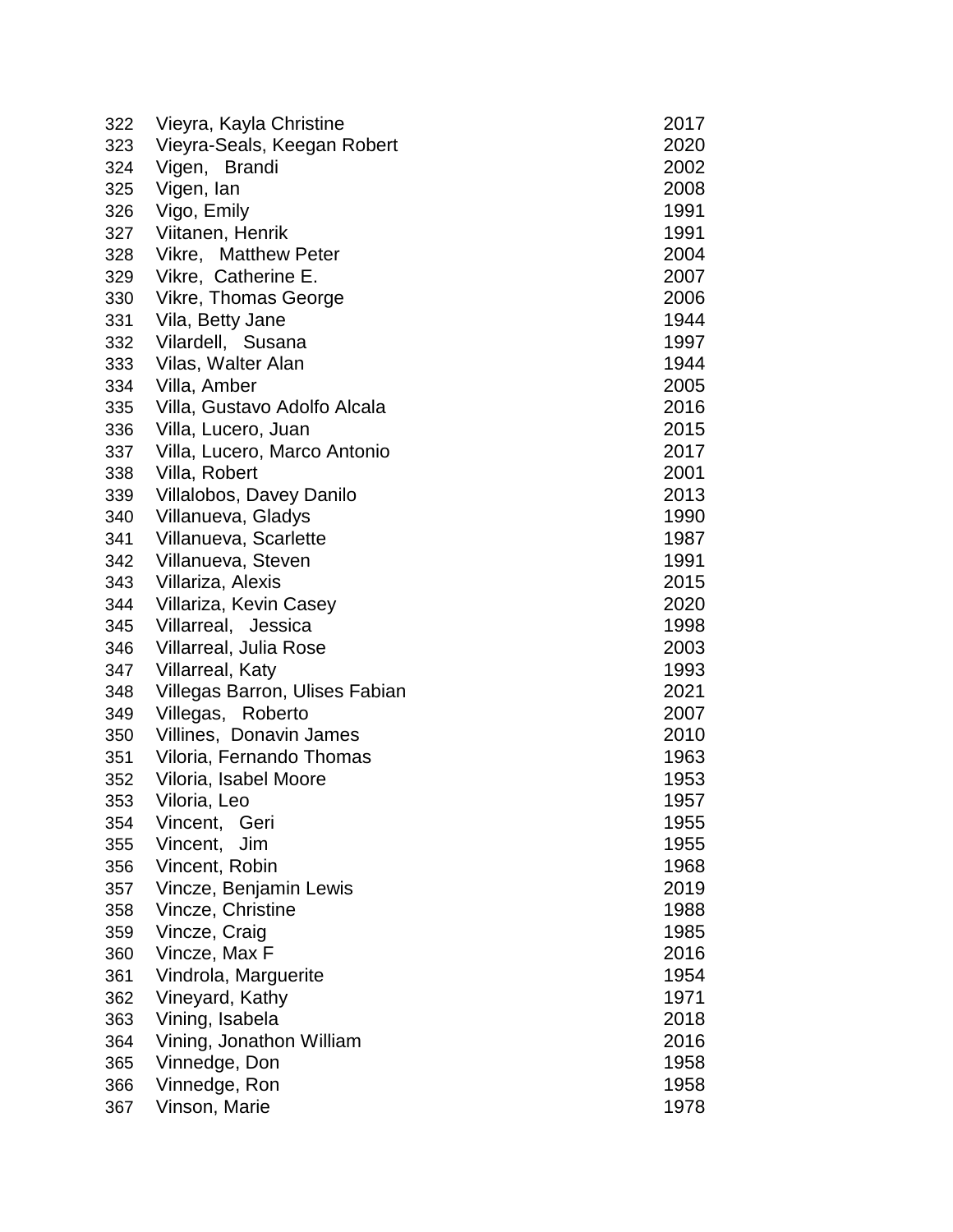| 368 | Vinson, Ralph                 | 1969 |
|-----|-------------------------------|------|
| 369 | Vinson, Vachelle              | 1976 |
| 370 | Virden, Tyler James           | 2007 |
| 371 | Virostek, Mark                | 1989 |
| 372 | Viscarra, Erik                | 2004 |
| 373 | Viscarra, Jessica             | 2009 |
| 374 | Visnaw, Jennifer              | 1995 |
| 375 | Vitale, Guenther Marilyn Gray | 1943 |
| 376 | Vitense, Jeffrey              | 1996 |
| 377 | Vivero, Joe                   | 1964 |
| 378 | Vivian, Skye                  | 2018 |
| 379 | Vizcarra, Juan                | 2013 |
| 380 | Vlahos, George N.             | 1950 |
| 381 | Vlahovich, Dave               | 1968 |
| 382 | Vlahovich, Ralph              | 1969 |
| 383 | Vlahovich, Sharon             | 1969 |
| 384 | Vlaskovits, Vivienne          | 1997 |
| 385 | Vlautin Crumley, Linda        | 1960 |
| 386 | Vlautin, John                 | 1981 |
| 387 | Vlautin, William              | 1986 |
| 388 | Vlaz, Adelaidea               | 2001 |
| 389 | Vodehnal, August Laree        | 2021 |
| 390 | Vogel, Dave                   | 1968 |
| 391 | Vogel, David                  | 1988 |
| 392 | Vogel, Derek                  | 1983 |
| 393 | Vogel, Kenneth s.             | 1985 |
| 394 | Vogel, Kerry                  | 1986 |
| 395 | Vogel, Madeline Tate          | 2019 |
| 396 | Vogel, Mike                   | 1972 |
| 397 | Vogel, Sophia Grace           | 2021 |
| 398 | Vogiatzis,<br>Dino            | 1998 |
| 399 | Vogliotti,<br>Irene           | 1913 |
| 400 | Vogliotti, Reno               | 1927 |
| 401 | Vogt, Bill Lewellan           | 1960 |
| 402 | Vogt, Nancy                   | 1957 |
| 403 | Vogt, Richard                 | 1953 |
| 404 | Vold, Chris                   | 1979 |
| 405 | Vold, Kurt                    | 1982 |
| 406 | Vold, Valerie                 | 1976 |
| 407 | Volk, Jarrod Robert           | 2007 |
| 408 | Volk, Daniel Stephen          | 2017 |
| 409 | <b>Volk, Garret Thomas</b>    | 2012 |
| 410 | <b>Volk, Kaley Suzanne</b>    | 2009 |
| 411 | Vollberg, Greg A.             | 2003 |
| 412 | Vollman, Colton               | 1983 |
| 413 | Vollman, Kirstin              | 1981 |
|     |                               |      |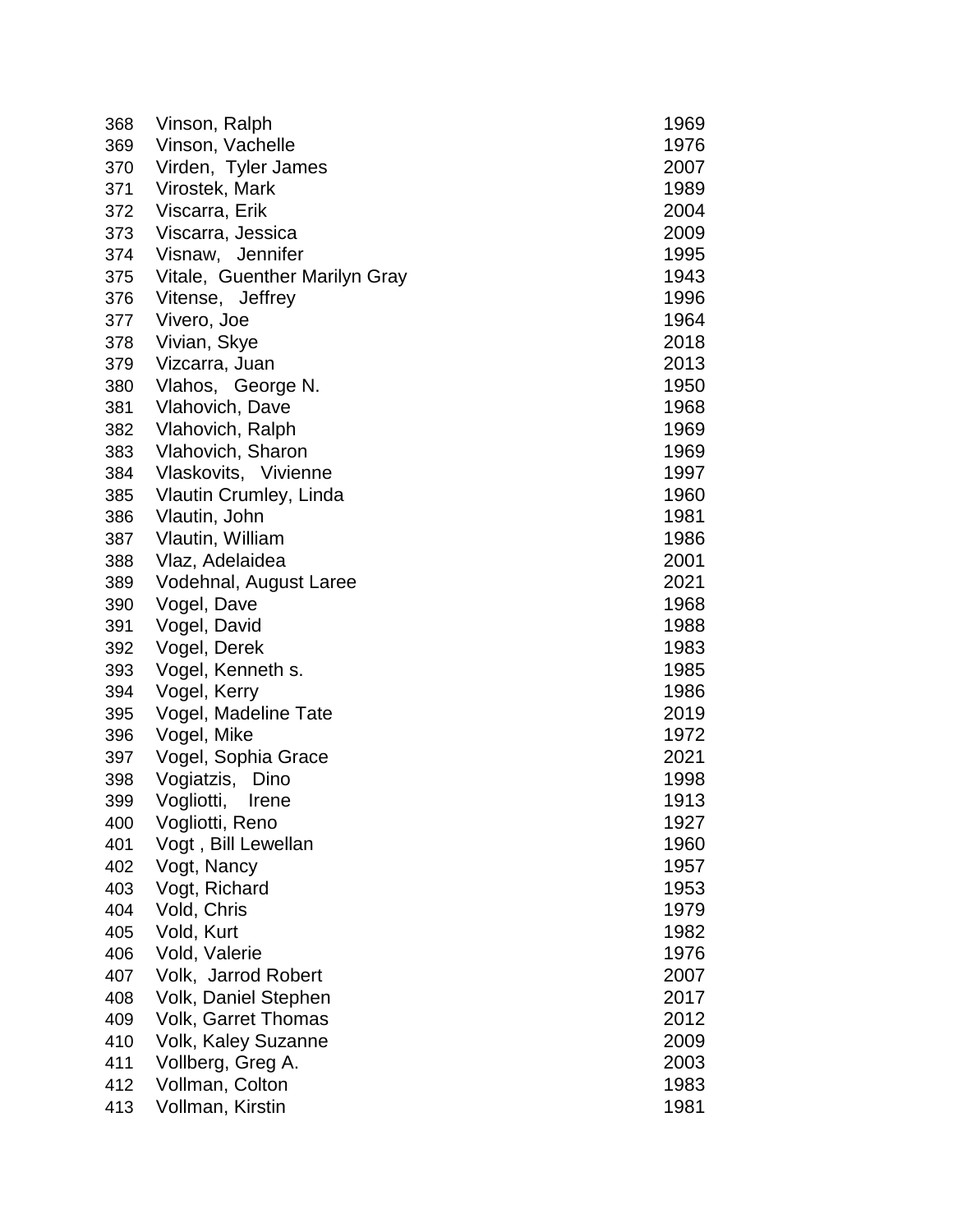| 414 | Vollmer,<br>Cassie               | 1999 |
|-----|----------------------------------|------|
| 415 | Vollmer,<br>Mark                 | 1996 |
| 416 | Vollmer,<br>Morgan               | 1999 |
| 417 | Vollmer, Tracy                   | 1978 |
| 418 | Volpa, Mary                      | 1965 |
| 419 | Volpe Rogers, Diane              | 1960 |
| 420 | Volpi, Christiane                | 1992 |
| 421 | Volpi, Dave                      | 1968 |
| 422 | Volpi, Kathi                     | 1965 |
| 423 | Volpi, Lynne                     | 1971 |
| 424 | Volpicelli, Chanel               | 2000 |
| 425 | Volpicelli, Travis               | 2002 |
| 426 | Volsko, Roberta                  | 1973 |
| 427 | Von Bartheld, Annika             | 2015 |
| 428 | Von Duering, Dana                | 1972 |
| 429 | Von Geldern Harms, Hilde Irmgard | 1960 |
| 430 | Von Savoye, Alexander            | 2018 |
| 431 | Vonarz, Mart                     | 1968 |
| 432 | Vonderheide, Kim                 | 1971 |
| 433 | VonFluee, Wenette "Wendy"        | 1968 |
| 434 | Vong, Binh                       | 1992 |
| 435 | Vong, Robert                     | 2009 |
| 436 | Vong, Steven                     | 2006 |
| 437 | VonRuden, Alan                   | 1969 |
| 438 | VonRuden, Candy                  | 1967 |
| 439 | Vonsild, Fred                    | 1934 |
| 440 | Vonsild, Harvey                  | 1929 |
| 441 | VonVolborth, Tania               | 1968 |
| 442 | Voorhees, Ashley N.              | 2006 |
| 443 | Voorhees, Brady A.               | 2005 |
| 444 | Voorhees, Bruce                  | 1975 |
| 445 | Voorhees, Marc                   | 1978 |
| 446 | Voorhees, Vicki                  | 1969 |
| 447 | Voskuil Steiner, Janet           | 1960 |
| 448 | Voss, Adrian                     | 1998 |
| 449 | Vowels, Kevin                    | 1992 |
| 450 | Voyde', Alicia                   | 1993 |
| 451 | Voyevidka, Constantine           | 1991 |
| 452 | Voyles Haenel, Rosemarie Inge    | 1960 |
| 453 | VreNon, Anita Jean               | 1956 |
| 454 | VreNon, Gary                     | 1962 |
| 455 | VreNon, Killian, Teresa          | 1961 |
| 456 | VreNon, Monte                    | 1964 |
| 457 | VreNon, Sharon                   | 1980 |
| 458 | Vrenon, Troy D.                  | 1979 |
| 459 | Vrenon, Vincent Jay              | 1959 |
|     |                                  |      |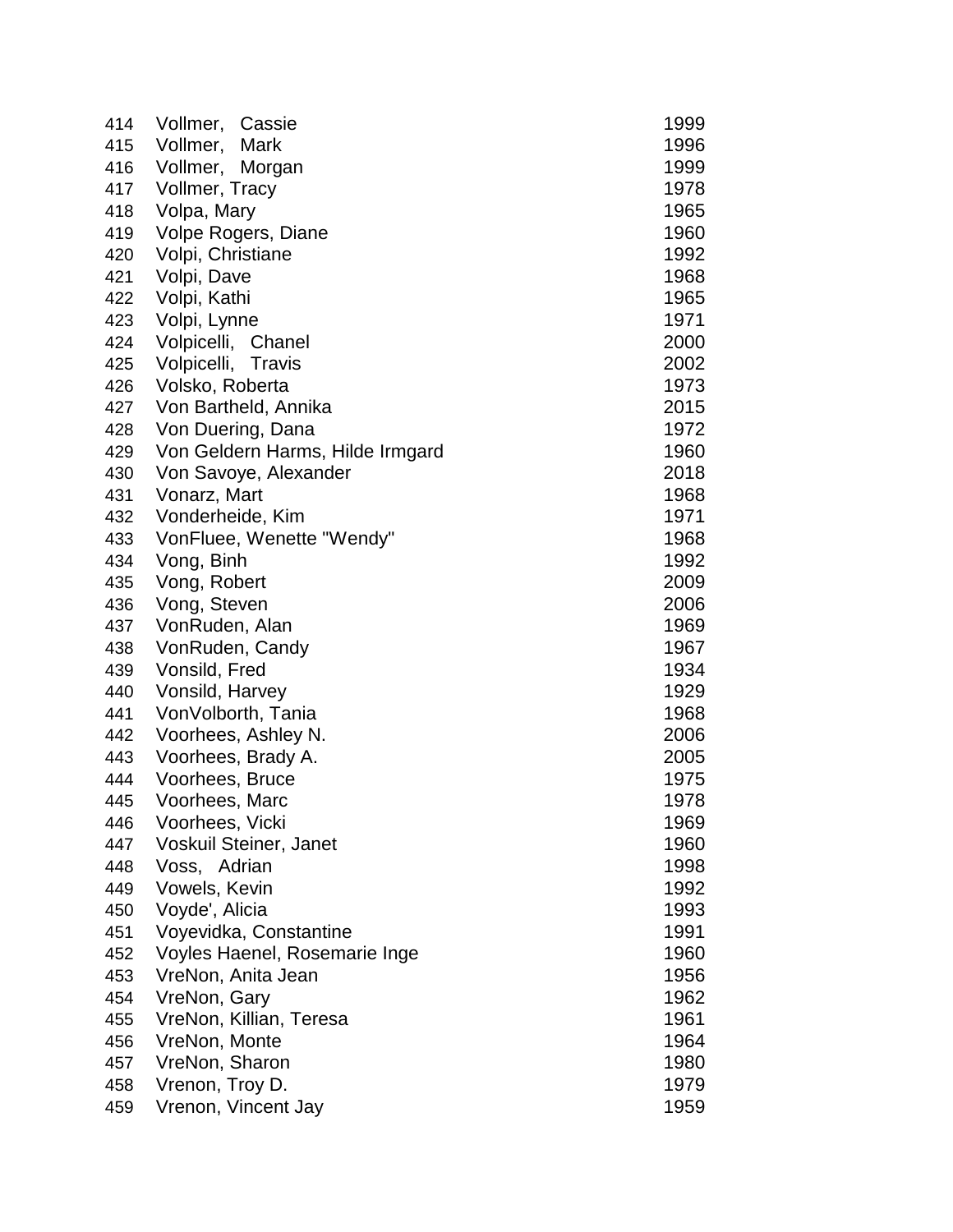| 460 | Vretland, Matilde       |              | 1986 |
|-----|-------------------------|--------------|------|
| 461 | Vrmstan, Jim            |              | 1968 |
| 462 | Vrooman, Ronald         |              | 1956 |
| 463 | Vu, Cindy               |              | 1991 |
| 464 | Vu, Nancy               |              | 1993 |
| 465 | Vucovich, Ron           |              | 1965 |
| 466 | Vucovich, Stella        | <b>Stell</b> | 1931 |
| 467 | Vulgamore, Mary A.      |              | 1948 |
| 468 | Waage, Andrew           |              | 1991 |
| 469 | Wabaunsee, Clarice      |              | 1968 |
| 470 | Wacker, Kathryn         |              | 1972 |
| 471 | Wacker, Nancy           |              | 1973 |
| 472 | Wacker, Steve           |              | 1971 |
| 473 | Wada, Shizuka           |              | 1994 |
| 474 | Waddell, David Michael  |              | 2006 |
| 475 | Waddington, Rachel Lynn |              | 2010 |
| 476 | Waddington, Kallyn      |              | 2008 |
| 477 | Waddoups, Kimberly      |              | 1998 |
| 478 | Waddoups, Malynn        |              | 1993 |
| 479 | Wade, Eric              |              | 1986 |
| 480 | Wade, Gordon            |              | 1984 |
| 481 | Wade, Katherine         |              | 1970 |
| 482 | Wade, Kay               |              | 1969 |
| 483 | Wade, Steve             |              | 1971 |
| 484 | Wade, Susanna           |              | 1982 |
| 485 | Wadia, Rachna           |              | 2000 |
| 486 | Wadia,<br>Rajeev        |              | 1997 |
| 487 | Wadon, Eugene           |              | 1906 |
| 488 | Wadsworth, Judy         |              | 1967 |
| 489 | Waener, William         |              | 1953 |
| 490 | Wafer, Ferris           |              | 1980 |
| 491 | Wager, Alicia           |              | 1990 |
| 492 | Wager, Robert           |              | 1970 |
| 493 | Waggoner, Bonnie        |              | 1883 |
| 494 | Waggoner, Pearl         |              | 1884 |
| 495 | Waggoner, Ruel          |              | 1882 |
| 496 | Waggoner, Shawn         |              | 1981 |
| 497 | Wagner, Agnes           | Doris        | 1926 |
| 498 | Wagner, Allyson         |              | 1977 |
| 499 | Wagner, Barbara A.      |              | 1951 |
| 500 | Wagner, Brenda          |              | 1996 |
| 501 | Wagner, Carole Ann      |              | 1963 |
| 502 | Wagner, Carson M        |              | 2016 |
| 503 | Wagner, Claire          |              | 1965 |
| 504 | Wagner, Duane           |              | 1953 |
| 505 | Wagner, Edwin F.        |              | 1951 |
|     |                         |              |      |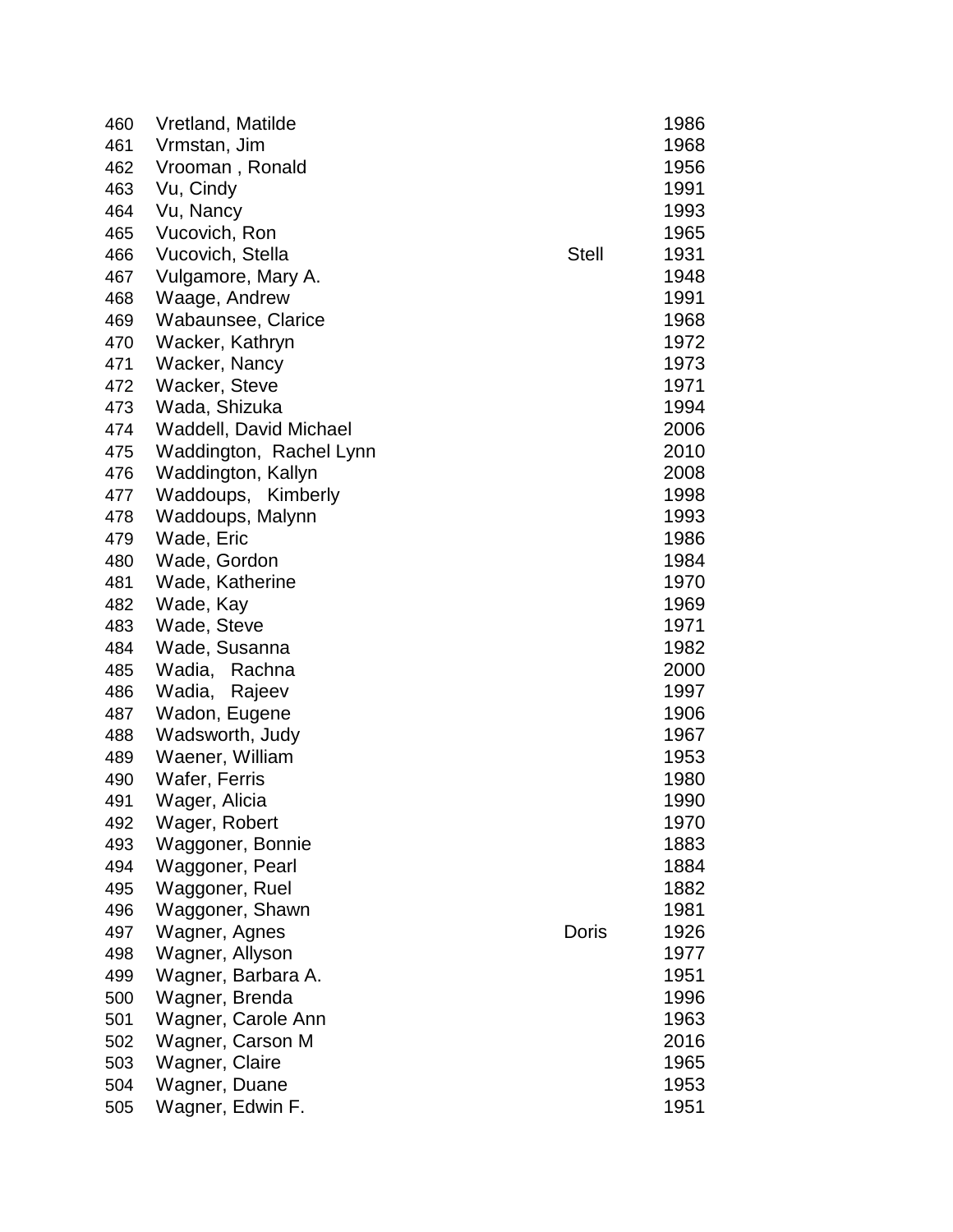| 506 | Wagner, Frances B.                | 1927 |
|-----|-----------------------------------|------|
| 507 | Wagner, Greg                      | 1989 |
| 508 | Wagner, Harry                     | 1976 |
| 509 | Wagner, Holcomb Kathryn Charlotte | 1942 |
| 510 | Wagner, Julie                     | 1981 |
| 511 | Wagner, Kirk                      | 1987 |
| 512 | Wagner, Kristina                  | 1988 |
| 513 | Wagner, Madge V.                  | 1940 |
| 514 | Wagner, Mary                      | 1970 |
| 515 | Wagner, Matt                      | 1978 |
| 516 | Wagner, Rebecca                   | 1988 |
| 517 | Wagner, Sage                      | 2018 |
| 518 | Wagner, Sherry Ann                | 1960 |
| 519 | Wagner, Skip                      | 1968 |
| 520 | <b>Wagoner Geralding</b>          | 1923 |
| 521 | Wagsatu, John                     | 1897 |
| 522 | Wagstaff, Ashley Marie            | 2007 |
| 523 | Wahl, Marie                       | 1920 |
| 524 | Wainscoat, Nathaniel Conrad       | 2007 |
| 525 | Wainscoat, Nate                   | 2005 |
| 526 | Wainscoat, Nathaniel              | 2006 |
| 527 | Wainwright, Cy Hayden             | 1927 |
| 528 | <b>Wainwright, Ross</b>           | 1932 |
| 529 | Waisanen, Alexandra Faith         | 2021 |
| 530 | Waisanen, Jacob Bruce             | 2020 |
| 531 | Waisanen, Victoria Grace          | 2021 |
| 532 | Wait, Elizabeth Dawn              | 2013 |
| 533 | Wait, Edward                      | 1990 |
| 534 | Wait, Eugene J.                   | 1946 |
| 535 | Wait, Gregory                     | 2018 |
|     | Wait, Jacob Richard               | 2014 |
| 536 |                                   |      |
| 537 | Wait, Jill                        | 1982 |
| 538 | Wait, Lynn                        | 1977 |
| 539 | Wait, Rich                        | 1978 |
| 540 | Wait, Richard                     | 1945 |
| 541 | Wait, Scott                       | 1980 |
| 542 | Waite, Aaron                      | 1994 |
| 543 | Waite, Bruce                      | 1912 |
| 544 | Waite, Christine                  | 1986 |
| 545 | Waite, Darleen                    | 1997 |
| 546 | Waite, David                      | 2008 |
| 547 | Waite, Jonathan                   | 1991 |
| 548 | Waite, Julene                     | 1984 |
| 549 | Waite, Kelly                      | 1991 |
| 550 | Waite, Matthew Colin              | 2005 |
| 551 | Waite, Nathan                     | 1990 |
|     |                                   |      |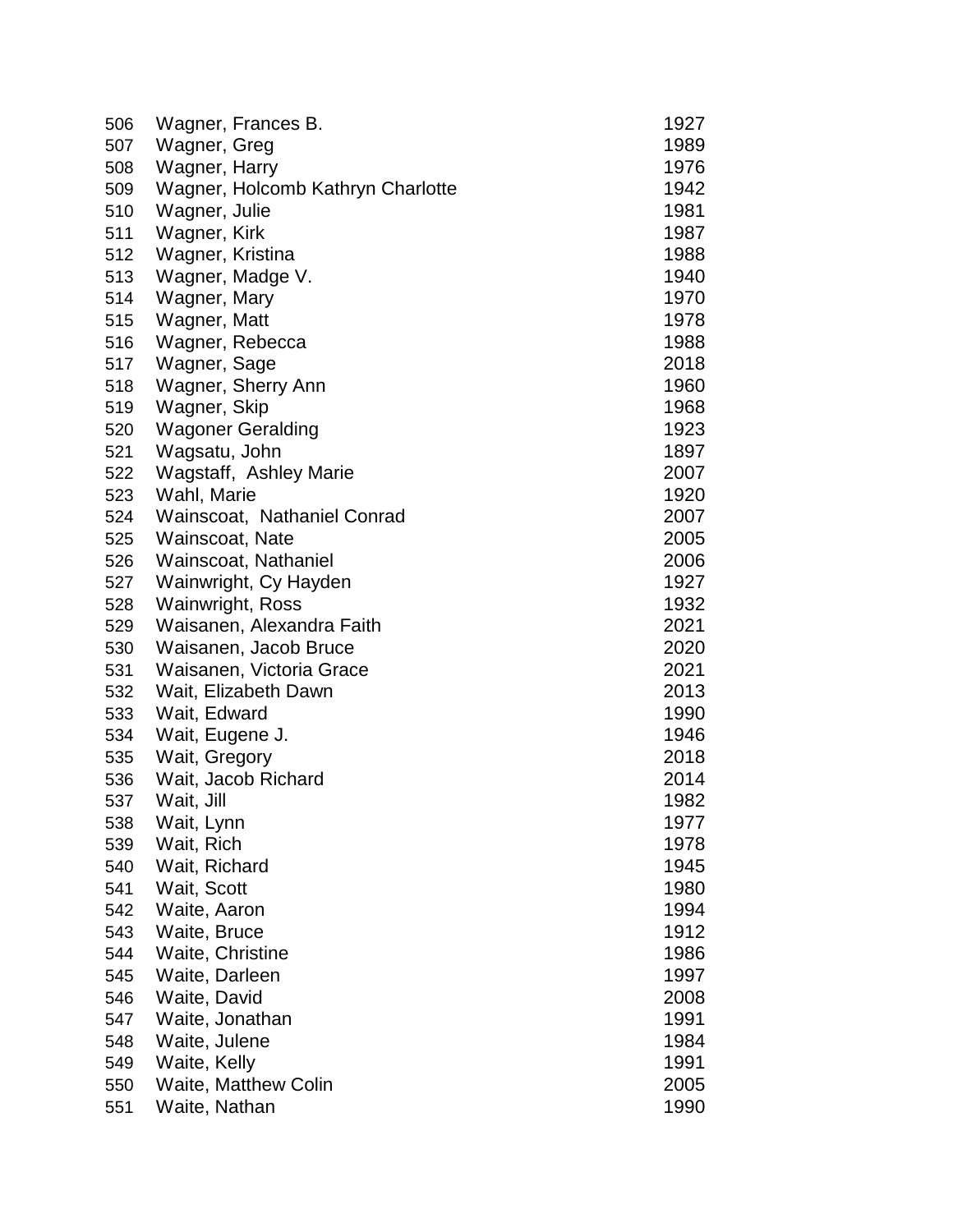| 552 | Waite, Nicole                   | 2008 |
|-----|---------------------------------|------|
| 553 | Waite, Robin Fay                | 2010 |
| 554 | Waite, Rulan                    | 1965 |
| 555 | Wakefield, Genevieve            | 1932 |
| 556 | Wakefield, Lillian              | 1967 |
| 557 | Wakefield, Susan Kazar          | 1963 |
| 558 | Wakeling, David Doyle           | 1960 |
| 559 | <b>Wakeling, Ranae Truitt</b>   | 1959 |
| 560 | Walbridge, William              | 2015 |
| 561 | Walbrock, Ric                   | 1965 |
| 562 | Walbroek, Elena                 | 1963 |
| 563 | Walburg, Cameron Scott          | 2007 |
| 564 | Walburg, Travis M.              | 2009 |
| 565 | Walcom, Christie                | 1976 |
| 566 | Walcom, Scott                   | 1980 |
| 567 | Wald, Bill                      | 1936 |
| 568 | Wald, Lucille                   | 1933 |
| 569 | Walde, Judy                     | 1978 |
| 570 | Walden, Andrew                  | 1999 |
| 571 | Walden, Daniel                  | 2001 |
| 572 | Walden, Joseph                  | 1999 |
| 573 | Walden,<br>Joshua               | 1999 |
| 574 | Walden, Cody                    | 2009 |
| 575 | Walden, Jennifer                | 1994 |
| 576 | Walden, Julie                   | 1992 |
| 577 | Walden, Patricia A.             | 1990 |
| 578 | Waldman, Steve Martin           | 1963 |
| 579 | Waldo, Greg                     | 1969 |
| 580 | Waldo, Kim                      | 1958 |
| 581 | Waldo, Kirk                     | 1987 |
| 582 | Waldo, Megan                    | 1967 |
| 583 | Waldo, Tawney                   | 1964 |
| 584 | Waldo, Teresa                   | 1988 |
| 585 | Waldorf, Irving Quinn           | 1956 |
| 586 | Waldo-Speth, Joshua             | 1997 |
| 587 | Waldren, Carol                  | 1972 |
| 588 | Waldren, Jessica                | 1990 |
| 589 | Waldren, Robert                 | 1963 |
| 590 | Waldren, Stacey                 | 1987 |
| 591 | Waldren, Tanya                  | 1987 |
| 592 | Waldren, William Frank          | 1963 |
| 593 | Waldvogel, Elisa                | 2018 |
| 594 | Walen Pollastro, Joanne Michele | 1960 |
| 595 | Walen, Kevin                    | 1981 |
| 596 | Walen, Kinsey Sage              | 2020 |
| 597 | Walen, Lisa                     | 1979 |
|     |                                 |      |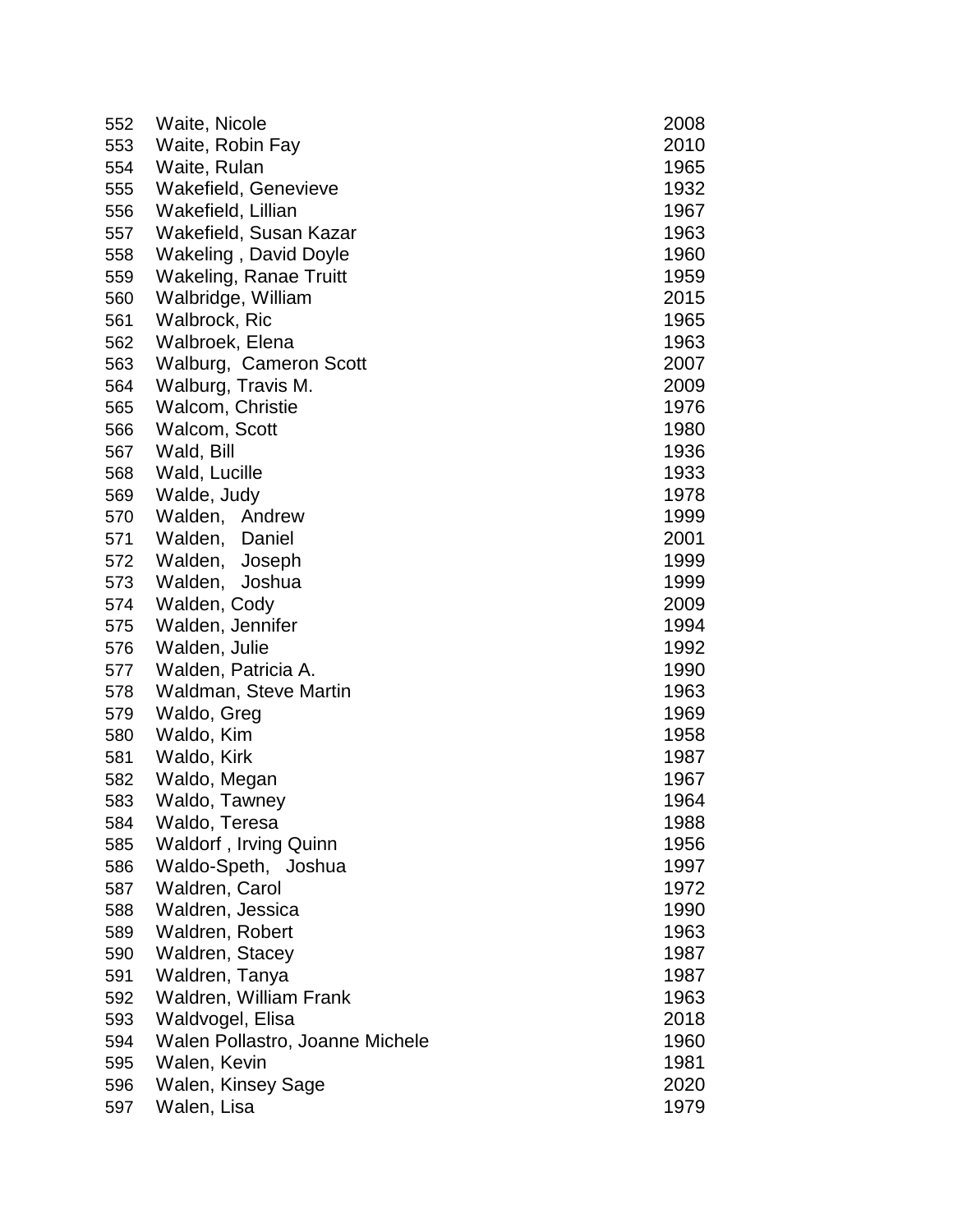| 598 | Walenta, Amber                  | 2008 |
|-----|---------------------------------|------|
| 599 | Walker, Adam Lee                | 2004 |
| 600 | Walker, Aiken, Carol            | 1964 |
| 601 | Walker, Andre                   | 1988 |
| 602 | Walker, Andrew J.               | 2004 |
| 603 | Walker, Ann Theresa             | 1960 |
| 604 | Walker, Barbara                 | 1962 |
| 605 | Walker, Bruce                   | 1958 |
| 606 | Walker, Carrie                  | 1991 |
| 607 | <b>Walker, Catherine</b>        | 1996 |
| 608 | Walker, Charlene                | 1938 |
| 609 | Walker, Daniel Benjamin         | 2006 |
| 610 | Walker, Dennis                  | 1961 |
| 611 | Walker, Don                     | 1986 |
| 612 | Walker, Elbert                  | 1929 |
| 613 | Walker, Ellen                   | 1973 |
| 614 | Walker, Gloria                  | 1983 |
| 615 | Walker, Heather                 | 1997 |
| 616 | Walker, Jack                    | 1961 |
| 617 | Walker, Jennifer                | 1987 |
| 618 | Walker, Jill                    | 1961 |
| 619 | Walker, Jim                     | 1977 |
| 620 | Walker, Joan                    | 1962 |
| 621 | Walker, Jordan                  | 1945 |
| 622 | Walker, June L.                 | 1949 |
| 623 | Walker, Kay                     | 1952 |
| 624 | Walker, Kevin                   | 1979 |
| 625 | Walker, Kevin                   | 1992 |
| 626 | Walker, Kimberly                | 2002 |
| 627 | Walker, Kraig                   | 1974 |
| 628 | Walker, Larry                   | 1965 |
| 629 | Walker, Lisa g.                 | 1985 |
| 630 | Walker, Mapes Gloria Millicent  | 1943 |
| 631 | Walker, Marjorie                | 1942 |
| 632 | <b>Walker, Martie Katherine</b> | 1950 |
| 633 | Walker, Mary                    | 1969 |
| 634 | Walker, Mary Rose R.            | 2004 |
| 635 | Walker, Marylynne               | 1963 |
| 636 | Walker, Matthew                 | 1994 |
| 637 | Walker, Myneer                  | 1977 |
| 638 | Walker, Nanci                   | 1974 |
| 639 | Walker, Nathaniel T.            | 1988 |
| 640 | Walker, Robert                  | 1968 |
| 641 | Walker, Robert Randolph         | 1950 |
| 642 | Walker, Ron                     | 1970 |
| 643 | Walker, Samantha                | 1980 |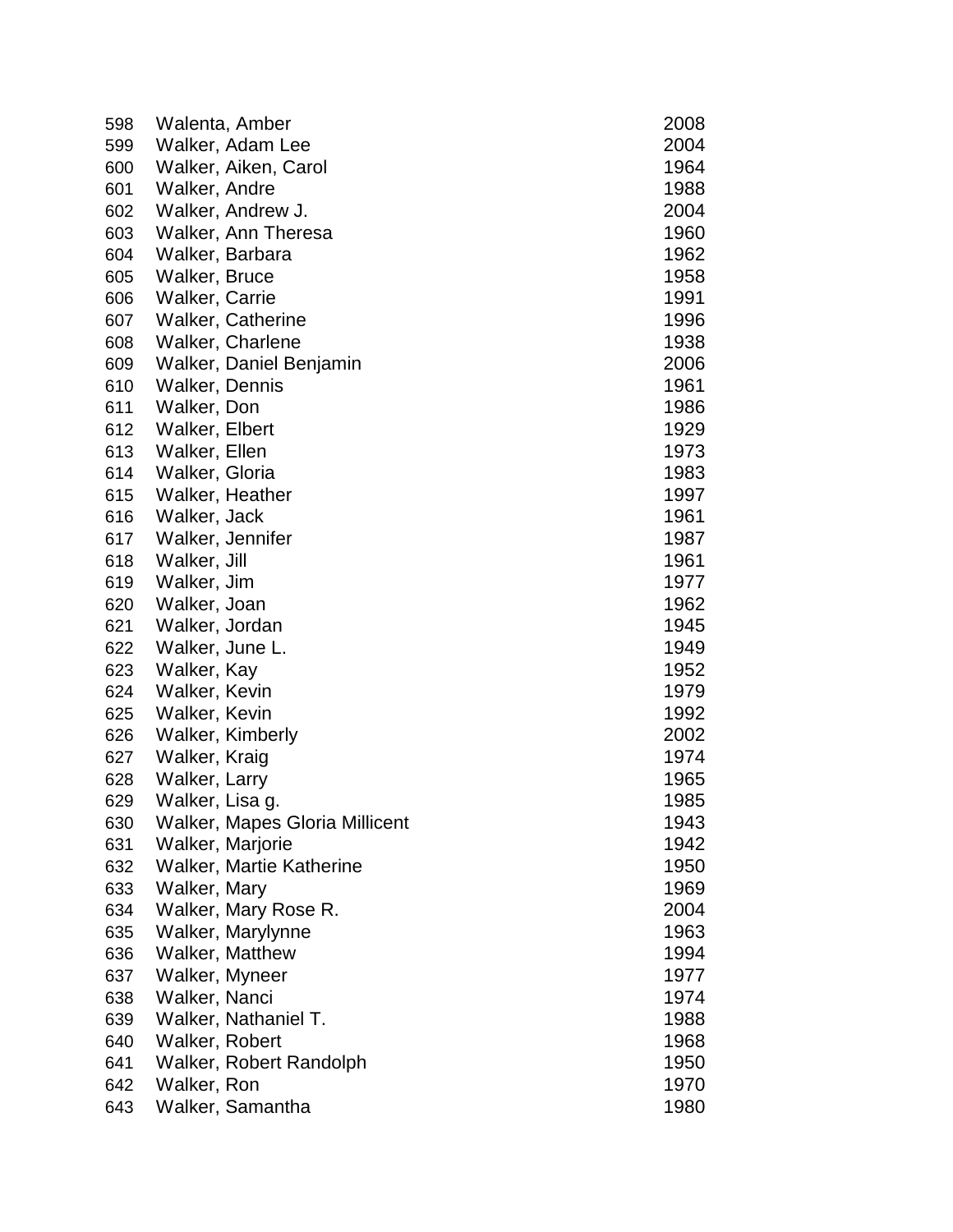| 644 | Walker, Scott                       | 1988 |
|-----|-------------------------------------|------|
| 645 | Walker, Sloan Hanna                 | 2014 |
| 646 | Walker, Sue                         | 1966 |
| 647 | Walker, Tamara                      | 1991 |
| 648 | Walker, Thomas                      | 1988 |
| 649 | <b>Walker, Towner Shirley Ann</b>   | 1942 |
| 650 | Walker, Vicky                       | 1976 |
| 651 | Walker, Wayne                       | 1972 |
| 652 | Walker, William                     | 1966 |
| 653 | Walker, William D.                  | 2007 |
| 654 | Wall Class, Jacqueline "Jackie" Lee | 1956 |
| 655 | Wall, John                          | 1957 |
| 656 | Wall, Lilas Juanita                 | 1939 |
| 657 | Wall, Monica                        | 1993 |
| 658 | Wall, Richard                       | 1976 |
| 659 | Wallace, Bill                       | 1975 |
| 660 | Wallace, Brian                      | 1978 |
| 661 | Wallace, Dan                        | 1984 |
| 662 | Wallace, Darren                     | 1991 |
| 663 | Wallace, Debbie                     | 1981 |
| 664 | Wallace, Elizabeth                  | 1998 |
| 665 | Wallace, Frank                      | 1992 |
| 666 | Wallace, Glenn                      | 2008 |
| 667 | Wallace, James                      | 1999 |
| 668 | Wallace, Jeff                       | 1981 |
| 669 | Wallace, Jennifer                   | 1996 |
| 670 | Wallace, John A.                    | 2005 |
| 671 | Wallace, Kathryn                    | 1996 |
| 672 | Wallace, Kevin                      | 2002 |
| 673 | Wallace, Kevin William              | 2013 |
| 674 | Wallace, Larry                      | 1958 |
| 675 | Wallace, Lee                        | 1958 |
| 676 | Wallace, Lindsey A.                 | 2005 |
| 677 | Wallace, Michael                    | 1986 |
| 678 | Wallace, Mike                       | 1976 |
| 679 | Wallace, Preeonnah Joy-Marie        | 2021 |
| 680 | Wallace, Priscilla Shari            | 1945 |
| 681 | Wallace, Scott                      | 2008 |
| 682 | Wallace, Scott M.                   | 2005 |
| 683 | Wallace, Sean                       | 1989 |
| 684 | Wallace, Susan                      | 1980 |
| 685 | Wallace, Tanner Eldon               | 2019 |
| 686 | Wallacethierry, Jonathan            | 2002 |
| 687 | Wallan, Donald                      | 1969 |
| 688 | Wallberg, Kaitlin Glenn             | 2013 |
| 689 | Wallek, Elizabeth                   | 1995 |
|     |                                     |      |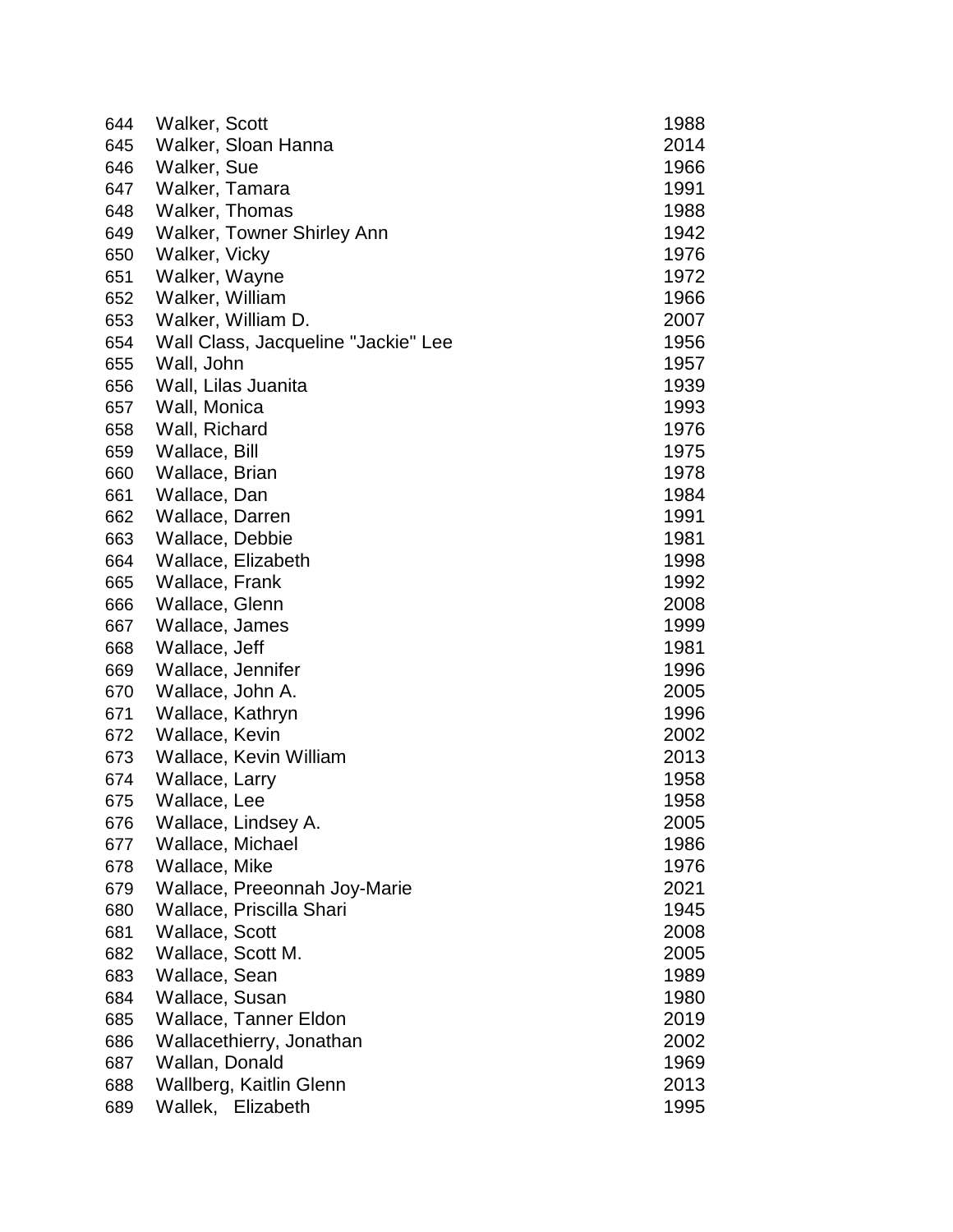| 690 | Wallek, Thomas B.                         | 2005 |
|-----|-------------------------------------------|------|
| 691 | Waller, Bob                               | 1954 |
| 692 | Waller, James                             | 1965 |
| 693 | Waller, Sue                               | 1967 |
| 694 | Waller, William                           | 1965 |
| 695 | Wallin, Dave                              | 1985 |
| 696 | Wallin, Doug                              | 1982 |
| 697 | Wallin, Janis                             | 1966 |
| 698 | Wallin, Ken                               | 1964 |
| 699 | Wallin, Larry                             | 1969 |
| 700 | Wallin, Maude                             | 1915 |
| 701 | Wallin, Robert G.                         | 1963 |
| 702 | Wallin, Steve                             | 1979 |
| 703 | Walling, Earl                             | 2002 |
| 704 | Wallmann, Christian                       | 2015 |
| 705 | Wallmann, Thomas John                     | 2021 |
| 706 | <b>Wallnick, Steve</b>                    | 1973 |
| 707 | Walsh, Aaron Joseph                       | 2009 |
| 708 | Walsh, Cheryl                             | 1978 |
| 709 | Walsh, Connor W                           | 2013 |
| 710 | Walsh, Harriet M. Jones                   | 1953 |
| 711 | Walsh, James                              | 1958 |
| 712 | Walsh, Jim                                | 1972 |
| 713 | Walsh, Jim                                | 1980 |
| 714 | Walsh, Joe                                | 1968 |
| 715 | Walsh, John A.                            | 1925 |
| 716 | Walsh, Keith                              | 1979 |
| 717 | Walsh, Lauren Marie                       | 2010 |
| 718 | Walsh, Lawrence                           | 1920 |
| 719 | Walsh, Margaret                           | 1921 |
| 720 | Walsh, Matt                               | 1918 |
| 721 | Walsh, Randall                            | 1973 |
| 722 | Walsh, Roberta                            | 1976 |
| 723 | Walsh, Roy                                | 1924 |
| 724 | Walsh, Shane                              | 1976 |
| 725 | Walsh, Susan                              | 1954 |
| 726 | <b>Walsh, Thomas Patrick</b>              | 1963 |
| 727 | Walsh, Thomas Ray                         | 2021 |
| 728 | Walsh, Winifred A.                        | 1932 |
| 729 | <b>Walshaw, Blake Scott</b>               | 2014 |
| 730 | Walshaw, Jordan Alexandra                 | 2014 |
| 731 | Walshaw, Kendal Elizabeth                 | 2014 |
| 732 | Waltenspiel, Zang Elizabeth Alice "Betty" | 1943 |
| 733 | Waltenspiel, George W.                    | 1947 |
| 734 | Waltenspiel, Janet                        | 1935 |
| 735 | <b>Waltenspiel, Mary Louise</b>           | 1933 |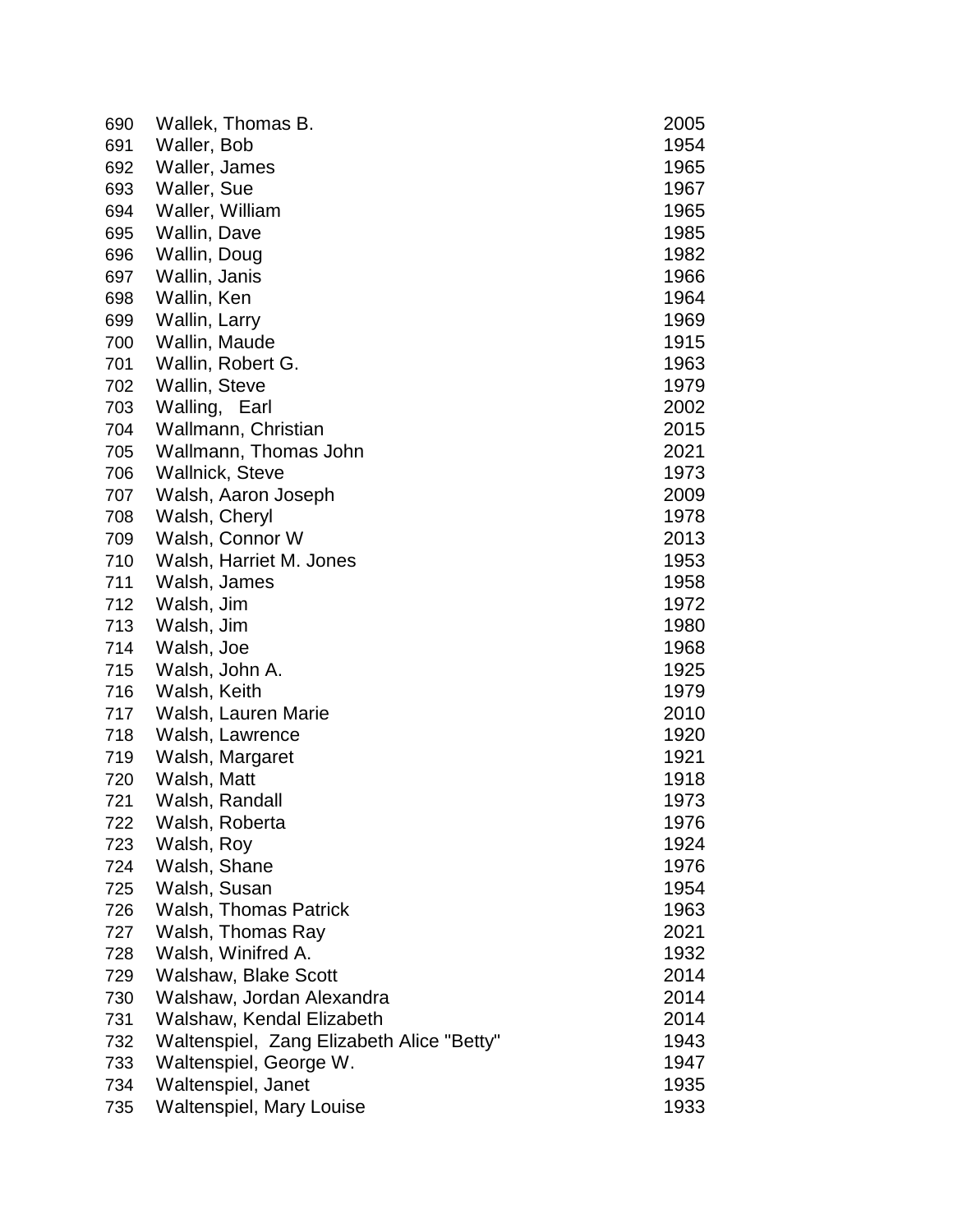| 736 | Waltenspiel, Virginia                |             | 1940 |
|-----|--------------------------------------|-------------|------|
| 737 | Walter, Andrea                       |             | 1996 |
| 738 | Walter, Barbara                      | <b>Babs</b> | 1931 |
| 739 | Walter, Eugene                       |             | 1969 |
| 740 | Walters, Benjamin Lee                |             | 2010 |
| 741 | <b>Walters, Bruce</b>                |             | 1964 |
| 742 | Walters, Carpinella, Gayle           |             | 1956 |
| 743 | Walters, Cindi                       |             | 1968 |
| 744 | <b>Walters, David</b>                |             | 1961 |
| 745 | <b>Walters, David</b>                |             | 1958 |
| 746 | Walters, Edgar                       |             | 1933 |
| 747 | <b>Walters, Frank Edward</b>         |             | 1930 |
| 748 | <b>Walters, Gary</b>                 |             | 1955 |
| 749 | <b>Walters, Harry Lyle</b>           |             | 1956 |
| 750 | Walters, Henry Alfred "Hank"         |             | 1959 |
| 751 | Walters, Kyle                        |             | 2002 |
| 752 | Walters, Lindsey C.                  |             | 2006 |
| 753 | Walters, Mike                        |             | 1962 |
| 754 | Walters, Natalie Lynn                |             | 2011 |
| 755 | Walters, Nikol Vay                   |             | 1963 |
| 756 | Walters, Penny Lynn Wilbourne        |             | 1959 |
| 757 | <b>Walters, Robert</b>               |             | 1961 |
| 758 | <b>Walters, Ronald Thomas</b>        |             | 1963 |
| 759 | Walters, Ryon                        |             | 1992 |
| 760 | Walters, Sarah                       |             | 1994 |
| 761 | Walters, Shawn K.                    |             | 2009 |
| 762 | Walters, Tom                         |             | 1972 |
| 763 | Walters, Vicki                       |             | 1975 |
| 764 | <b>Walther, Earle</b>                |             | 1921 |
| 765 | <b>Walther, Florence</b>             |             | 1933 |
| 766 | Walther, Jack                        | Lardo       | 1927 |
| 767 | Walther, Jack                        |             | 1957 |
| 768 | Walther, Jim                         |             | 1984 |
| 769 | Walther, John                        |             | 1980 |
| 770 | Walther, Kathi                       |             | 1978 |
| 771 | <b>Walther, Steve</b>                |             | 1961 |
| 772 | Waltman,<br>Jaime                    |             | 1996 |
| 773 | Walton, Aaron                        |             | 1999 |
| 774 | Walton,<br>Sonja                     |             | 1996 |
| 775 | Walton, Carl                         |             | 1982 |
| 776 | Walton, Deanna                       |             | 1980 |
| 777 | Walton, Jericho                      |             | 1968 |
| 778 | Walton, Samantha Audrey              |             | 2009 |
| 779 | <b>Walton-Buchanan Dansie, Holly</b> |             | 1960 |
| 780 | Walts, Fern E.                       |             | 1929 |
| 781 | Walts, Frederick Eugene              |             | 1892 |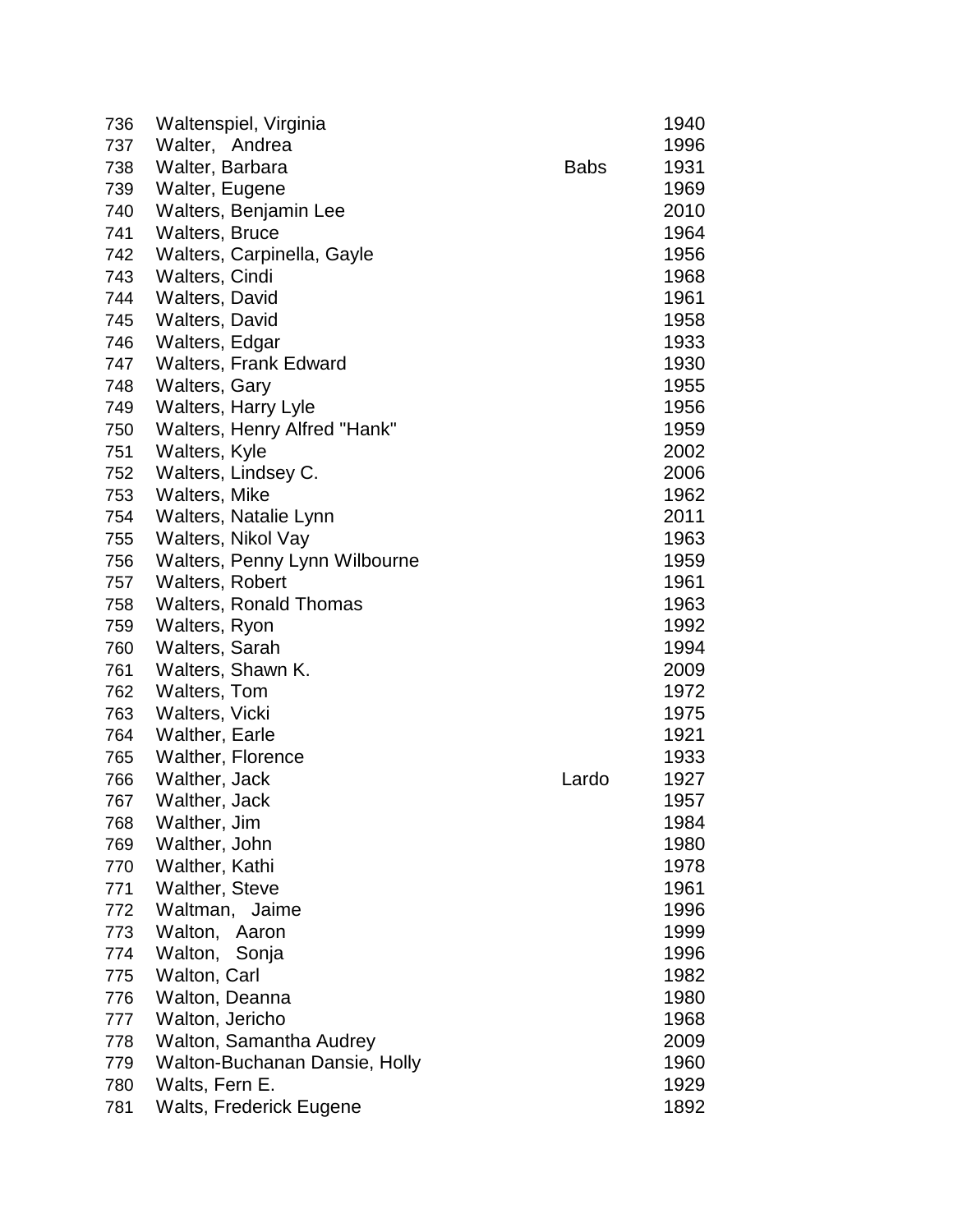| 782 | Walts, Frederick G.            | 1929 |
|-----|--------------------------------|------|
| 783 | Walts, Lucius                  | 1921 |
| 784 | Walts, Margaret "Margie"       | 1928 |
| 785 | Walts, Ray                     | 1933 |
| 786 | Walts, Raymond                 | 1934 |
| 787 | Waltz, Chiatovich Margaret Ann | 1942 |
| 788 | Waltz, Bruce                   | 1965 |
| 789 | Waltz, Holly                   | 1977 |
| 790 | Waltz, Joy                     | 1981 |
| 791 | Waltz, Kitty                   | 1976 |
| 792 | Waltz, Larry                   | 1941 |
| 793 | Waltz, Larry                   | 1962 |
| 794 | Waltz, Melody                  | 1974 |
| 795 | Waltz, Ross                    | 1982 |
| 796 | Walz, Veronica                 | 1999 |
| 797 | Wanco, Dustin                  | 1996 |
| 798 | Wanco, Mike                    | 1955 |
| 799 | Wanco, Blue                    | 1992 |
| 800 | Wanco, Calicima Anne           | 2016 |
| 801 | Wanco, Damon                   | 1989 |
| 802 | Wanco, Elijah                  | 2018 |
| 803 | Wanco, Gary                    | 1987 |
| 804 | Wanco, Madison Lorena          | 2020 |
| 805 | Wang, Alice                    | 2011 |
| 806 | Wang, Allen                    | 2019 |
| 807 | Wang, Bei                      | 1992 |
| 808 | Wang, Bobby                    | 2001 |
| 809 | Wang, Chen                     | 1982 |
| 810 | Wang, Danny                    | 2006 |
| 811 | Wang, I-Li                     | 1995 |
| 812 | Wang, Michael                  | 2005 |
| 813 | Wang, Ming                     | 2000 |
| 814 | Wang, Qingyun Michelle         | 2006 |
| 815 | Wang, Shawn Pierre             | 2020 |
| 816 | Wang, Shawn Pierre             | 2016 |
| 817 | Wang, Shuai Shuai              | 2006 |
| 818 | Wang, Xiang                    | 2010 |
| 819 | Wang, Zhe                      | 2005 |
| 820 | Wangsness, Jim                 | 1954 |
| 821 | Wangsness, Pam                 | 1973 |
| 822 | Wanless, Karin                 | 1991 |
| 823 | Wanless, Katy                  | 1989 |
| 824 | Wanless, Kirk                  | 1987 |
| 825 | Wannasrichan, Satang           | 2005 |
| 826 | Warburton, Pat                 | 1950 |
| 827 | Warburton, Allison             | 1971 |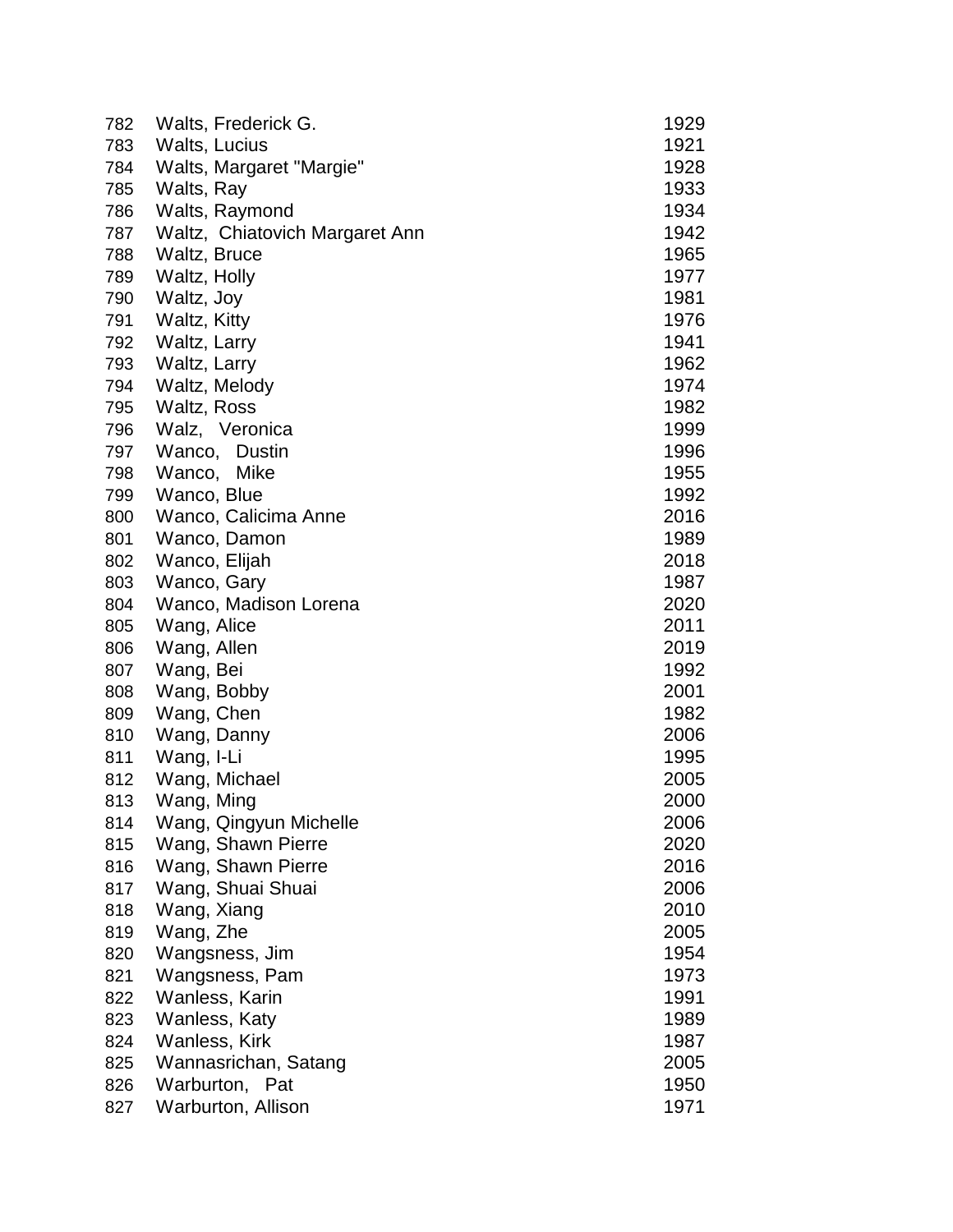| 828 | Warburton, Barbara       |       | 1952 |
|-----|--------------------------|-------|------|
| 829 | Warburton, Becky         |       | 1978 |
| 830 | Warburton, Bob           |       | 1959 |
| 831 | Warburton, Cathy         |       | 1981 |
| 832 | <b>Warburton, Denise</b> |       | 1967 |
| 833 | Warburton, Gail          |       | 1974 |
| 834 | <b>Warburton, Peter</b>  |       | 1976 |
| 835 | Warburton, Sandy         |       | 1976 |
| 836 | Warburton, Tony          |       | 1969 |
| 837 | Warburton, Tristan Grant |       | 2019 |
| 838 | Ward, Albert             |       | 1888 |
| 839 | Ward, Albert W.          |       | 1890 |
| 840 | Ward, Ashley C.          |       | 2009 |
| 841 | Ward, Barbara Ann        |       | 1963 |
| 842 | Ward, Bertie             |       | 1887 |
| 843 | Ward, Betty Jo           |       | 1946 |
| 844 | Ward, Betty Jo McGregor  |       | 1953 |
| 845 | Ward, Cindi              |       | 1978 |
| 846 | Ward, Cindy              |       | 1980 |
| 847 | Ward, Clara              |       | 1904 |
| 848 | Ward, Dave               |       | 1968 |
| 849 | Ward, David S.           |       | 1897 |
| 850 | Ward, Debbie             |       | 1971 |
| 851 | Ward, Devyn Danielle     |       | 2014 |
| 852 | Ward, Dolores            |       | 2001 |
| 853 | Ward, Dorothy            |       | 1922 |
| 854 | Ward, Doug               |       | 1961 |
| 855 | Ward, Elisabeth          |       | 1974 |
| 856 | Ward, Elizabeth Erin     |       | 2007 |
| 857 | Ward, Ervin              |       | 1922 |
| 858 | Ward, George Harkness    |       | 1900 |
| 859 | Ward, George M.          |       | 2006 |
| 860 | Ward, George V.          |       | 1889 |
| 861 | Ward, Grace              |       | 1886 |
| 862 | Ward, Grace K.           |       | 2007 |
| 863 | Ward, Harlan             |       | 1972 |
| 864 | Ward, Ina Vera           |       | 1965 |
| 865 | Ward, Jack               |       | 1938 |
| 866 | Ward, Jake Tanner        |       | 2010 |
| 867 | Ward, James Edward {Ted} |       | 1940 |
| 868 | Ward, Judy               |       | 1958 |
| 869 | Ward, Kelly              |       | 1982 |
| 870 | Ward, Kenneth T.         |       | 1927 |
| 871 | Ward, Kim                |       | 1980 |
| 872 | Ward, Lalita             |       | 1997 |
| 873 | Ward, Lauren             | Tuffy | 1931 |
|     |                          |       |      |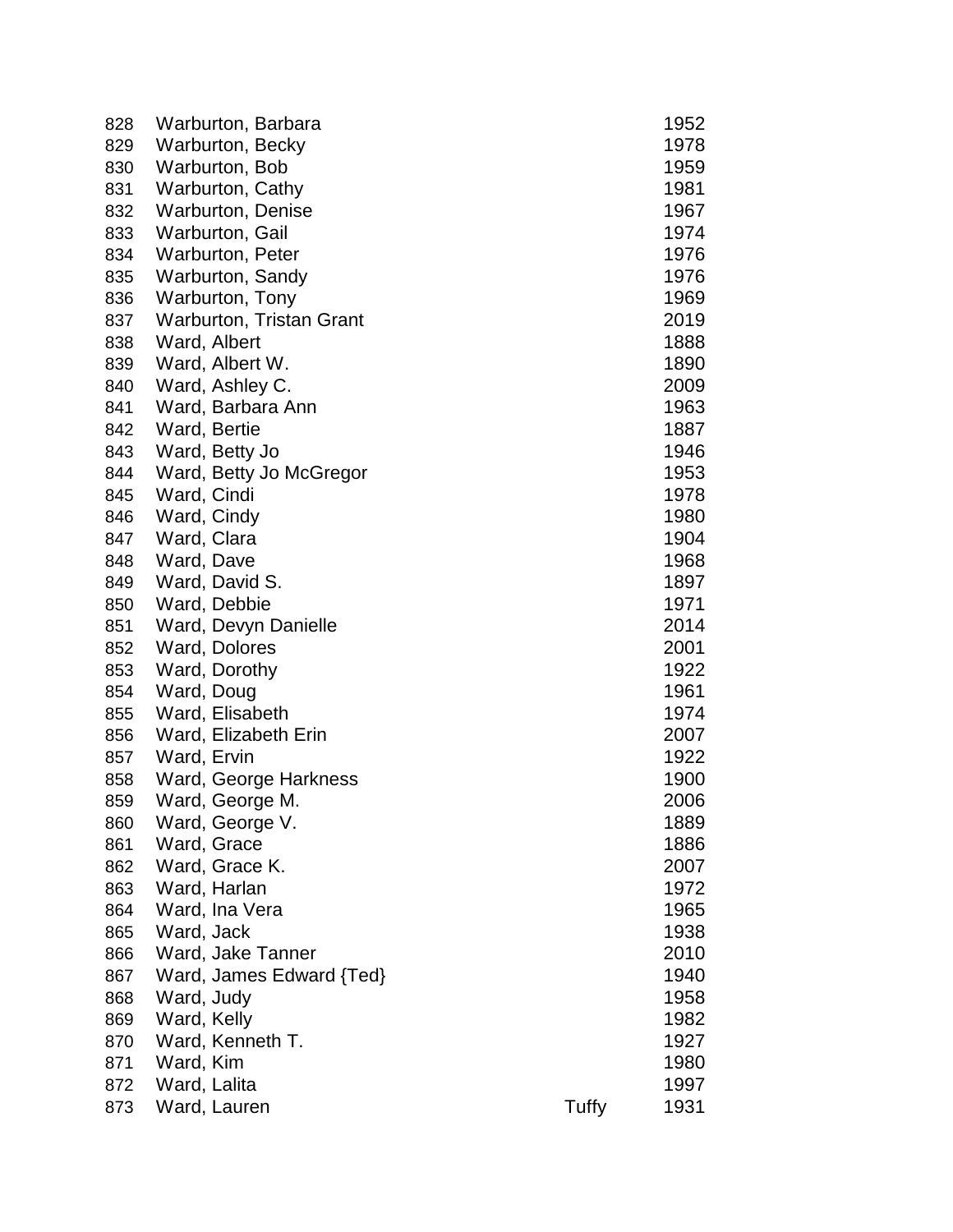| 874 | Ward, Louise Gertrude        | 1895 |
|-----|------------------------------|------|
| 875 | Ward, Lura J.                | 1949 |
| 876 | Ward, Margaret Ellen         | 1927 |
| 877 | Ward, Margaret Ellen         | 1928 |
| 878 | Ward, Martin Pitt            | 1892 |
| 879 | Ward, Mary Tina Alexandra    | 1959 |
| 880 | Ward, Randy                  | 1966 |
| 881 | Ward, Raymond                | 1943 |
| 882 | Ward, Romietta               | 1937 |
| 883 | Ward, Ron                    | 1962 |
| 884 | Ward, Russell                | 1998 |
| 885 | Ward, Sharon                 | 1974 |
| 886 | Ward, Sydney Anne            | 2007 |
| 887 | Ward, Terry                  | 1958 |
| 888 | Ward, Tim                    | 1958 |
| 889 | Ward, Tylo Allen             | 2014 |
| 890 | Wardel,, Sandra              | 1957 |
| 891 | Warden, Michael J.           | 2010 |
| 892 | Warden, Mitchell J.          | 2011 |
| 893 | Warden, Robert               | 1936 |
| 894 | Wardhall, Ron                | 1955 |
| 895 | Wardle, Ryan Nicholas        | 2011 |
| 896 | Wardle, Stephen J.           | 2009 |
| 897 | Wards, John L.               | 2004 |
| 898 | Ware, Bill                   | 1973 |
| 899 | Ware, Cameron Drew Wineinger | 2017 |
| 900 | Waring, Louise               | 1938 |
| 901 | Waring, Marian               | 1936 |
| 902 | Warmke, Alexandra Rosemary   | 2021 |
| 903 | Warmkessel, Kayla Clarice    | 2011 |
| 904 | Warne, Renae                 | 1974 |
| 905 | Warner, Alireza              | 1995 |
| 906 | Warner, Amanda K.            | 2010 |
| 907 | Warner, Bill                 | 1979 |
| 908 | Warner, Christopher Bryce    | 2009 |
| 909 | Warner, Colleen              | 2001 |
| 910 | Warner, David Lee            | 2007 |
| 911 | Warner, Elhum                | 1998 |
| 912 | Warner, Erin                 | 1998 |
| 913 | Warner, Franklin T.          | 1949 |
| 914 | Warner, Jim                  | 1977 |
| 915 | Warner, Roni                 | 1981 |
| 916 | Warner, Sarah                | 1996 |
| 917 | Warner, Tedi                 | 1979 |
| 918 | Warren, Allan Stanton        | 2013 |
| 919 | Warren, Andy                 | 1983 |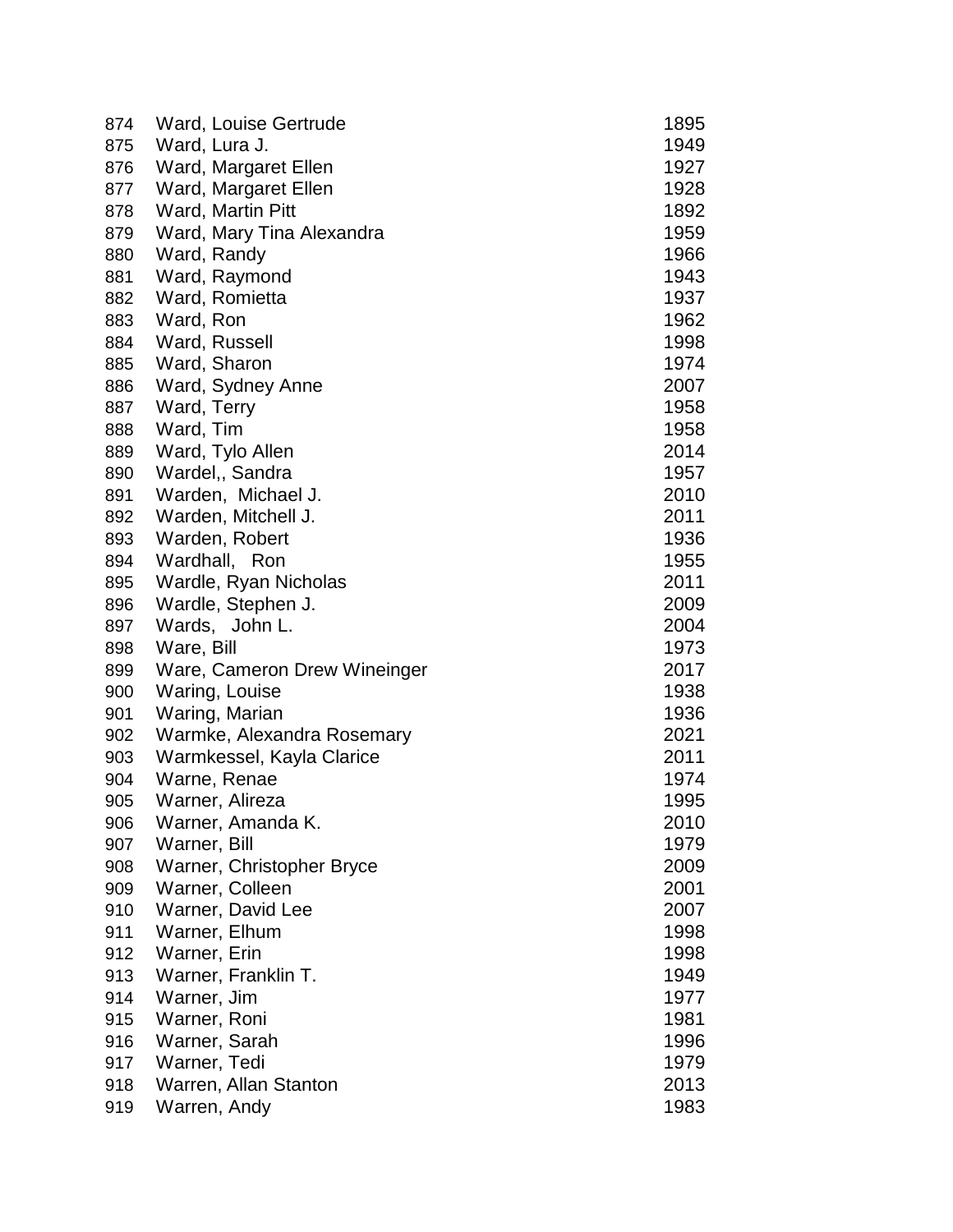| 920 | Warren, Bill                 | 1958 |
|-----|------------------------------|------|
| 921 | Warren, Brad                 | 1987 |
| 922 | Warren, Charles Z.           | 1959 |
| 923 | Warren, Chase Logan          | 2006 |
| 924 | Warren, Coleman              | 1980 |
| 925 | Warren, Connor               | 2008 |
| 926 | Warren, Dan                  | 1978 |
| 927 | Warren, Eucke                | 1984 |
| 928 | Warren, Gary                 | 1980 |
| 929 | Warren, Gency R.             | 2004 |
| 930 | Warren, Gene                 | 1981 |
| 931 | Warren, Grae                 | 2002 |
| 932 | Warren, Greg                 | 1964 |
| 933 | Warren, Jeff                 | 1971 |
| 934 | Warren, Jenessa Christina    | 2007 |
| 935 | Warren, Jim Leslie           | 1981 |
| 936 | Warren, John                 | 1978 |
| 937 | Warren, Joyce                | 1974 |
| 938 | Warren, Justin               | 2009 |
| 939 | Warren, Katherine Elizabeth  | 2013 |
| 940 | Warren, Kendyl               | 1976 |
| 941 | Warren, Kyle Bailey          | 2011 |
| 942 | Warren, Laurie               | 1979 |
| 943 | Warren, Linda                | 1966 |
| 944 | Warren, Matt                 | 1981 |
| 945 | Warren, Michael              | 1977 |
| 946 | Warren, Michael              | 1982 |
| 947 | Warren, Mitchell             | 2015 |
| 948 | Warren, Nancy                | 1984 |
| 949 | Warren, Nikki                | 1974 |
| 950 | Warren, Pam                  | 1969 |
| 951 | Warren, Paul                 | 1983 |
| 952 | Warren, Philip               | 1964 |
| 953 | Warren, Randy                | 1976 |
| 954 | Warren, Roger                | 1957 |
| 955 | Warren, Ronald "Ron" Everett | 1956 |
| 956 | Warren, Scott                | 1972 |
| 957 | Warren, Shad                 | 1987 |
| 958 | Warren, Smith, Ann W.        | 1956 |
| 959 | Warren, Tom                  | 1979 |
| 960 | Warren, Tyce                 | 2008 |
| 961 | Warren, William              | 1952 |
| 962 | Wartman, Helen               | 1929 |
| 963 | Wartman, June Rose           | 1927 |
| 964 | Wartman, Ruth                | 1915 |
| 965 | Warwick, Jo Quade            | 1953 |
|     |                              |      |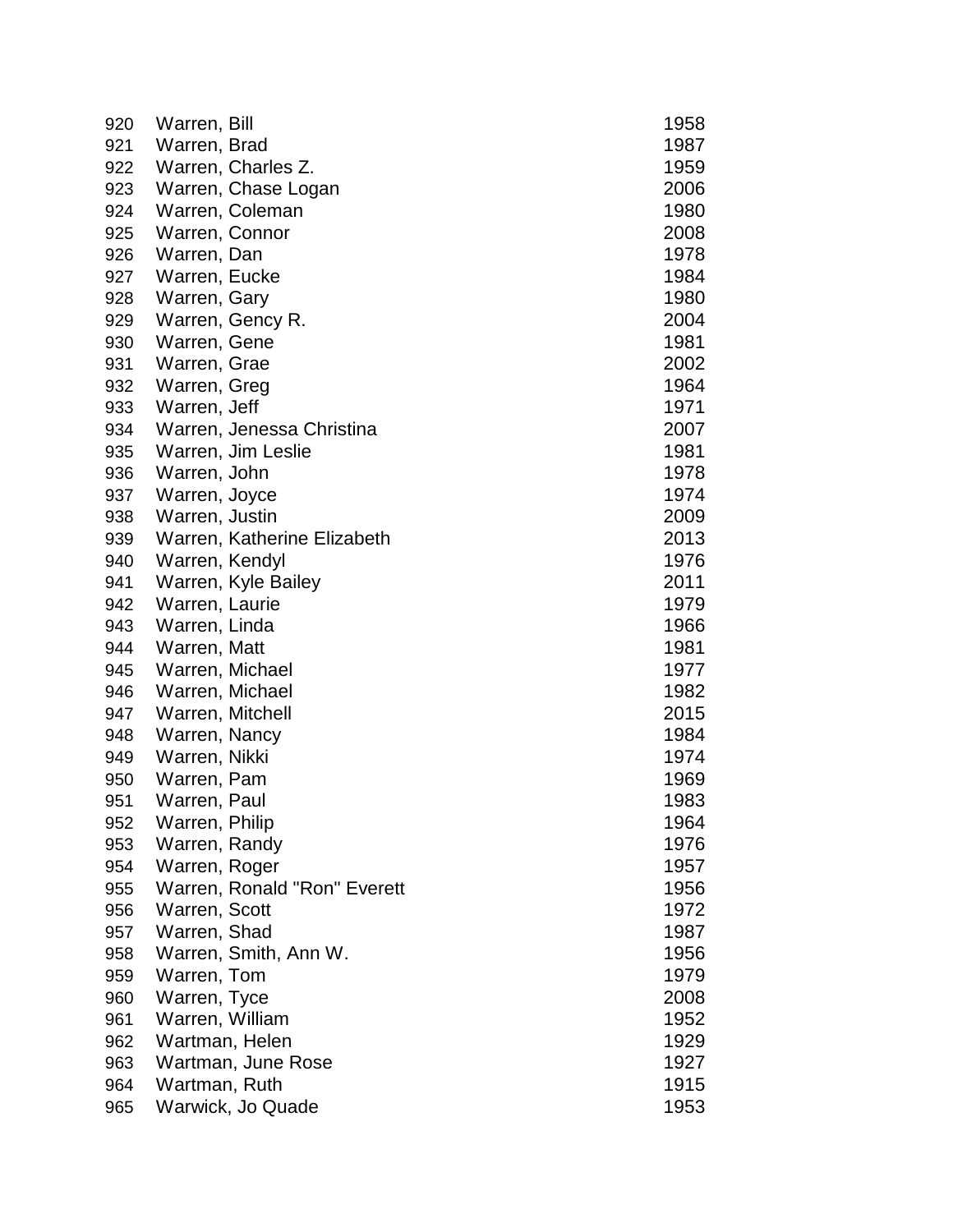| 966  | Washington, Josephine             | 2001 |
|------|-----------------------------------|------|
| 967  | Washington, Lamar Jr.             | 1942 |
| 968  | Washington, Terry                 | 1969 |
| 969  | Wasserman, Phillips Maxine P.     | 1950 |
| 970  | Wasserman, Jeff                   | 1980 |
| 971  | Wasson Baglin, Letha Joy          | 1956 |
| 972  | Wasson, Grace                     | 1891 |
| 973  | Watanabe, Kisa                    | 1994 |
| 974  | Waterbury, Dianne                 | 1958 |
| 975  | Waterbury, Sharon Jane            | 1963 |
| 976  | Waterman, Paul                    | 1950 |
| 977  | Waterman, Phil                    | 1950 |
| 978  | Waterman, Hughes Jackie           | 1950 |
| 979  | Waterman, Irene                   | 1947 |
| 980  | Waterman, Krista M.               | 2006 |
| 981  | Waters, Setha Marie               | 2010 |
| 982  | Wathen, Joe                       | 1987 |
| 983  | Wathen, Marilyn E.                | 1946 |
| 984  | Watke, Kim                        | 1974 |
| 985  | Watkins, Alexandra                | 1974 |
| 986  | <b>Watkins, Dallas</b>            | 1949 |
| 987  | Watkins, Greg                     | 1981 |
| 988  | <b>Watkins, Helen</b>             | 1920 |
| 989  | Watkins, J. Charles               | 1923 |
| 990  | Watkins, Jeff Dean                | 1977 |
| 991  | Watkins, Kenneth                  | 1930 |
| 992  | Watkins, Margaret                 | 1928 |
| 993  | <b>Watkins, McFarlond Barbara</b> | 1950 |
| 994  | <b>Watkins, Nancy</b>             | 1971 |
| 995  | Watkins, Randy                    | 1974 |
| 996  | Watland, Craig Jacob              | 2020 |
| 997  | <b>Watland, Jeremy Lundt</b>      | 2017 |
| 998  | Watland, Justin Michael           | 2014 |
| 999  | Watne, Lynette                    | 1970 |
| 1000 | Watne, Roberta                    | 1964 |
| 1001 | Watson, Amy                       | 1999 |
| 1002 | Watson, Carrie Ann                | 2003 |
| 1003 | Watson, Cathy                     | 1978 |
| 1004 | Watson, Cheryl                    | 1981 |
| 1005 | Watson, Constance                 | 1915 |
| 1006 | Watson, Dan                       | 1970 |
| 1007 | Watson, Dave                      | 1964 |
| 1008 | Watson, David                     | 1976 |
| 1009 | Watson, Frank.                    | 1939 |
| 1010 | <b>Watson, Gary Steele</b>        | 1960 |
| 1011 | Watson, Jackie                    | 1958 |
|      |                                   |      |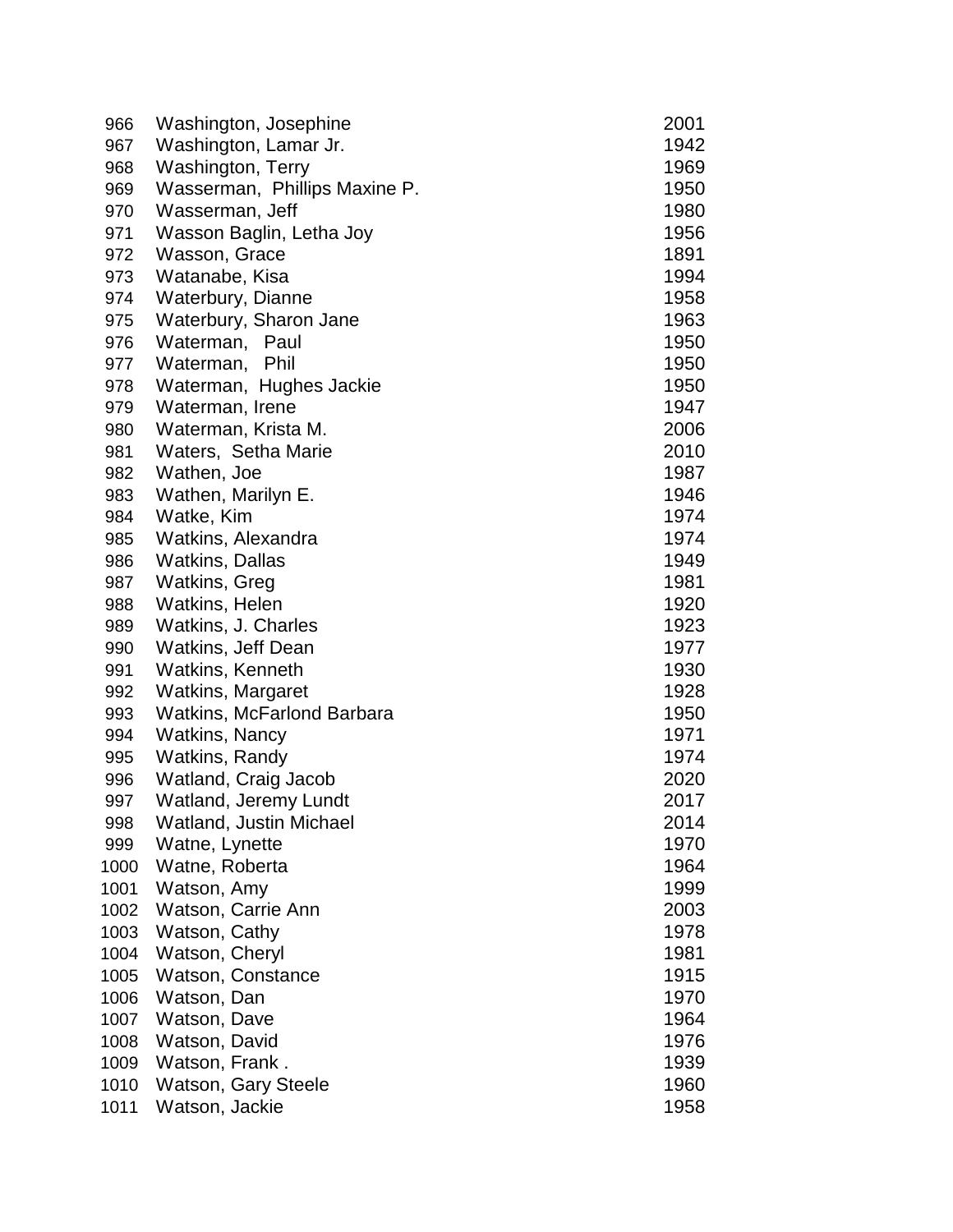| 1012 | Watson, Janis M               | 2013 |
|------|-------------------------------|------|
| 1013 | Watson, Jayden                | 2018 |
| 1014 | Watson, Jeff                  | 1983 |
| 1015 | Watson, John                  | 1965 |
| 1016 | Watson, John Robert           | 2013 |
| 1017 | Watson, Jude Loader           | 2020 |
| 1018 | Watson, Judy                  | 1965 |
| 1019 | Watson, Lura                  | 1964 |
| 1020 | Watson, Malcom                | 1916 |
| 1021 | Watson, Mark                  | 1981 |
| 1022 | Watson, Mary                  | 2015 |
| 1023 | Watson, Mason, Pat "Trish"    | 1956 |
| 1024 | Watson, McKinley Bettie Belle | 1942 |
| 1025 | Watson, Melvin                | 1957 |
| 1026 | Watson, Owen Michael          | 2021 |
| 1027 | Watson, Ron                   | 1964 |
| 1028 | Watson, Ronald                | 1961 |
| 1029 | Watson, Savannah Jane         | 2017 |
| 1030 | Watson, Stacie                | 2015 |
| 1031 | Watson, Steven                | 1982 |
| 1032 | Watson, Wyatt Taylor          | 2019 |
| 1033 | Watson-Butler, Ariana Mikelle | 2017 |
| 1034 | Watt, Marilyn                 | 1942 |
| 1035 | Watters, Michelle             | 1999 |
| 1036 | Watterson, Robert             | 1970 |
| 1037 | Wattne, Doug L.               | 1965 |
| 1038 | Watts, Bob                    | 1950 |
| 1039 | Watts,<br>Don                 | 1955 |
| 1040 | Watts, Connie                 | 1975 |
| 1041 | <b>Watts, Corrine</b>         | 1982 |
| 1042 | Watts, Greg                   | 1980 |
| 1043 | Watts, Guy W.                 | 1894 |
| 1044 | Watts, Kathy                  | 1979 |
| 1045 | Watts, Kay                    | 1973 |
| 1046 | Watts, Mary Elizabeth         | 1942 |
| 1047 | Watts, Richard R.             | 1945 |
| 1048 | Wauchope, Sam E.              | 1949 |
| 1049 | Waugh, Howard                 | 1961 |
| 1050 | Waugh, Lawrence               | 1955 |
| 1051 | Waugh, Delila                 | 1962 |
| 1052 | Waugh, Eric                   | 1988 |
| 1053 | Waugh, Roger                  | 1932 |
| 1054 | Wauschek, Alice               | 1967 |
| 1055 | Waxman, Tom                   | 1976 |
| 1056 | Wayman, Danielle              | 2008 |
| 1057 | Wayman, John                  | 1973 |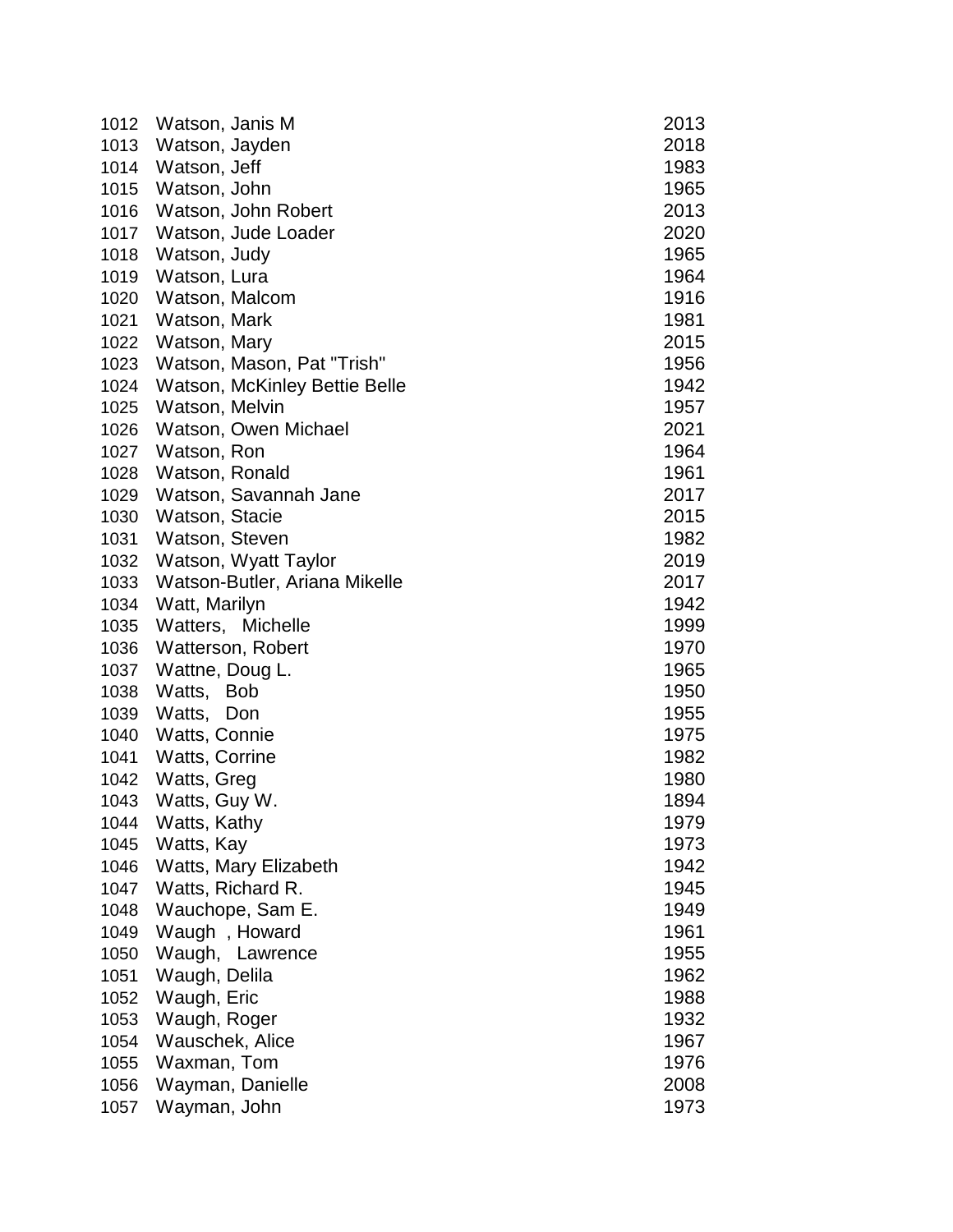| 1058 | Wear, Mike                     | 1964 |
|------|--------------------------------|------|
| 1059 | Weatherford, Tres              | 1988 |
| 1060 | Weatherly, Kathleen M.         | 1963 |
| 1061 | <b>Weathers, Carol</b>         | 1938 |
| 1062 | Weaver, Dick                   | 1961 |
| 1063 | Weaver Dial, Pat               | 1961 |
| 1064 | Weaver, Alexandra              | 2002 |
| 1065 | Weaver, Andrea                 | 1989 |
| 1066 | Weaver, Elsie Diane Newman     | 1959 |
| 1067 | Weaver, Walter                 | 1974 |
| 1068 | Webb, Alyssa Kiona Lee         | 2020 |
| 1069 | Webb, Barbara                  | 1969 |
| 1070 | Webb, Bertha H.                | 1907 |
| 1071 | Webb, Burly Jean               | 1957 |
| 1072 | Webb, Carelton                 | 1919 |
| 1073 | Webb, Caroll Sue               | 1963 |
| 1074 | Webb, Connie                   | 1975 |
| 1075 | Webb, Debbie                   | 1968 |
| 1076 | Webb, Deborah                  | 1996 |
| 1077 | Webb, Drew Walker              | 2014 |
| 1078 | Webb, Elliott, Betty           | 1961 |
| 1079 | Webb, Gertrude                 | 1915 |
| 1080 | Webb, Jack                     | 1967 |
| 1081 | Webb, Janet Lee                | 1957 |
| 1082 | Webb, Jeannie                  | 1972 |
| 1083 | Webb, Kari                     | 1992 |
| 1084 | Webb, MacFarlane Shirley LaRue | 1950 |
| 1085 | Webb, Marjorie                 | 1921 |
| 1086 | Webb, Michael Anthony          | 2007 |
| 1087 | Webb, Norma Helen              | 1942 |
| 1088 | Webb, Pamela                   | 1962 |
| 1089 | Webb, Payton                   | 2018 |
| 1090 | Webb, Peter                    | 1968 |
| 1091 | Webb, Ronald "Ron" L.          | 1956 |
| 1092 | Webb, Sandy                    | 1962 |
| 1093 | Webb, Sharon                   | 1969 |
| 1094 | Webb, Simonetta                | 1966 |
| 1095 | Webb, Tanya                    | 1972 |
| 1096 | Webb, Teddie                   | 1926 |
| 1097 | Webb, Terry                    | 1973 |
| 1098 | Webber, Cliff                  | 1972 |
| 1099 | Webber, Karla                  | 1996 |
| 1100 | Webber, Renee                  | 1975 |
| 1101 | Webber, Richard                | 2005 |
| 1102 | Weber, Bill Henry              | 1960 |
| 1103 | Weber, Jeffrey Robert          | 2013 |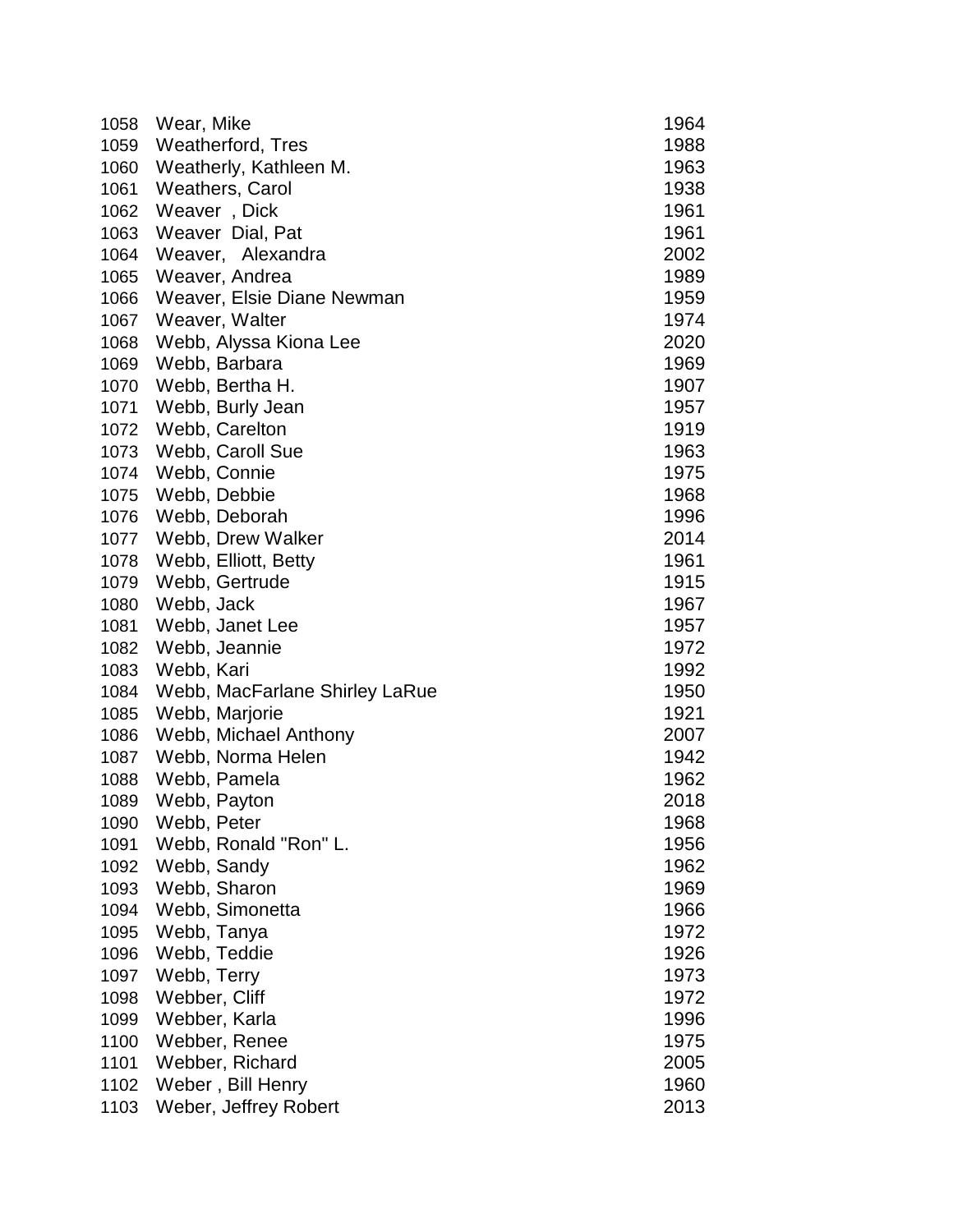| 1104 | Weber, Franz Christoph       | 2005 |
|------|------------------------------|------|
| 1105 | Weber, John Richard          | 1959 |
| 1106 | Weber, Liana                 | 2008 |
| 1107 | Weber, Mary                  | 1976 |
| 1108 | Weber, Mason Alexander       | 2020 |
| 1109 | Webster, Brent               | 1985 |
| 1110 | Webster, Ethel               | 1906 |
| 1111 | Webster, Ford                | 1970 |
| 1112 | Webster, Kim                 | 1973 |
| 1113 | Webster, Linda               | 1973 |
| 1114 | Webster, Michael             | 1962 |
| 1115 | Webster, Mike                | 1970 |
| 1116 | Webster, Phil                | 1977 |
| 1117 | Webster, Stephanie           | 1961 |
| 1118 | Webster, Stephanie           | 1960 |
| 1119 | Webster, William Clarke      | 1910 |
| 1120 | Wedekind, Lola M.            | 1949 |
| 1121 | Wedemeyer, Kaylis Benjamin   | 2020 |
| 1122 | Wedemeyer, Kaylis Benjamin   | 2016 |
| 1123 | Wedertz, Robert P.           | 2004 |
| 1124 | Wedertz, Kristi Marie        | 2007 |
| 1125 | Wedertz, Cynthia Marie       | 1966 |
| 1126 | Wedertz, Randy               | 1970 |
| 1127 | Wedge, Suzi                  | 1962 |
| 1128 | Wedger, Deborah              | 1977 |
| 1129 | Wedow, Jaime                 | 1979 |
| 1130 | Weed, Lt. Col. R. Alan       | 1942 |
| 1131 | Weed, Flora                  | 1926 |
| 1132 | Weeks Harding, Margaret      | 1956 |
| 1133 | Weems, Atley Ry              | 2017 |
| 1134 | <b>Weems, Garrison Frost</b> | 2021 |
| 1135 | Weems, Susan                 | 1974 |
| 1136 | Weese, Dalton John           | 2005 |
| 1137 | Weese, Scott                 | 1993 |
| 1138 | Weese, Sheree                | 1991 |
| 1139 | Weeth, Pete                  | 1969 |
| 1140 | Weethee, Renee               | 1971 |
| 1141 | Wegman Bierbaum, Patsy Ann   | 1960 |
| 1142 | Wegren, Gus                  | 1982 |
| 1143 | Wegren, Kathy                | 1980 |
| 1144 | Wegren, Kelli                | 1978 |
| 1145 | Wehe, James T.               | 1962 |
| 1146 | Wehking, David               | 1981 |
| 1147 | Wehking, Doug                | 1982 |
| 1148 | Wehl, Betty L.               | 1951 |
| 1149 | Wei, Xuan                    | 2007 |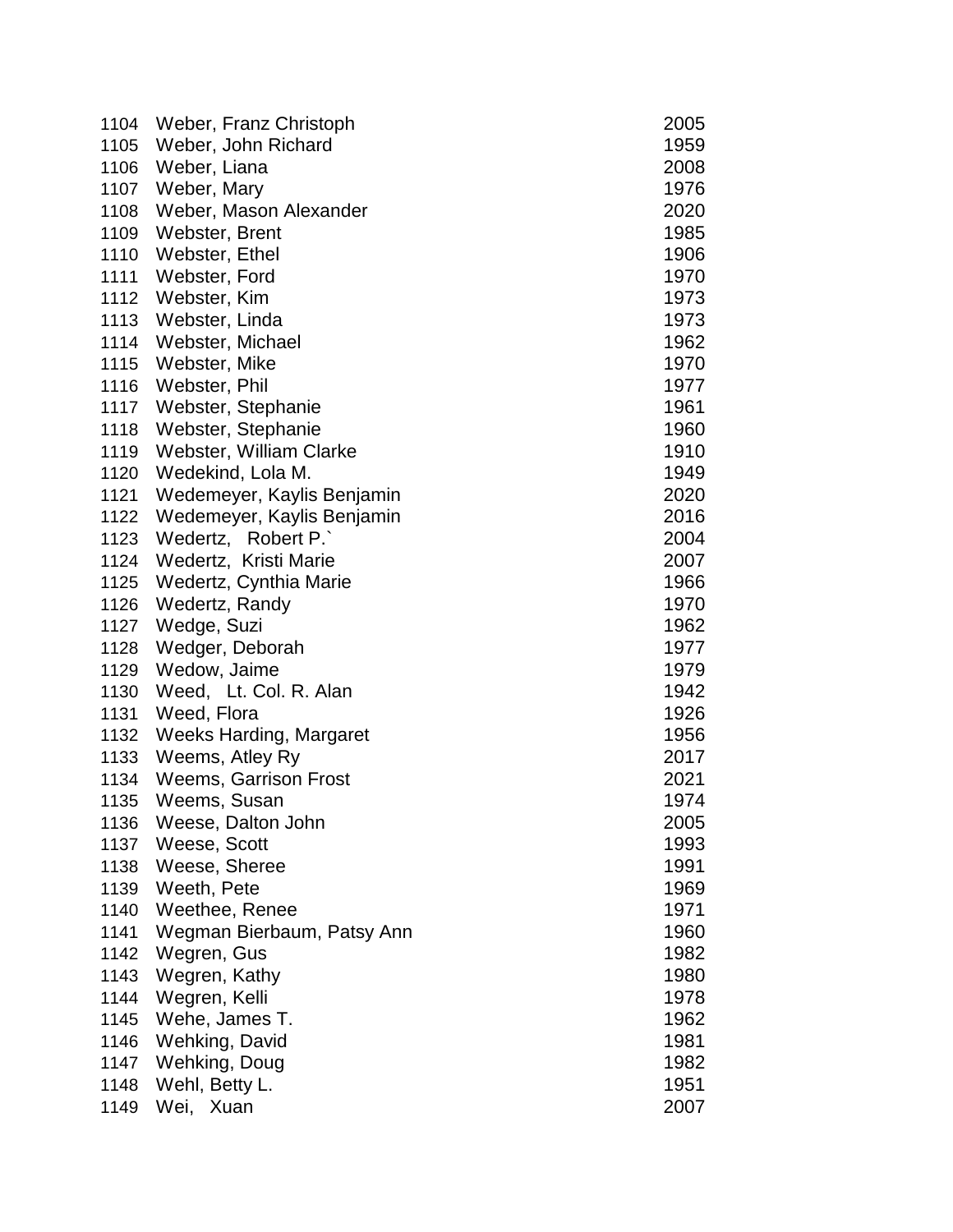| 1150 | Weigand, Clarke             | Waggy | 1931 |
|------|-----------------------------|-------|------|
| 1151 | Weigel, Kaelen Isabelle     |       | 2020 |
| 1152 | Weiger, Lovia               |       | 1928 |
| 1153 | Weight, Tessa               |       | 2013 |
| 1154 | Weihe, Joseph William       |       | 1939 |
| 1155 | Weikert, Diana              |       | 1998 |
| 1156 | Weil, David                 |       | 1958 |
| 1157 | Weil, Sarah Alice Bower     |       | 1959 |
| 1158 | Weinberg, Caren             |       | 1980 |
| 1159 | Weinberg, Daniel E.         |       | 1976 |
| 1160 | Weinberg, Julie             |       | 1979 |
| 1161 | Weinreich, Joan Ellen       |       | 1960 |
| 1162 | Weinum, Darcie              |       | 1988 |
| 1163 | Weippert, Joshua            |       | 2002 |
| 1164 | Weir, Shaw Erma Louise      |       | 1943 |
| 1165 | Weir, Pamela                |       | 1962 |
| 1166 | Weiser, Jim                 |       | 1961 |
| 1167 | Weiser, Bud                 |       | 1949 |
| 1168 | Weiske, Alexander Kevin     |       | 2009 |
| 1169 | Weiss, Alex A.              |       | 2006 |
| 1170 | Weiss, Anja                 |       | 2018 |
| 1171 | Weiss, Dan                  |       | 1981 |
| 1172 | Weiss, Daniel J.            |       | 2006 |
| 1173 | Weiss, Irene                |       | 1961 |
| 1174 | Weiss, Jim                  |       | 1976 |
| 1175 | Weiss, Julie                |       | 1975 |
| 1176 | Weiss, Karen                |       | 1981 |
| 1177 | Weiss, Michael T.           |       | 2009 |
| 1178 | Weiss, Ralph                |       | 1949 |
| 1179 | Weiss, Shane                |       | 1990 |
| 1180 | Weiss, Terry                |       | 1970 |
| 1181 | Weitzle, Valerie            |       | 1974 |
| 1182 | Welborn, Rose Ellen O'Boyle |       | 1953 |
| 1183 | Welborne, Betty             |       | 1949 |
| 1184 | Welch, Cheryl               |       | 1979 |
| 1185 | Welch, Clare                |       | 2015 |
| 1186 | Welch, Debbi                |       | 1989 |
| 1187 | Welch, Edward               |       | 1974 |
| 1188 | Welch, Emily                |       | 1996 |
| 1189 | Welch, Gregory              |       | 1996 |
| 1190 | Welch, Jason                |       | 1997 |
| 1191 | Welch, Jr., Harry Carlyle   |       | 1956 |
| 1192 | Welch, Pearl                |       | 1937 |
| 1193 | Welch, Tanika               |       | 1995 |
| 1194 | Welch, Warren               |       | 1954 |
| 1195 | Welcher, Ginger Lee         |       | 1960 |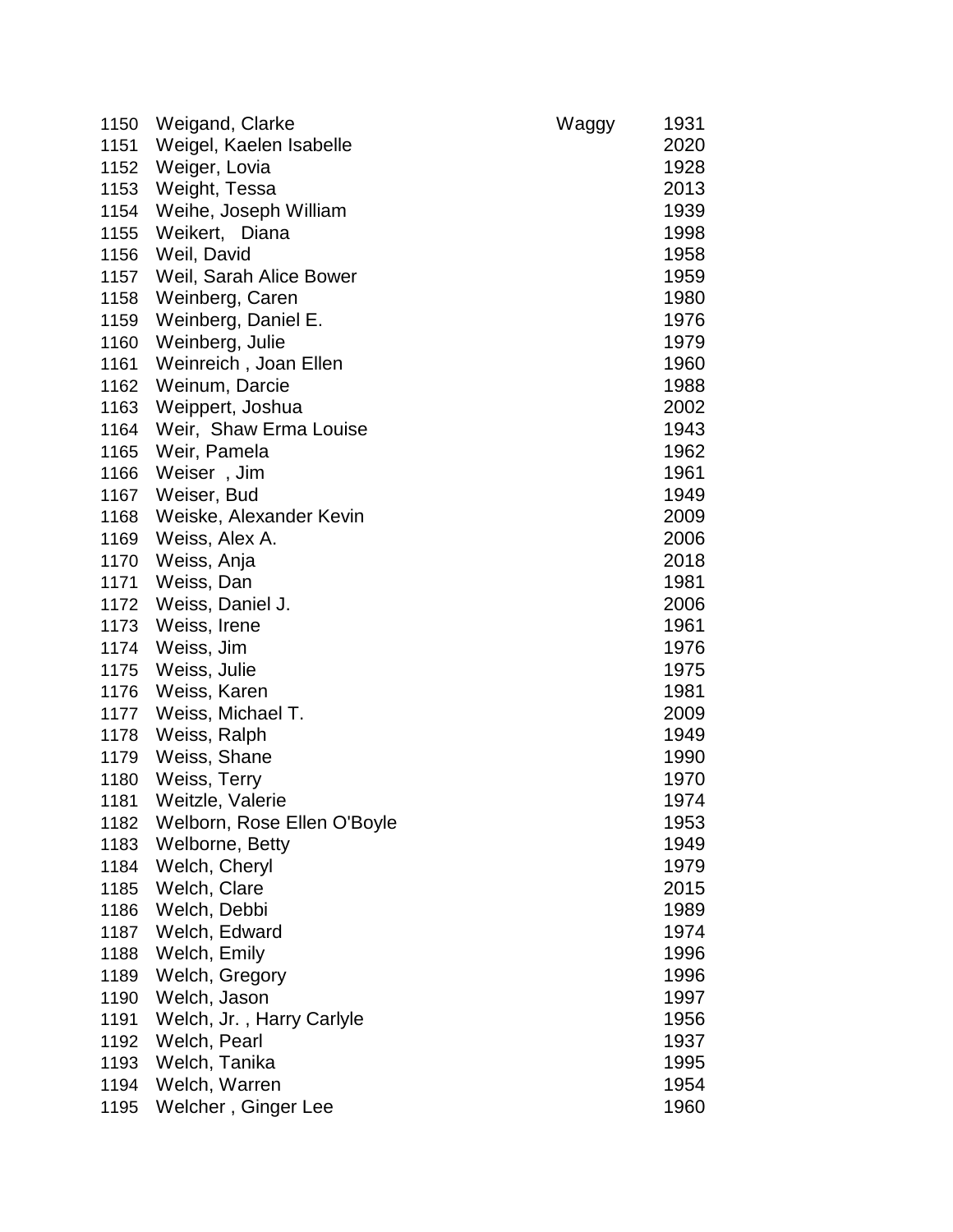| 1196 | Welcher, Randy                |            | 1979 |
|------|-------------------------------|------------|------|
| 1197 | Welchert, Kathleen Kelly      |            | 2021 |
| 1198 | Weldin, Mary Ann              |            | 1965 |
| 1199 | Weldon, Eric                  |            | 1987 |
| 1200 | Weldon, Lois                  |            | 1940 |
| 1201 | Weldon, Tracey                |            | 1990 |
| 1202 | Weller, Jessie                |            | 2002 |
| 1203 | Weller, Amelia Alexandra Rose |            | 2010 |
| 1204 | Weller, Brianna Catherine     |            | 2007 |
| 1205 | Weller, Grant R.              |            | 2005 |
| 1206 | Weller, Katherine G.          |            | 2006 |
| 1207 | Weller, Willard               |            | 1937 |
| 1208 | Welliinghoff, Jon             |            | 1967 |
| 1209 | Wellman, Samantha             |            | 2002 |
| 1210 | Wells, Amy                    |            | 1990 |
| 1211 | Wells, Becky                  |            | 1979 |
| 1212 | Wells, Beverly Ann Brock      |            | 1959 |
| 1213 | Wells, Chanda                 |            | 1992 |
| 1214 | Wells, Charles                |            | 1987 |
| 1215 | Wells, Clint                  |            | 1958 |
| 1216 | Wells, Conway                 |            | 1975 |
| 1217 | Wells, Dawn E.                |            | 1956 |
| 1218 | Wells, Elisabeth              |            | 2001 |
| 1219 | Wells, Frank                  |            | 1961 |
| 1220 | Wells, Howdy                  |            | 1955 |
| 1221 | Wells, Jeff                   |            | 1982 |
| 1222 | Wells, Judy                   |            | 1958 |
| 1223 | Wells, Keri                   |            | 1990 |
| 1224 | Wells, Kimberly               |            | 1988 |
| 1225 | Wells, Lambert, Dorothy       |            | 1961 |
| 1226 | Wells, Laura                  |            | 1974 |
| 1227 | Wells, Lisa                   |            | 1984 |
| 1228 | Wells, Peter                  |            | 1992 |
| 1229 | Wells, Randy                  |            | 1986 |
| 1230 | Wells, Richard                |            | 1989 |
| 1231 | Wells, Robert W.              | <b>Bob</b> | 1931 |
| 1232 | Wells, Robin                  |            | 1969 |
| 1233 | Wells, Tammy                  |            | 1977 |
| 1234 | Wells, Terry Lee              |            | 1959 |
| 1235 | Wells, Theodore               |            | 2000 |
| 1236 | Wells, Tina                   |            | 1989 |
| 1237 | Welsh,<br><b>Eric Thomas</b>  |            | 2004 |
| 1238 | Welsh,<br>Jesse               |            | 2002 |
| 1239 | Welsh, Riley Joseph           |            | 2010 |
| 1240 | Welsh, Brent Richard          |            | 2009 |
| 1241 | Welsh, Charles                |            | 1947 |
|      |                               |            |      |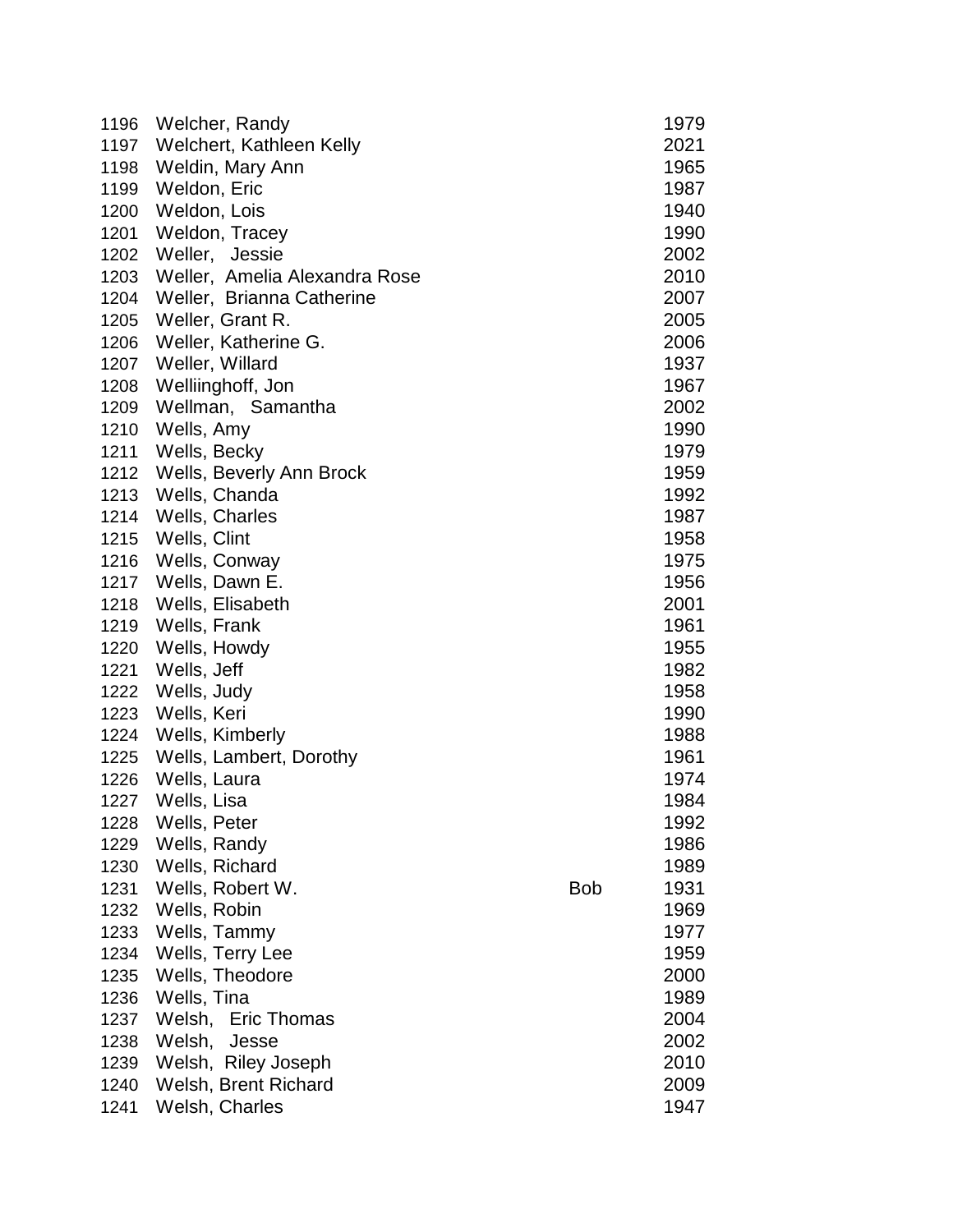|      | 1242 Welsh, Marion Elizabeth |       | 1927 |
|------|------------------------------|-------|------|
| 1243 | Welsh, Nicole                |       | 1992 |
| 1244 | Welsh, Scott Louis           |       | 2006 |
| 1245 | Welsh, Trena Cerveri         |       | 1959 |
| 1246 | Welshonse, Silver D.         |       | 2006 |
| 1247 | Welty, Edward                |       | 1950 |
| 1248 | Welty, Smith Oneida Beatrice |       | 1942 |
| 1249 | Welty, Dan                   |       | 1974 |
| 1250 | <b>Welty, Dolores</b>        |       | 1945 |
| 1251 | Welty, Edward J.             |       | 1948 |
| 1252 | Welty, Patricia              |       | 1948 |
| 1253 | Welty, Teressa               |       | 1977 |
| 1254 | Wendler, John                |       | 1972 |
| 1255 | Wene, George Peter           |       | 2010 |
| 1256 | Wene, George                 |       | 2008 |
| 1257 | Wenhaug, Natalie             |       | 2000 |
| 1258 | Werbeckes, Alexander L.      |       | 2010 |
| 1259 | Werbeckes, Zachary L.        |       | 2011 |
| 1260 | Werner, Kara-Mia Krystine    |       | 2004 |
| 1261 | Werner, Marion Kathryn       |       | 1932 |
| 1262 | Werner, Mark                 |       | 1967 |
| 1263 | Wes, Erin Nicole             |       | 2009 |
| 1264 | Wescott, Brittney Jean       |       | 2004 |
| 1265 | Wesley Pastrell, Karen       |       | 1960 |
| 1266 | Wesley, Rudi                 |       | 1963 |
| 1267 | Wesnousky, Judson Campbell   |       | 2007 |
| 1268 | Wesnousky, Braden William    |       | 2014 |
| 1269 | Wesnousky, Chelsea R.        |       | 2003 |
| 1270 | Wessel, Cindi                |       | 1979 |
| 1271 | Wessel, Eric                 |       | 1982 |
| 1272 | Wessel, Jeff                 |       | 1977 |
| 1273 | Wessman, Joe                 |       | 1969 |
| 1274 | West, Abbey                  |       | 1941 |
| 1275 | West, Betty                  |       | 1935 |
| 1276 | West, Catherine Louise       |       | 1927 |
| 1277 | West, Cody                   |       | 2008 |
| 1278 | West, Corey Steven           |       | 2007 |
| 1279 | West, Courtney               |       | 1990 |
| 1280 | West, Dana Brier             |       | 1956 |
| 1281 | West, Daniel Robert          |       | 2011 |
| 1282 | West, Donald F.              |       | 1949 |
| 1283 | West, Frank                  |       | 1970 |
| 1284 | West, Fraser                 |       | 1936 |
| 1285 | West, Harold Edward          |       | 1930 |
| 1286 | West, Harry M.               | Woozy | 1926 |
| 1287 | West, Jeremy                 |       | 2001 |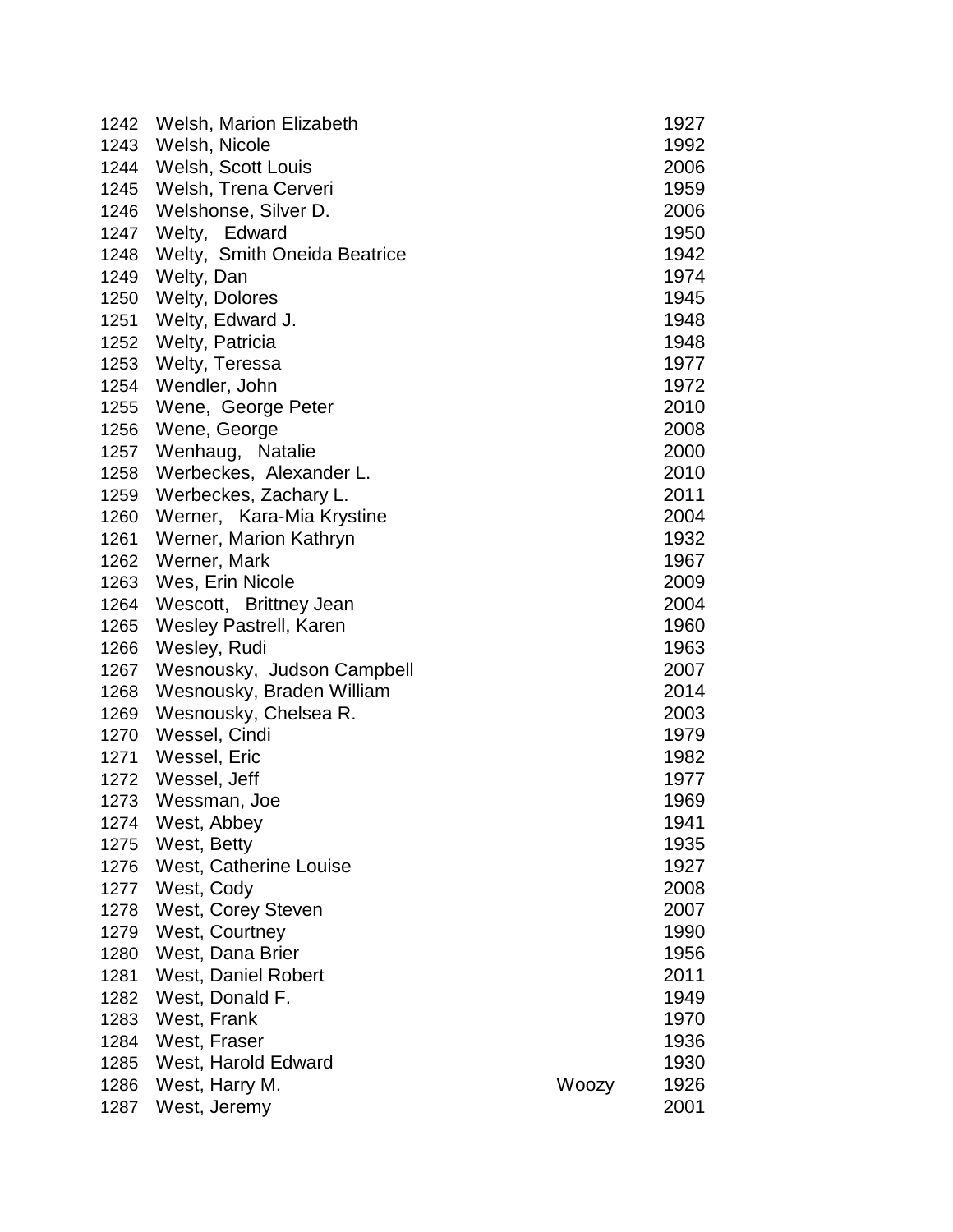| 1288 | West, Joanne Bond                      | 1953 |
|------|----------------------------------------|------|
| 1289 | West, John Jr.                         | 1989 |
| 1290 | West, Kaitlyn Marie                    | 2019 |
| 1291 | West, Kandis                           | 1987 |
| 1292 | West, Kelsey Lorraine                  | 2014 |
| 1293 | West, Laura                            | 1978 |
| 1294 | West, Morris                           | 1936 |
| 1295 | West, Natalie Ellen                    | 2014 |
| 1296 | West, Neill                            | 1950 |
| 1297 | West, Preston                          | 1964 |
| 1298 | West, Rochelle                         | 1987 |
| 1299 | West, Sandi                            | 1975 |
| 1300 | West, Tom                              | 1936 |
| 1301 | West, Walter                           | 1952 |
| 1302 | West, Walter                           | 1982 |
| 1303 | Westbrook, Dan                         | 1974 |
| 1304 | Westbrook, Ed                          | 1962 |
| 1305 | Westbrook, Linda                       | 1978 |
| 1306 | Westbrook, Pam                         | 1975 |
| 1307 | Westbrook, Warren Eugene Jr.           | 1959 |
| 1308 | Westcott, Erica                        | 1994 |
| 1309 | Westenburg, Decker                     | 2018 |
| 1310 | Westenburg, Eric Ashton                | 2020 |
| 1311 | Westerduin, Octavia                    | 1966 |
| 1312 | Western, Allison                       | 1977 |
| 1313 | Westfall, Alison                       | 1990 |
| 1314 | <b>Westfall, Frances</b>               | 1924 |
| 1315 | Westfall, Hazel                        | 1915 |
| 1316 | Westfall, Timothy                      | 1988 |
| 1317 | Weston, Clara                          | 1879 |
| 1318 | Weston, Ed                             | 1967 |
| 1319 | Weston, Hattie                         | 1992 |
| 1320 | Weston, Jim                            | 1969 |
| 1321 | Weston, Mike                           | 1966 |
| 1322 | Weston, Mike                           | 1970 |
| 1323 | Weston, Monte                          | 1989 |
| 1324 | Weston, Nick                           | 1970 |
| 1325 | Westover, New                          | 1934 |
| 1326 | Westover, Pauline Emma                 | 1925 |
| 1327 | Westphal, Galvan Bobbi                 | 1955 |
| 1328 | Wetherington, Patriciann "Pat" Razzano | 1959 |
| 1329 | Wetzel, Pat                            | 1971 |
| 1330 | Wetzel, Terry                          | 1973 |
| 1331 | Wetzel. Alan                           | 1981 |
| 1332 | Weyant, Nathan                         | 1996 |
| 1333 | Weyant, Jeff                           | 1991 |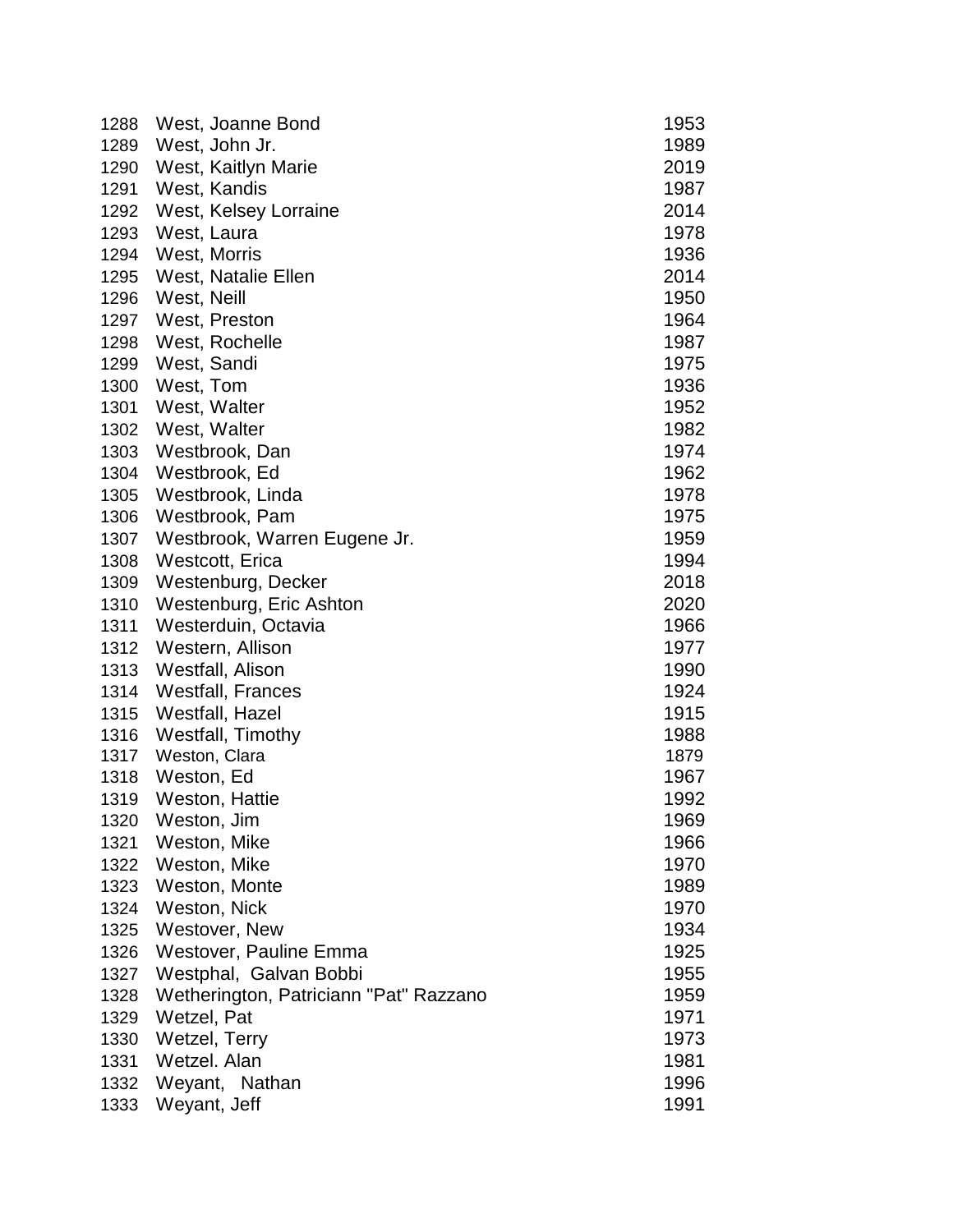| 1334 | Weyl, Yvonne J.                        | 1949 |
|------|----------------------------------------|------|
| 1335 | Weyrick, Ron                           | 1975 |
| 1336 | Whalen, Brandi                         | 2010 |
| 1337 | Whalen, Jaclyn                         | 2018 |
| 1338 | Whalen, James                          | 1979 |
| 1339 | Whalen, Kati                           | 1984 |
| 1340 | Whalen, Maizie                         | 1979 |
| 1341 | Whalen, Tim                            | 1981 |
| 1342 | Whan, Austin Michael                   | 2017 |
| 1343 | Whan, Matthew                          | 2009 |
| 1344 | Whan, Michele M                        | 2014 |
| 1345 | Whann, "Denny" Dennis Alan             | 1960 |
| 1346 | Wharton II, William Wallace Spence     | 2004 |
| 1347 | Wharton, John Peter                    | 2007 |
| 1348 | Wharton, Richard H                     | 2014 |
| 1349 | Wheaton, Lauren Taylor                 | 2014 |
| 1350 | Wheeler, Amanda Lauren                 | 2020 |
| 1351 | Wheeler, Crook, Lois                   | 1961 |
| 1352 | Wheeler, Dave                          | 1955 |
| 1353 | Wheeler, Donald                        | 1897 |
| 1354 | Wheeler, Eleanor F.                    | 1951 |
| 1355 | Wheeler, Frank                         | 1951 |
| 1356 | Wheeler, Irene                         | 1952 |
| 1357 | Wheeler, Jonathan Owen                 | 2011 |
| 1358 | Wheeler, Kay                           | 1937 |
| 1359 | Wheeler, Marcella Virginia             | 1930 |
| 1360 | Wheeler, Maude                         | 1885 |
| 1361 | Wheeler, May                           | 1888 |
| 1362 | <b>Wheeler, Mildred Maude</b>          | 1892 |
| 1363 | <b>Wheeler, Missimer Marian Esther</b> | 1943 |
| 1364 | Wheeler, Rutha M.                      | 1889 |
| 1365 | <b>Wheeler, Sebrina Leeanne</b>        | 2013 |
| 1366 | Wheeler, Sessions S.                   | 1929 |
| 1367 | Wheeler, Stephanie                     | 2015 |
| 1368 | Wheeler, Todd                          | 1980 |
| 1369 | Wheless, Raymonda Jean Mackay          | 1959 |
| 1370 | <b>Wheller, Charles</b>                | 1934 |
| 1371 | Whiddett, Manford Ardiss Lee           | 1950 |
| 1372 | Whiddett, Dale                         | 1942 |
| 1373 | Whiddett, Mike                         | 1970 |
| 1374 | Whiddett, Norman                       | 1940 |
| 1375 | Whillas, Tobias                        | 2000 |
| 1376 | Whinery,<br>Dawn                       | 1955 |
| 1377 | Whinery, Carolyn                       | 1958 |
| 1378 | Whinery, Jennifer                      | 1988 |
| 1379 | Whinery, Marilyn                       | 1958 |
|      |                                        |      |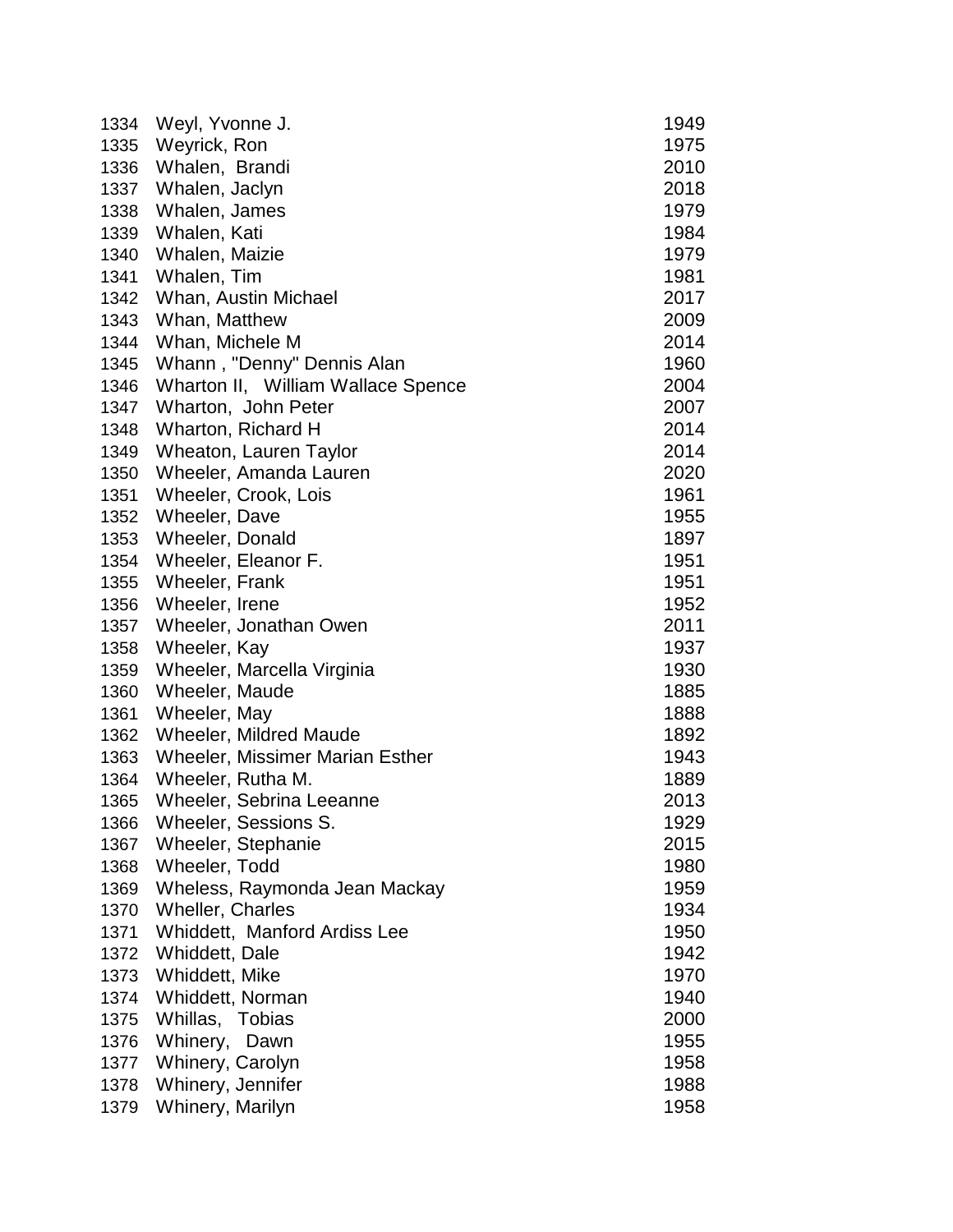| 1380 | Whinery, Melissa              | 1990 |
|------|-------------------------------|------|
| 1381 | Whinery, Mike                 | 1982 |
| 1382 | Whinery, Philip Wayne         | 1959 |
| 1383 | <b>Whitaker, Curtis</b>       | 1982 |
| 1384 | Whitaker, Erik Michael        | 2020 |
| 1385 | Whitby, Bill                  | 1981 |
| 1386 | Whitcomb, Jerry               | 1954 |
| 1387 | White, Alex                   | 1996 |
| 1388 | White, Amanda                 | 1998 |
| 1389 | White, Ann                    | 1965 |
| 1390 | White, Aydan Marie            | 2020 |
| 1391 | White, Brenda                 | 1983 |
| 1392 | White, Caitlin R.             | 2006 |
| 1393 | White, Carla                  | 1975 |
| 1394 | White, Carole                 | 1957 |
| 1395 | White, Chancellor Dane        | 2013 |
| 1396 | White, Chelsea                | 1992 |
| 1397 | White, Connor Jonathon        | 2014 |
| 1398 | White, Dillan Kirk            | 2020 |
| 1399 | White, Dillan Kirk            | 2016 |
| 1400 | White, Donald                 | 1979 |
| 1401 | White, Donnie                 | 1984 |
| 1402 | White, Emma                   | 2006 |
| 1403 | White, Eric                   | 1987 |
| 1404 | White, Florence Evelyn        | 1909 |
| 1405 | White, Fred                   | 1919 |
| 1406 | White, Fred L.                | 1882 |
| 1407 | White, Fred L.                | 1949 |
| 1408 | White, Gordon                 | 1981 |
| 1409 | White, Hannah                 | 1965 |
| 1410 | White, Harold                 | 1935 |
| 1411 | <b>White, Harriett Howell</b> | 1907 |
| 1412 | White, Heather                | 1986 |
| 1413 | White, lan                    | 1994 |
| 1414 | White, Joan                   | 1971 |
| 1415 | White, John                   | 1961 |
| 1416 | White, John                   | 1964 |
| 1417 | White, John                   | 1971 |
| 1418 | White, John Harlan            | 1953 |
| 1419 | White, Josh                   | 1991 |
| 1420 | White, Justin                 | 2000 |
| 1421 | White, Kathi                  | 1972 |
| 1422 | White, Kathy                  | 1966 |
| 1423 | White, Kedrick Thomas Deamon  | 2021 |
| 1424 | White, Kent                   | 1968 |
| 1425 | White, Kerri                  | 1987 |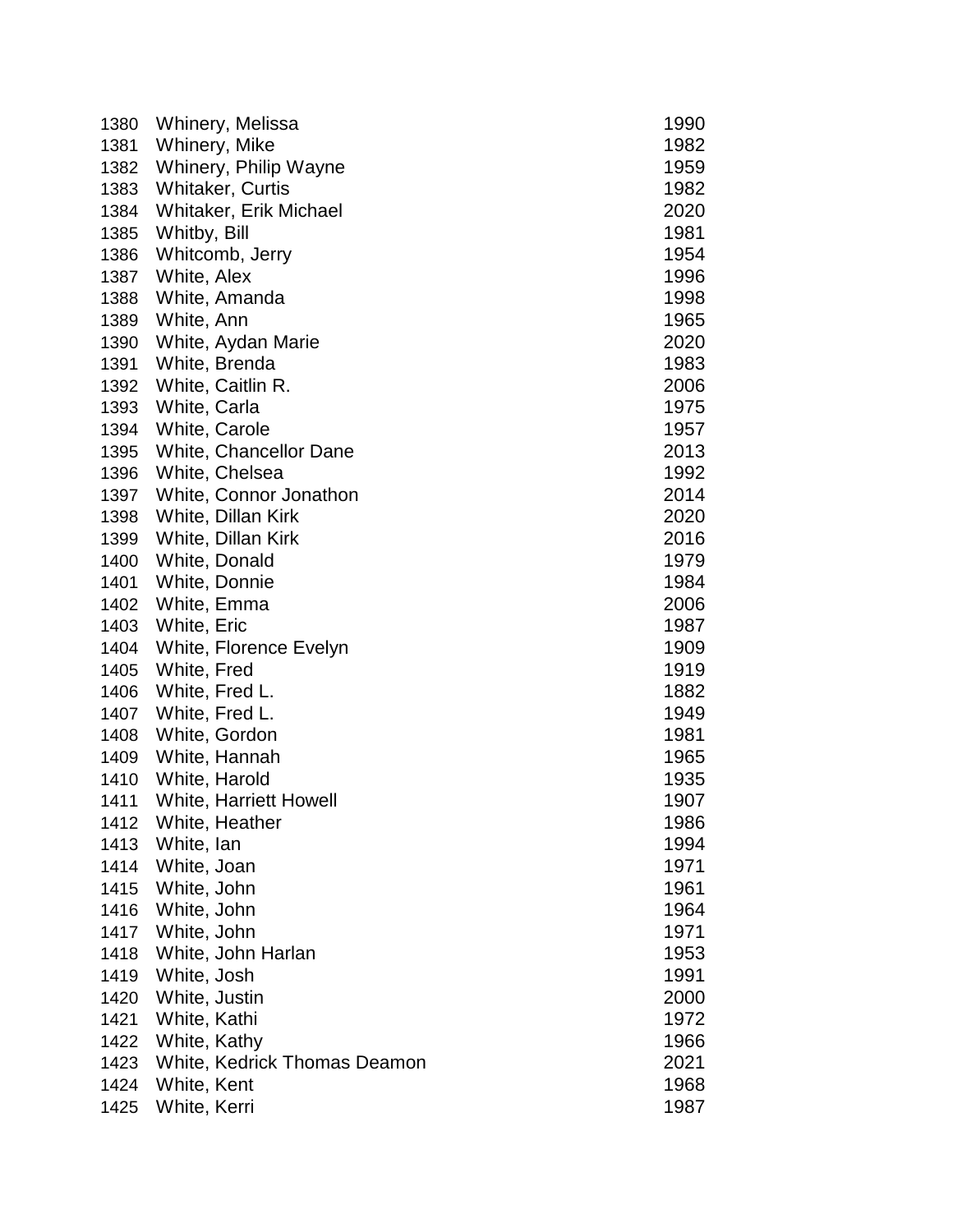| 1426 | White, Kimberly                 |        | 1983 |
|------|---------------------------------|--------|------|
| 1427 | White, Laura                    |        | 2000 |
| 1428 | White, Mayer, Penny             |        | 1961 |
| 1429 | White, Melissa J.               |        | 1978 |
| 1430 | White, Pam                      |        | 1973 |
| 1431 | White, Paula                    |        | 1970 |
| 1432 | White, Penelope A               |        | 2013 |
| 1433 | <b>White, Randall Robert</b>    |        | 2006 |
| 1434 | White, Roger                    |        | 1974 |
| 1435 | White, Ron                      |        | 1968 |
| 1436 | White, Sandy                    |        | 1964 |
| 1437 | White, Scott                    |        | 1968 |
| 1438 | White, Shannon                  |        | 1990 |
| 1439 | White, Sierra Jayde             |        | 2014 |
| 1440 | White, Susan                    |        | 1957 |
| 1441 | White, Susan                    |        | 1976 |
| 1442 | White, Tom K.                   | Tommie | 1926 |
| 1443 | White, Tracie                   |        | 1996 |
| 1444 | White, Vickers, Sandra Ann      |        | 1960 |
| 1445 | White, Virginia A.              |        | 1949 |
| 1446 | White, Wayne                    |        | 1954 |
| 1447 | White, Zachary B.               |        | 2003 |
| 1448 | Whited, Toni                    |        | 1980 |
| 1449 | Whitefield, John P.             |        | 2010 |
| 1450 | Whitefield, Leah Joy            |        | 2012 |
| 1451 | Whitehead, Britni Quin          |        | 2009 |
| 1452 | <b>Whitehead, Hunter Daynes</b> |        | 2013 |
| 1453 | Whitehead, Jeff                 |        | 1978 |
| 1454 | Whitehead, Jerry                |        | 1986 |
| 1455 | Whitehead, Jill                 |        | 1979 |
| 1456 | Whitehead, Jon                  |        | 1981 |
| 1457 | <b>Whitehead, Mason Quinn</b>   |        | 2013 |
| 1458 | Whitehead, Michael              |        | 1962 |
| 1459 | Whitehead, Shelbi Carr          |        | 2011 |
| 1460 | Whitehurst, Harris Amie Francis |        | 1943 |
| 1461 | Whitelaw, Brandon               |        | 2001 |
| 1462 | Whiteley, Sarah Brianna         |        | 2012 |
| 1463 | Whitenach, Lia                  |        | 2002 |
| 1464 | Whitenack, Al                   |        | 1967 |
| 1465 | Whitener, Ray                   |        | 1992 |
| 1466 | Whitesell, James Paul II        |        | 2006 |
| 1467 | Whitfield, John L.              |        | 1963 |
| 1468 | Whitfield, Linden               |        | 1964 |
| 1469 | Whiting, Bill                   |        | 1935 |
| 1470 | <b>Whitlock, Doris Elaine</b>   |        | 1932 |
| 1471 | Whitlock, Elizabeth Megan       |        | 2020 |
|      |                                 |        |      |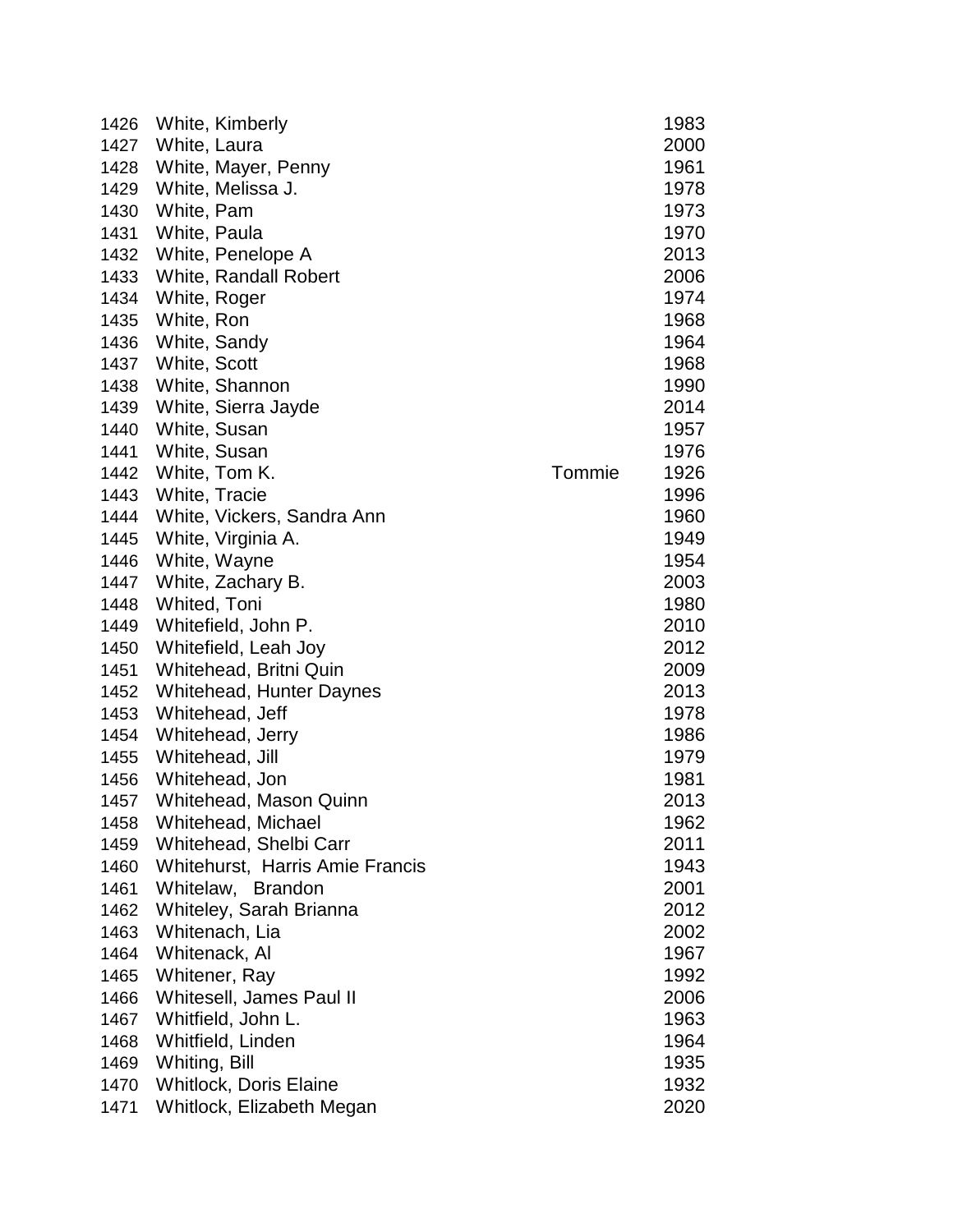| 1472 | Whitlock, Patricia Marie    |        | 1940 |
|------|-----------------------------|--------|------|
| 1473 | Whitman, Vickie Lynn        |        | 1963 |
| 1474 | Whitney, Katherine          |        | 1997 |
| 1475 | Whitney, Bill               |        | 1969 |
| 1476 | Whitney, Cathy              |        | 1973 |
| 1477 | Whittaker, Mark             |        | 1973 |
| 1478 | Whittaker, Melba Deen       |        | 1940 |
| 1479 | Whittemore, Jeffrey C.      |        | 2004 |
| 1480 | Whitten, Sarah Ann          |        | 2017 |
| 1481 | Whittey, Ashley             |        | 2002 |
| 1482 | Whittey, Colby Marie        |        | 2004 |
| 1483 | Whittey, Robert             |        | 1947 |
| 1484 | Whitthoft, Maria            |        | 1967 |
| 1485 | Whittington, Lynn           |        | 1974 |
| 1486 | Whittington, Mary           |        | 1974 |
| 1487 | Whittington, Tifeni Ross    |        | 1963 |
| 1488 | Whittle, Russell Mary Ellen |        | 1950 |
| 1489 | <b>Whittlesey, Steve</b>    |        | 1968 |
| 1490 | <b>Whittlessey, Rick</b>    |        | 1966 |
| 1491 | Whitworth, Betty J.         |        | 1947 |
| 1492 | Whitworth, Edith F.         |        | 1947 |
| 1493 | Wholey, Carmen, E.          |        | 1934 |
| 1494 | Wholey, Ellen               |        | 1939 |
| 1495 | Wholey, Lloyd John          |        | 1944 |
| 1496 | Whomes, John                |        | 2005 |
| 1497 | Whytal, Sharon              |        | 1972 |
| 1498 | Wible, Melba Fern           | Wibble | 1931 |
| 1499 | Wichman, Scott              |        | 1973 |
| 1500 | Wichmann, Caleb Ian         |        | 2017 |
| 1501 | Wick, Phil                  |        | 1961 |
| 1502 | Wick, Alice                 |        | 1962 |
| 1503 | Wicker,<br><b>Brianne</b>   |        | 2000 |
| 1504 | Wicker, Justin              |        | 1999 |
| 1505 | Wickham, Brian              |        | 1989 |
| 1506 | Wickstrom, Marilyn          |        | 1952 |
| 1507 | Widaman, Peggy              |        | 1971 |
| 1508 | Widdis, Nicole              |        | 2000 |
| 1509 | Wiechmann, Tom              |        | 1959 |
| 1510 | Wiechmann, Walter           |        | 1954 |
| 1511 | Wiedenbeck, Mona            |        | 1971 |
| 1512 | Wiedenbeck, Ted             |        | 1973 |
| 1513 | Wiekenbeck, Eugene          |        | 1970 |
| 1514 | Wiel, Colin                 |        | 1984 |
| 1515 | Wiel, Devon                 |        | 1982 |
| 1516 | Wieland, David              |        | 1972 |
| 1517 | Wieland, Malcolm            |        | 1976 |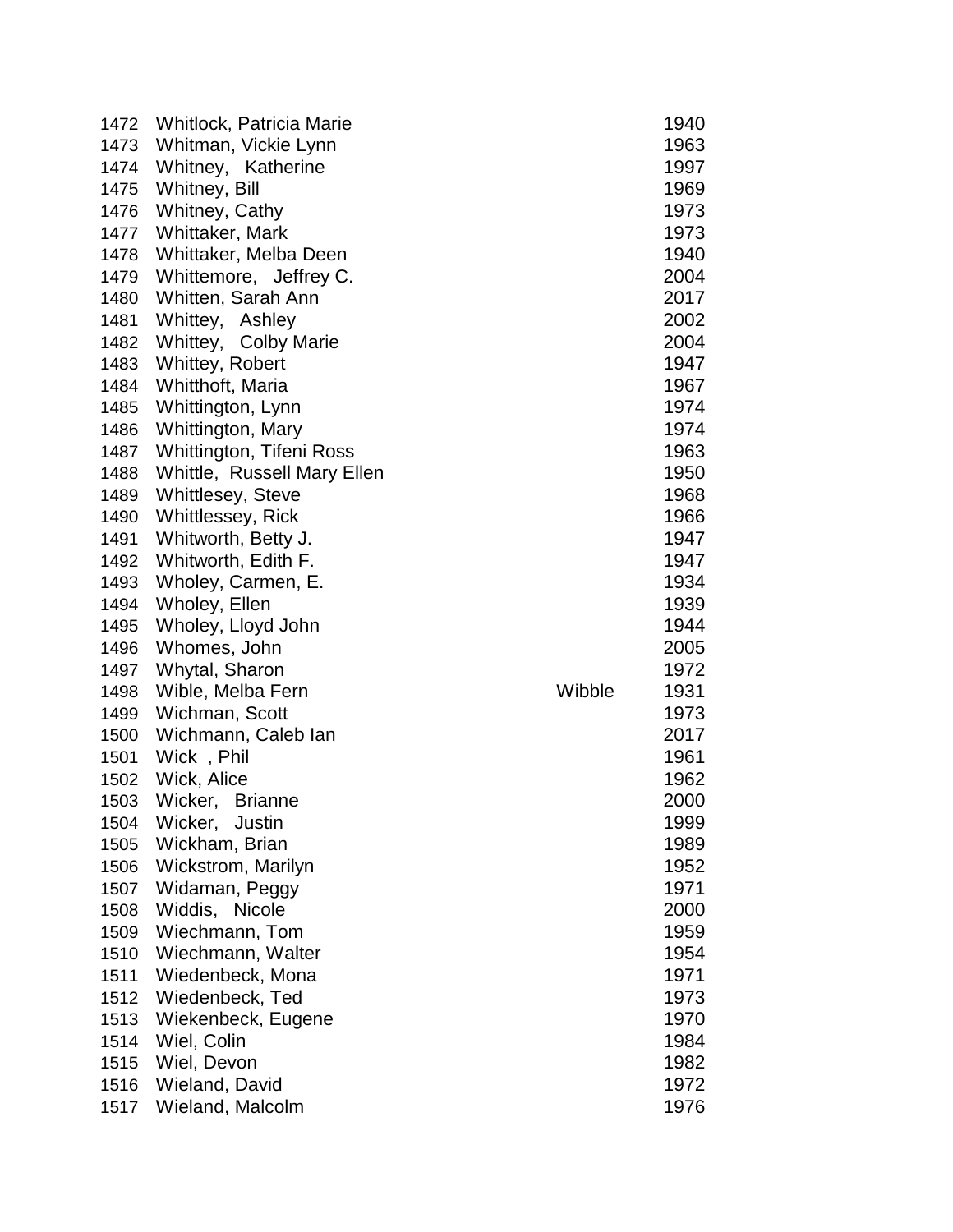| 1518 | Wieland, Robert                | 1970 |
|------|--------------------------------|------|
| 1519 | Wietzel, Dan                   | 1976 |
| 1520 | Wigg, Alice "Wiggie"           | 1928 |
| 1521 | Wigg, Gordon                   | 1933 |
| 1522 | Wigg, Isabel                   | 1920 |
| 1523 | Wiggins, Kathy                 | 1976 |
| 1524 | Wiggins, Melanie C.            | 1985 |
| 1525 | Wiggins, Rondalynn             | 1981 |
| 1526 | Wiggs, Bruce                   | 1971 |
| 1527 | Wiggs, Jeff                    | 1971 |
| 1528 | Wiglesworth, Karen Lee         | 1966 |
| 1529 | Wiglesworth, Richard           | 1965 |
| 1530 | Wiig, Karen Berry              | 1953 |
| 1531 | Wikstrom, Floyd                | 1936 |
| 1532 | Wikstrom, Hilma                | 1939 |
| 1533 | Wikstrom, Julia Elizabeth      | 1942 |
| 1534 | Wikstrom, Lillian              | 1938 |
| 1535 | Wilborn, Benjamin              | 1987 |
| 1536 | Wilbur, Gloria                 | 1969 |
| 1537 | Wilbur, Jim                    | 1974 |
| 1538 | Wilbur, Liane                  | 1972 |
| 1539 | Wilburn, Nanci                 | 1964 |
| 1540 | Wilcock, Grant Joseph          | 2017 |
| 1541 | Wilcock, Linda                 | 1976 |
| 1542 | Wilcox, Alan                   | 1982 |
| 1543 | <b>Wilcox, Clayton Douglas</b> | 2019 |
| 1544 | Wilcox, Dorothy                | 1983 |
| 1545 | Wilcox, Hecker, Nancy          | 1961 |
| 1546 | Wilcox, Laura                  | 1979 |
| 1547 | Wilcox, Marian                 | 1936 |
| 1548 | Wilcox, Mary                   | 1941 |
| 1549 | Wilcox, Michael                | 1980 |
| 1550 | Wilcox, Ruth                   | 1937 |
| 1551 | Wilcox, Sharron                | 1957 |
| 1552 | <b>Wilcox, Timothy Scott</b>   | 2021 |
| 1553 | Wilcox, Walter                 | 1937 |
| 1554 | Wilday, April Yvonne           | 2017 |
| 1555 | Wilday, Leslie                 | 1982 |
| 1556 | Wilde, Angie                   | 1968 |
| 1557 | Wilder C. Peter                | 1923 |
| 1558 | Wilder, Melville               | 1933 |
| 1559 | Wildman, William Grayson       | 2021 |
| 1560 | Wiley, Carol                   | 1968 |
| 1561 | Wiley, Dan                     | 1973 |
| 1562 | Wiley, Kenn                    | 1968 |
| 1563 | Wiley, maud                    | 1919 |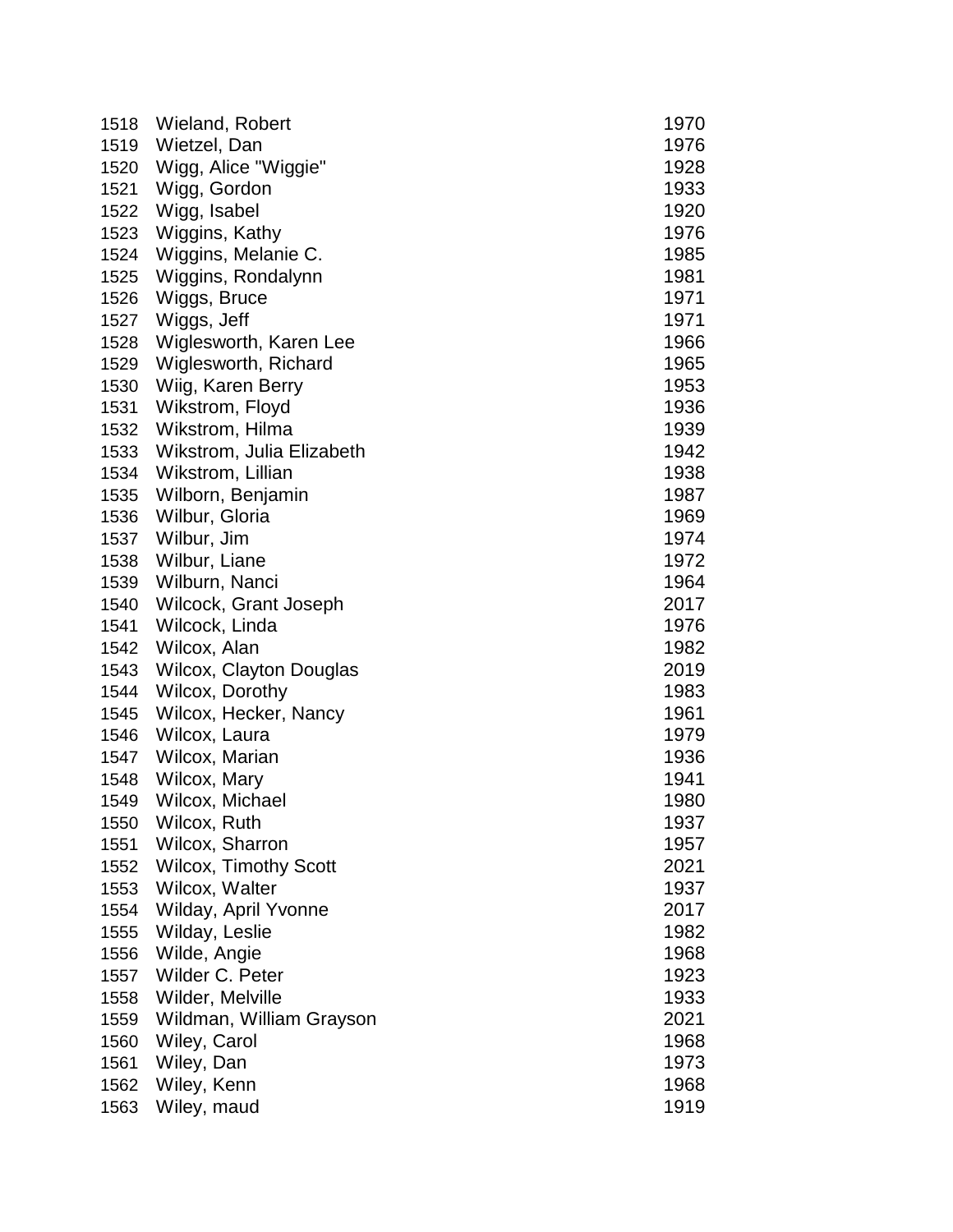| 1564 | Wiley, Plainie                       | 1880 |
|------|--------------------------------------|------|
| 1565 | Wiley, Scott                         | 1981 |
| 1566 | Wiley, Sherryl                       | 1965 |
| 1567 | Wiley, Susan                         | 1986 |
| 1568 | Wiley, William                       | 1973 |
| 1569 | Wilhite, Ronald John                 | 2019 |
| 1570 | Wilhoite, Tom                        | 1955 |
| 1571 | Wilhoite, Donald "Don" Warren        | 1953 |
|      | 1572 Wilk, Janice                    | 1972 |
| 1573 | Wilk, Richard                        | 1966 |
| 1574 | Wilke, Jason                         | 1992 |
| 1575 | Wilkening, Hannah M                  | 2013 |
| 1576 | Wilkerson, Paul Jeffrey              | 2013 |
| 1577 | Wilkerson, Gary                      | 1955 |
| 1578 | Wilkerson, Denise M.                 | 2012 |
| 1579 | Wilkerson, Don                       | 1951 |
| 1580 | Wilkie, Trevor Robert                | 2006 |
| 1581 | Wilkins, Chad                        | 1992 |
| 1582 | Wilkins, Dorothy                     | 1939 |
| 1583 | Wilkinson, Drew                      | 1995 |
| 1584 | Wilkinson, Alice Evelyn              | 1965 |
| 1585 | Wilkinson, Brad                      | 1983 |
| 1586 | Wilkinson, Greg                      | 1981 |
| 1587 | Wilkinson, Marguertie                | 1921 |
| 1588 | Wilkinson, Marie Elena               | 1967 |
| 1589 | Wilkinson, Peggy L.                  | 1948 |
| 1590 | Wilkis, Michael                      | 1998 |
| 1591 | Wilks, Bob                           | 1974 |
| 1592 | Wilkstrom, Floyd                     | 1937 |
| 1593 | Willard, Ryan                        | 2000 |
| 1594 | Willeford Linder, Sondra Rene Louise | 2014 |
| 1595 | Willey, Kim                          | 1966 |
| 1596 | Willey, Robert young                 | 1963 |
| 1597 | Willhalm, John                       | 1966 |
| 1598 | Willhite, Gerry W.                   | 1944 |
| 1599 | Williams, Alexa J.                   | 2011 |
| 1600 | Williams, Amanda Nicole              | 2020 |
| 1601 | Williams, Amy                        | 1989 |
| 1602 | Williams, Ann                        | 1968 |
| 1603 | Williams, Anna Ruth                  | 1946 |
| 1604 | Williams, Annie                      | 1880 |
| 1605 | Williams, Barry                      | 1969 |
| 1606 | Williams, Barry                      | 1983 |
| 1607 | Williams, Bart                       | 1970 |
| 1608 | Williams, Benjamin                   | 1996 |
| 1609 | Williams, Brenna                     | 2008 |
|      |                                      |      |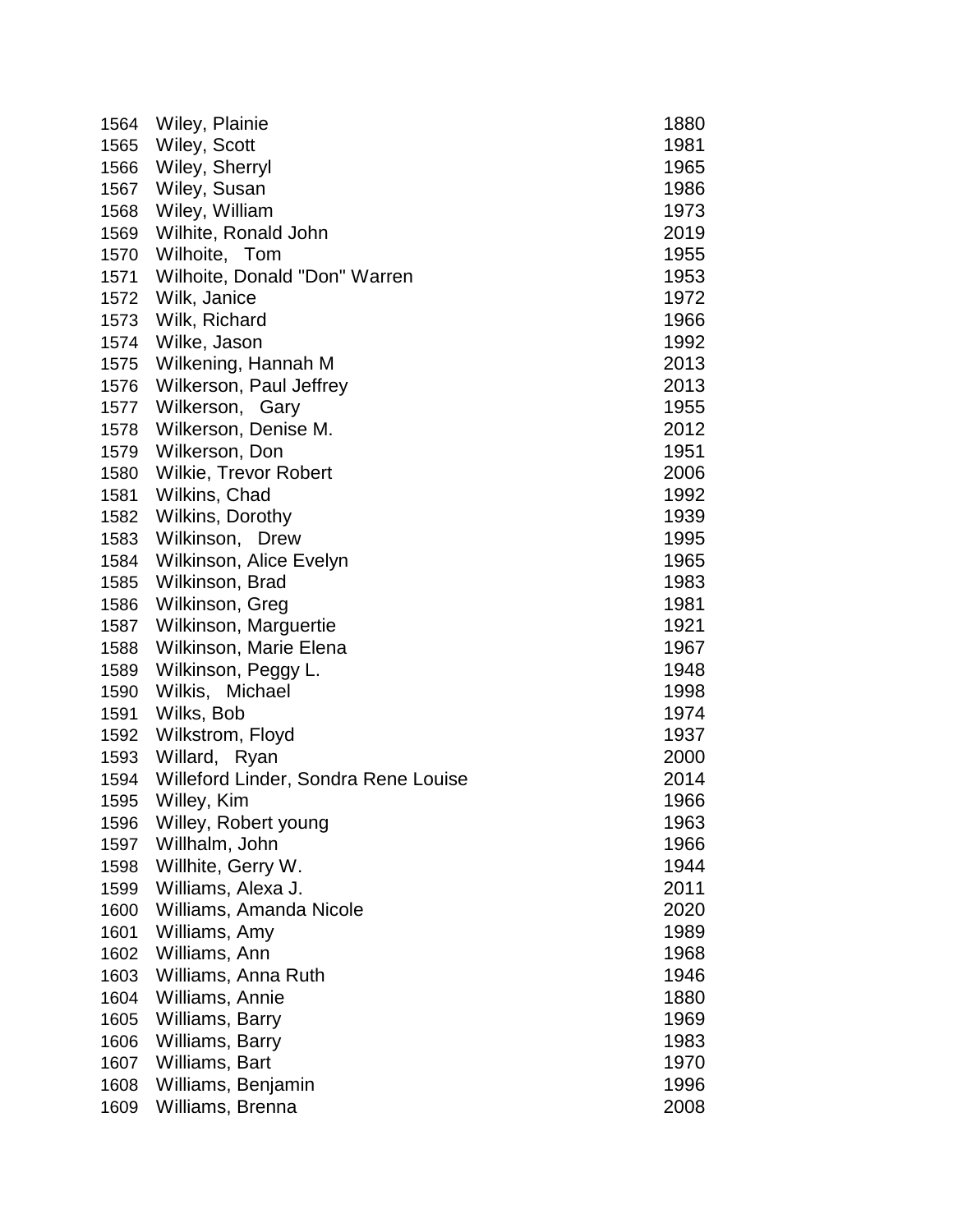| 1610 |                   | Williams, Charolette               | 1993 |
|------|-------------------|------------------------------------|------|
| 1611 | Williams, Chris   |                                    | 1984 |
| 1612 |                   | Williams, Christopher              | 1986 |
| 1613 | Williams, Cindy   |                                    | 1979 |
| 1614 |                   | Williams, Courtney                 | 2007 |
| 1615 | Williams, Cris    |                                    | 1965 |
| 1616 | Williams, Cynthia |                                    | 1973 |
| 1617 | Williams, Cynthia |                                    | 1977 |
| 1618 | Williams, Dan     |                                    | 1969 |
| 1619 | Williams, Day     |                                    | 1972 |
| 1620 | Williams, Debbie  |                                    | 1970 |
| 1621 | Williams, Debbie  |                                    | 1980 |
| 1622 | Williams, Dennis  |                                    | 1962 |
| 1623 | Williams, Diane   |                                    | 1964 |
| 1624 | Williams, Diane   |                                    | 1967 |
| 1625 |                   | Williams, Dolores Arlene Ferguson  | 1959 |
| 1626 | Williams, Ed      |                                    | 1932 |
| 1627 | Williams, Edmund  |                                    | 1919 |
| 1628 | Williams, Edna    |                                    | 1896 |
| 1629 |                   | Williams, Elizabeth                | 1961 |
| 1630 | Williams, Ethel   |                                    | 1933 |
| 1631 |                   | Williams, Eugene Selzer            | 1939 |
| 1632 |                   | Williams, Florence Irene           | 1944 |
| 1633 | Williams, Gail    |                                    | 1973 |
| 1634 | Williams, Galynne |                                    | 1983 |
| 1635 | Williams, Gaye    |                                    | 1955 |
| 1636 | Williams, Grace   |                                    | 1880 |
| 1637 | Williams, Guy     |                                    | 1981 |
| 1638 | Williams, Hank    |                                    | 1962 |
| 1639 | Williams, Howard  |                                    | 1945 |
| 1640 |                   | Williams, Howard Cameron           | 1944 |
| 1641 |                   | Williams, Isaac Alexander Peterson | 2019 |
| 1642 |                   | Williams, Isabel Markman           | 2019 |
| 1643 |                   | Williams, Jake Patrick             | 2010 |
| 1644 | Williams, James   |                                    | 1973 |
| 1645 |                   | Williams, James B.                 | 1991 |
| 1646 | Williams, Jared   |                                    | 2008 |
| 1647 | Williams, Jean    |                                    | 1969 |
| 1648 |                   | Williams, Jeannette                | 1934 |
| 1649 | Williams, Jessica |                                    | 2008 |
| 1650 | Williams, Joe     |                                    | 1934 |
| 1651 | Williams, John    |                                    | 1951 |
| 1652 | Williams, John    |                                    | 1950 |
| 1653 | Williams, John    |                                    | 1933 |
| 1654 | Williams, John    |                                    | 1957 |
| 1655 | Williams, John    |                                    | 1972 |
|      |                   |                                    |      |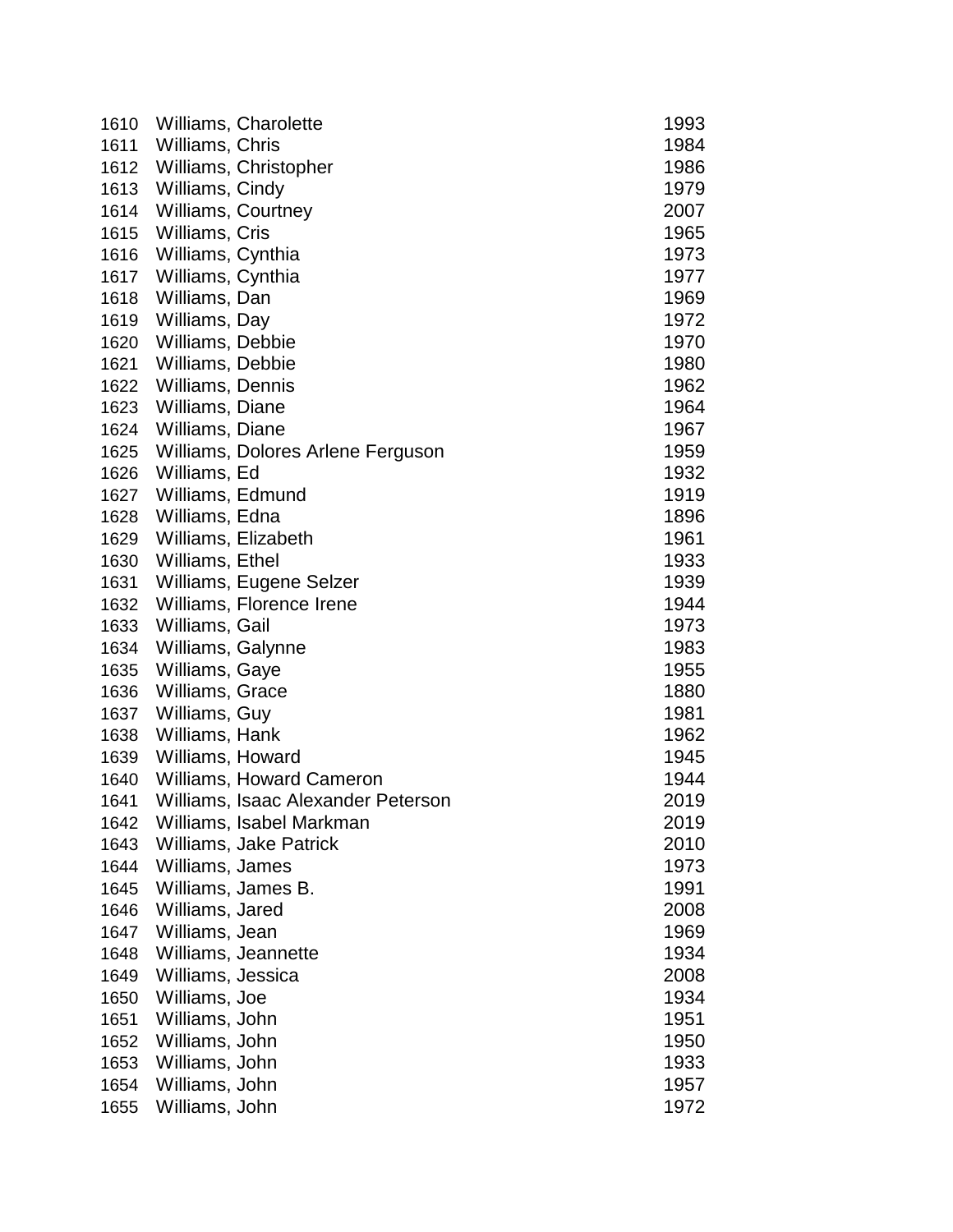| 1656 | Williams, John      |                               |       | 1994 |
|------|---------------------|-------------------------------|-------|------|
| 1657 | Williams, John      |                               |       | 2008 |
| 1658 | Williams, Joseph T. |                               |       | 1960 |
| 1659 |                     | Williams, Josephine           |       | 1911 |
| 1660 |                     | Williams, Joshua R.           |       | 2003 |
| 1661 | Williams, Julie     |                               |       | 1973 |
| 1662 | Williams, Kathryn   |                               |       | 2001 |
| 1663 | Williams, Kathy     |                               |       | 1979 |
| 1664 | Williams, Kelly     |                               |       | 1961 |
| 1665 |                     | Williams, Krista Michelle     |       | 2017 |
| 1666 | Williams, Kristin   |                               |       | 1996 |
| 1667 | Williams, Lance     |                               |       | 1999 |
| 1668 | Williams, Laura     |                               |       | 1981 |
| 1669 | Williams, Laurie    |                               |       | 1979 |
| 1670 | Williams, Lawrence  |                               |       | 1922 |
| 1671 | Williams, Lela      |                               |       | 1995 |
| 1672 |                     | Williams, Lelia Edith         |       | 1925 |
| 1673 | Williams, Leslie    |                               |       | 1897 |
| 1674 | Williams, Linda     |                               |       | 1966 |
| 1675 | Williams, Lizzie    |                               |       | 1888 |
| 1676 |                     | Williams, Lucinda D.          |       | 1979 |
| 1677 | Williams, Marc      |                               |       | 1968 |
| 1678 | Williams, Margaret  |                               | Peggy | 1931 |
| 1679 | Williams, Mark      |                               |       | 1975 |
| 1680 | Williams, Mark      |                               |       | 1979 |
| 1681 |                     | Williams, Melanie J.          |       | 1985 |
| 1682 |                     | Williams, Melissa S.          |       | 1985 |
| 1683 |                     | Williams, Molina, Susan Lynne |       | 1956 |
| 1684 |                     | Williams, Nancy Eleanor       |       | 1963 |
| 1685 |                     | Williams, Opal Ruth           |       | 1923 |
| 1686 |                     | Williams, Otto Thompson       |       | 1892 |
| 1687 | Williams, Pamela    |                               |       | 1980 |
| 1688 | Williams, Pat Ann   |                               |       | 1956 |
| 1689 |                     | Williams, Patricia Diane      |       | 1963 |
| 1690 | Williams, Paula     |                               |       | 1964 |
| 1691 | Williams, Pete      |                               |       | 1979 |
| 1692 | Williams, Phyllis   |                               |       | 1964 |
| 1693 | Williams, Rebecca   |                               |       | 1999 |
| 1694 | Williams, Richard   |                               |       | 1957 |
| 1695 | Williams, Rick      |                               |       | 1973 |
| 1696 | Williams, Ron       |                               |       | 1968 |
| 1697 |                     | Williams, Ronald "Ron" George |       | 1956 |
| 1698 | Williams, Rosalind  |                               |       | 1961 |
| 1699 | Williams, Sally Rae |                               |       | 1960 |
| 1700 |                     | Williams, Samuel Sykes        |       | 2019 |
| 1701 | Williams, Sandra    |                               |       | 1962 |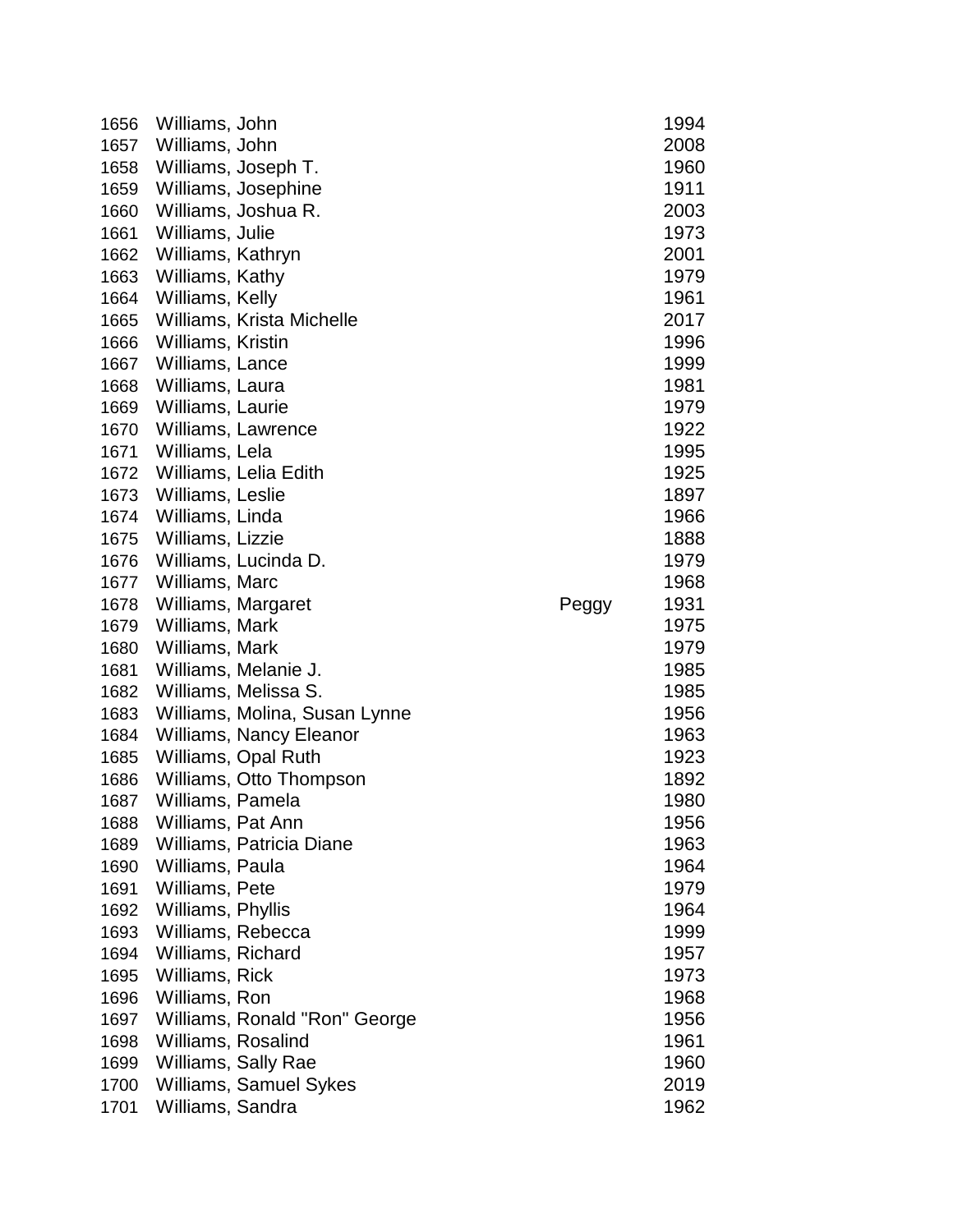| 1702 | Williams, Sara               |          | 1998 |
|------|------------------------------|----------|------|
| 1703 | Williams, Shawn              |          | 1978 |
| 1704 | Williams, Stephen Loring     |          | 1963 |
| 1705 | Williams, Steven Elwood      |          | 1963 |
| 1706 | Williams, Sue                |          | 1966 |
| 1707 | Williams, Thomas             |          | 2001 |
| 1708 | Williams, Tim                |          | 1982 |
| 1709 | Williams, Tom                |          | 1968 |
| 1710 | Williams, Tripp Neville      |          | 2021 |
| 1711 | Williams, Valerie            |          | 1977 |
| 1712 | Williams, Vivian A.          |          | 1934 |
| 1713 | Williams, Vivian Winifred    |          | 1930 |
| 1714 | Williams, Warren W.          | Warhorse | 1931 |
| 1715 | Williams, Wyatt              |          | 2015 |
| 1716 | Williamson, B. Edell         |          | 1925 |
| 1717 | Williamson, Bailey Elizabeth |          | 2012 |
| 1718 | Williamson, Beth             |          | 1935 |
| 1719 | Williamson, Cathy            |          | 1972 |
| 1720 | Williamson, Christine Boggio |          | 1974 |
| 1721 | Williamson, Dona J.          |          | 1947 |
| 1722 | Williamson, Eileen           |          | 1971 |
| 1723 | Williamson, Frederic Gene    |          | 1963 |
| 1724 | Williamson, Jason            |          | 2000 |
| 1725 | Williamson, Julia Eleanor    |          | 1963 |
| 1726 | Williamson, Logan            |          | 1998 |
| 1727 | Williamson, Maureen          |          | 1969 |
| 1728 | Williamson, Robert           |          | 2000 |
| 1729 | Williamson, Sally            |          | 1995 |
| 1730 | Williamson, Taylor Kirsch    |          | 2010 |
| 1731 | Williamson, Teresa           |          | 1981 |
| 1732 | Williamson, Whitney          |          | 1996 |
| 1733 | Willis, Mike                 |          | 1961 |
| 1734 | Willis, Cristy               |          | 1990 |
| 1735 | Willis, Donald               |          | 1996 |
| 1736 | Willis, Jennifer L.          |          | 1984 |
| 1737 | Willis, M. Meredith          |          | 1932 |
| 1738 | Willis, Meredith Lynn        |          | 1963 |
| 1739 | Willis, Mike                 |          | 1966 |
| 1740 | Willis, Steve                |          | 1988 |
| 1741 | Willott, Bill                |          | 1947 |
| 1742 | Willoughby, James A.         |          | 1951 |
| 1743 | Willsey, Joshua M.           |          | 2012 |
| 1744 | Willson, Donna               |          | 1929 |
| 1745 | Wilmot, Duncan Ray           |          | 2020 |
| 1746 | Wilmot, Duncan Ray           |          | 2016 |
|      |                              |          |      |
| 1747 | Wilmot, Mia Nicole           |          | 2019 |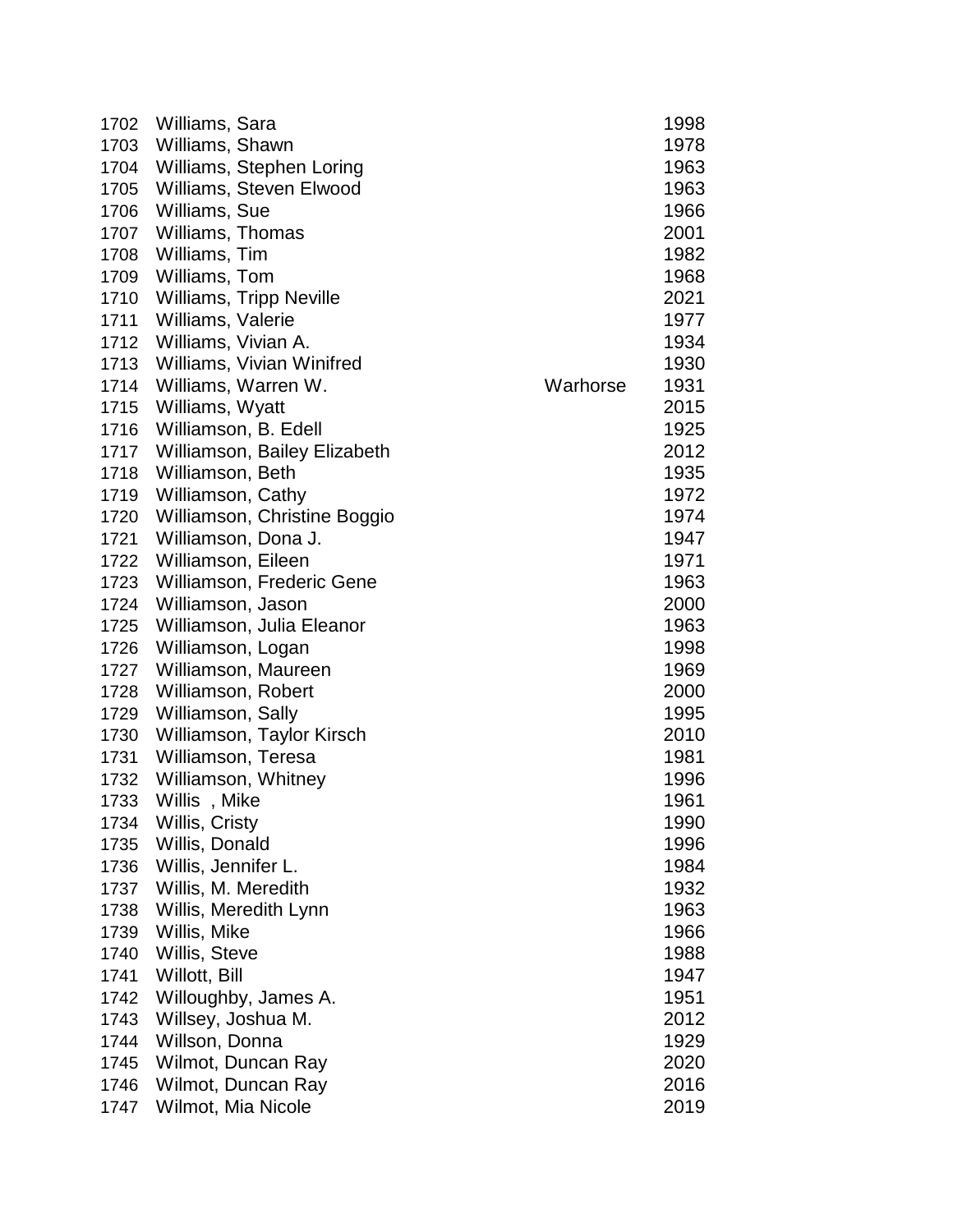| 1748 | <b>Wilmot, Trey Royal</b>    | 2021         |
|------|------------------------------|--------------|
| 1749 | Wilmoth, Joe                 | 1970         |
| 1750 | Wilsey, Nicole               | 1988         |
| 1751 | Wilsey, Tanya                | 1987         |
| 1752 | Wilsey, Terra                | 1989         |
| 1753 | Wilson, Alexander King       | 2009         |
| 1754 | Wilson, Alexander Raymond    | 2013         |
| 1755 | Wilson, Ardlie               | 1983         |
| 1756 | Wilson, Art                  | 1949         |
| 1757 | Wilson, Austin               | 1999         |
| 1758 | Wilson, Banta, Judy          | 1961         |
| 1759 | Wilson, Ben                  | 1936         |
| 1760 | Wilson, Beverley             | 1958         |
| 1761 | Wilson, Bonnie               | 1952         |
| 1762 | Wilson, Brian                | 1979         |
| 1763 | Wilson, Bruce                | 1952         |
| 1764 | Wilson, Burke Jeanette       | 1950         |
| 1765 | Wilson, Caroll               | 1918         |
| 1766 | Wilson, Chris                | 1986         |
| 1767 | Wilson, Craig                | 1993         |
| 1768 | Wilson, Desiree              | 2005         |
| 1769 | Wilson, Don                  | 1981         |
| 1770 | Wilson, Donna                | 1988         |
| 1771 | Wilson, Emerson              | 1924         |
| 1772 | Wilson, Frank W.             | 1947         |
| 1773 | Wilson, Frederick Weston     | 1928         |
| 1774 | Wilson, Gary                 | 1955         |
| 1775 | Wilson, George               | 1947         |
| 1776 | Wilson, Gerri                | 1958         |
| 1777 | Wilson, Glenn                | 1985         |
| 1778 | Wilson, Greg                 | 1970         |
| 1779 | Wilson, Harry                | 1996         |
| 1780 | Wilson, Herbert L.           | 1947         |
| 1781 | Wilson, Ina                  | 1980         |
| 1782 | Wilson, Jaime                | 1995         |
| 1783 | Wilson, James Anthony        | 1960         |
| 1784 | Wilson, Janet Louise         | 1941         |
| 1785 | Wilson, Joanne A.            | 1948         |
| 1786 | Wilson, John                 | 1986         |
| 1787 | Wilson, Joseph               | 1990         |
| 1788 | Wilson, Kendal               | 1970         |
| 1789 | Wilson, Kristina Lynn        | 2010         |
| 1790 | Wilson, Lataya               | 2006         |
| 1791 | Wilson, Liz                  | 1958         |
| 1792 | Wilson, Lois<br>Wilson, Lois | 1920<br>1945 |
| 1793 |                              |              |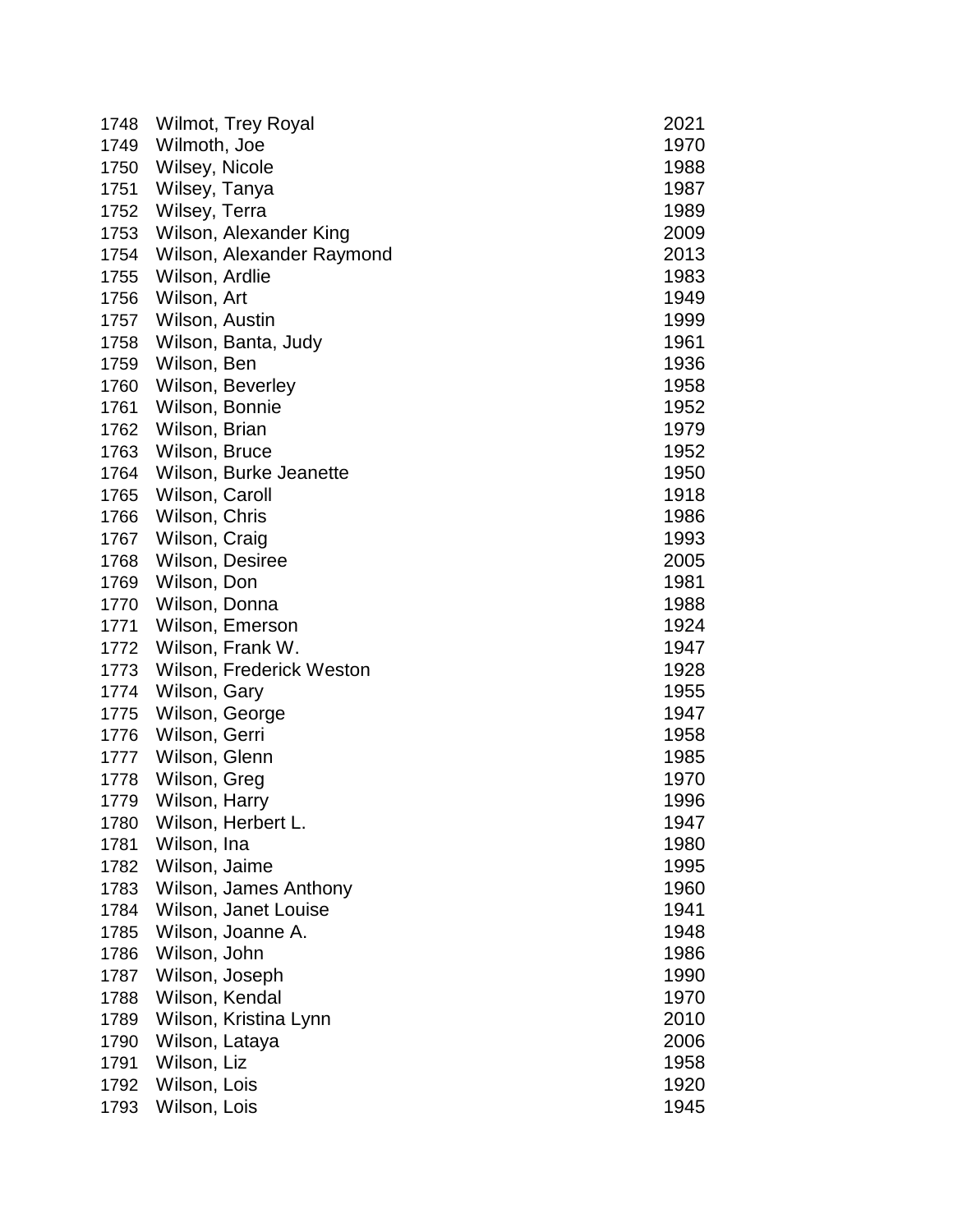| Wilson, Luna Isabella<br>2021<br>1795<br>Wilson, Lynne<br>1987<br>1796<br>1797<br>Wilson, Madeline Kathryn<br>2013<br>Wilson, Mary Jo<br>1798<br>1945<br>Wilson, Matthew<br>1995<br>1799<br>Wilson, May<br>1899<br>1800<br>1801<br>Wilson, Michael Robert<br>2007<br>Wilson, Mike<br>1967<br>1802<br>Wilson, Nicholas J.<br>1803<br>2005<br>1804<br>Wilson, Nick<br>1966<br>Wilson, Olivia Rhae<br>2020<br>1805<br>Wilson, Patricia Violet<br>2009<br>1806<br>2006<br>1807<br>Wilson, Patrick George<br>1932<br>1808<br>Wilson, Prescott<br>1961<br>1809<br>Wilson, Rex<br><b>Wilson, Samuel Greeley</b><br>1810<br>1934<br>Wilson, Scott<br>1811<br>1995<br>Wilson, Sharon<br>1961<br>1812<br>Wilson, Stephanie M.<br>1813<br>1985<br>Wilson, Steve<br>1957<br>1814<br>Wilson, Susan<br>1967<br>1815<br>Wilson, Thomas "Spike"<br>1816<br>1953<br>Wilson, Thomas R. III<br>1984<br>1817<br>1818<br>Wilson, Tina<br>1974<br>Wilson, Tom<br>1925<br>1819<br>1820<br>Wilson, Treyna<br>1981<br>Wilson, Wendy<br>1821<br>1990<br>Wilson, Yvonne T.<br>1822<br>1947<br>Wilson, Zenas<br>1913<br>1823<br>Wilt, Ron<br>1961<br>1824<br>1825<br>Wilt, Tiana Nora Rose<br>2010<br><b>Bettina</b><br>1931<br>1826<br>Wilt, Betty<br>Wilt, Grayson Dane<br>1827<br>2009<br>Wiltsie Gill, Myrna<br>1960<br>1828<br>Wimbish, Christola<br>1829<br>1968<br>Wimbish, Shirley<br>1830<br>1969<br>Winchell, Lauren<br>1982<br>1831<br>Winchester, William<br>1832<br>1995<br>2009<br>1833<br>Winchester, Jade Ashley<br>Winchester, Julie<br>1992<br>1834<br>1835<br>Windfeldt, Bradford<br>1998<br>1836<br>Windfeldt, Randy<br>1964<br>Winding, David<br>1979<br>1837<br>Winer, Ethel<br>1838<br>1928<br>Winer, Herb<br>1839<br>1937 | 1794 | Wilson, Louise Rose | 1963 |
|-----------------------------------------------------------------------------------------------------------------------------------------------------------------------------------------------------------------------------------------------------------------------------------------------------------------------------------------------------------------------------------------------------------------------------------------------------------------------------------------------------------------------------------------------------------------------------------------------------------------------------------------------------------------------------------------------------------------------------------------------------------------------------------------------------------------------------------------------------------------------------------------------------------------------------------------------------------------------------------------------------------------------------------------------------------------------------------------------------------------------------------------------------------------------------------------------------------------------------------------------------------------------------------------------------------------------------------------------------------------------------------------------------------------------------------------------------------------------------------------------------------------------------------------------------------------------------------------------------------------------------------------------------------------------------------------------------------------------|------|---------------------|------|
|                                                                                                                                                                                                                                                                                                                                                                                                                                                                                                                                                                                                                                                                                                                                                                                                                                                                                                                                                                                                                                                                                                                                                                                                                                                                                                                                                                                                                                                                                                                                                                                                                                                                                                                       |      |                     |      |
|                                                                                                                                                                                                                                                                                                                                                                                                                                                                                                                                                                                                                                                                                                                                                                                                                                                                                                                                                                                                                                                                                                                                                                                                                                                                                                                                                                                                                                                                                                                                                                                                                                                                                                                       |      |                     |      |
|                                                                                                                                                                                                                                                                                                                                                                                                                                                                                                                                                                                                                                                                                                                                                                                                                                                                                                                                                                                                                                                                                                                                                                                                                                                                                                                                                                                                                                                                                                                                                                                                                                                                                                                       |      |                     |      |
|                                                                                                                                                                                                                                                                                                                                                                                                                                                                                                                                                                                                                                                                                                                                                                                                                                                                                                                                                                                                                                                                                                                                                                                                                                                                                                                                                                                                                                                                                                                                                                                                                                                                                                                       |      |                     |      |
|                                                                                                                                                                                                                                                                                                                                                                                                                                                                                                                                                                                                                                                                                                                                                                                                                                                                                                                                                                                                                                                                                                                                                                                                                                                                                                                                                                                                                                                                                                                                                                                                                                                                                                                       |      |                     |      |
|                                                                                                                                                                                                                                                                                                                                                                                                                                                                                                                                                                                                                                                                                                                                                                                                                                                                                                                                                                                                                                                                                                                                                                                                                                                                                                                                                                                                                                                                                                                                                                                                                                                                                                                       |      |                     |      |
|                                                                                                                                                                                                                                                                                                                                                                                                                                                                                                                                                                                                                                                                                                                                                                                                                                                                                                                                                                                                                                                                                                                                                                                                                                                                                                                                                                                                                                                                                                                                                                                                                                                                                                                       |      |                     |      |
|                                                                                                                                                                                                                                                                                                                                                                                                                                                                                                                                                                                                                                                                                                                                                                                                                                                                                                                                                                                                                                                                                                                                                                                                                                                                                                                                                                                                                                                                                                                                                                                                                                                                                                                       |      |                     |      |
|                                                                                                                                                                                                                                                                                                                                                                                                                                                                                                                                                                                                                                                                                                                                                                                                                                                                                                                                                                                                                                                                                                                                                                                                                                                                                                                                                                                                                                                                                                                                                                                                                                                                                                                       |      |                     |      |
|                                                                                                                                                                                                                                                                                                                                                                                                                                                                                                                                                                                                                                                                                                                                                                                                                                                                                                                                                                                                                                                                                                                                                                                                                                                                                                                                                                                                                                                                                                                                                                                                                                                                                                                       |      |                     |      |
|                                                                                                                                                                                                                                                                                                                                                                                                                                                                                                                                                                                                                                                                                                                                                                                                                                                                                                                                                                                                                                                                                                                                                                                                                                                                                                                                                                                                                                                                                                                                                                                                                                                                                                                       |      |                     |      |
|                                                                                                                                                                                                                                                                                                                                                                                                                                                                                                                                                                                                                                                                                                                                                                                                                                                                                                                                                                                                                                                                                                                                                                                                                                                                                                                                                                                                                                                                                                                                                                                                                                                                                                                       |      |                     |      |
|                                                                                                                                                                                                                                                                                                                                                                                                                                                                                                                                                                                                                                                                                                                                                                                                                                                                                                                                                                                                                                                                                                                                                                                                                                                                                                                                                                                                                                                                                                                                                                                                                                                                                                                       |      |                     |      |
|                                                                                                                                                                                                                                                                                                                                                                                                                                                                                                                                                                                                                                                                                                                                                                                                                                                                                                                                                                                                                                                                                                                                                                                                                                                                                                                                                                                                                                                                                                                                                                                                                                                                                                                       |      |                     |      |
|                                                                                                                                                                                                                                                                                                                                                                                                                                                                                                                                                                                                                                                                                                                                                                                                                                                                                                                                                                                                                                                                                                                                                                                                                                                                                                                                                                                                                                                                                                                                                                                                                                                                                                                       |      |                     |      |
|                                                                                                                                                                                                                                                                                                                                                                                                                                                                                                                                                                                                                                                                                                                                                                                                                                                                                                                                                                                                                                                                                                                                                                                                                                                                                                                                                                                                                                                                                                                                                                                                                                                                                                                       |      |                     |      |
|                                                                                                                                                                                                                                                                                                                                                                                                                                                                                                                                                                                                                                                                                                                                                                                                                                                                                                                                                                                                                                                                                                                                                                                                                                                                                                                                                                                                                                                                                                                                                                                                                                                                                                                       |      |                     |      |
|                                                                                                                                                                                                                                                                                                                                                                                                                                                                                                                                                                                                                                                                                                                                                                                                                                                                                                                                                                                                                                                                                                                                                                                                                                                                                                                                                                                                                                                                                                                                                                                                                                                                                                                       |      |                     |      |
|                                                                                                                                                                                                                                                                                                                                                                                                                                                                                                                                                                                                                                                                                                                                                                                                                                                                                                                                                                                                                                                                                                                                                                                                                                                                                                                                                                                                                                                                                                                                                                                                                                                                                                                       |      |                     |      |
|                                                                                                                                                                                                                                                                                                                                                                                                                                                                                                                                                                                                                                                                                                                                                                                                                                                                                                                                                                                                                                                                                                                                                                                                                                                                                                                                                                                                                                                                                                                                                                                                                                                                                                                       |      |                     |      |
|                                                                                                                                                                                                                                                                                                                                                                                                                                                                                                                                                                                                                                                                                                                                                                                                                                                                                                                                                                                                                                                                                                                                                                                                                                                                                                                                                                                                                                                                                                                                                                                                                                                                                                                       |      |                     |      |
|                                                                                                                                                                                                                                                                                                                                                                                                                                                                                                                                                                                                                                                                                                                                                                                                                                                                                                                                                                                                                                                                                                                                                                                                                                                                                                                                                                                                                                                                                                                                                                                                                                                                                                                       |      |                     |      |
|                                                                                                                                                                                                                                                                                                                                                                                                                                                                                                                                                                                                                                                                                                                                                                                                                                                                                                                                                                                                                                                                                                                                                                                                                                                                                                                                                                                                                                                                                                                                                                                                                                                                                                                       |      |                     |      |
|                                                                                                                                                                                                                                                                                                                                                                                                                                                                                                                                                                                                                                                                                                                                                                                                                                                                                                                                                                                                                                                                                                                                                                                                                                                                                                                                                                                                                                                                                                                                                                                                                                                                                                                       |      |                     |      |
|                                                                                                                                                                                                                                                                                                                                                                                                                                                                                                                                                                                                                                                                                                                                                                                                                                                                                                                                                                                                                                                                                                                                                                                                                                                                                                                                                                                                                                                                                                                                                                                                                                                                                                                       |      |                     |      |
|                                                                                                                                                                                                                                                                                                                                                                                                                                                                                                                                                                                                                                                                                                                                                                                                                                                                                                                                                                                                                                                                                                                                                                                                                                                                                                                                                                                                                                                                                                                                                                                                                                                                                                                       |      |                     |      |
|                                                                                                                                                                                                                                                                                                                                                                                                                                                                                                                                                                                                                                                                                                                                                                                                                                                                                                                                                                                                                                                                                                                                                                                                                                                                                                                                                                                                                                                                                                                                                                                                                                                                                                                       |      |                     |      |
|                                                                                                                                                                                                                                                                                                                                                                                                                                                                                                                                                                                                                                                                                                                                                                                                                                                                                                                                                                                                                                                                                                                                                                                                                                                                                                                                                                                                                                                                                                                                                                                                                                                                                                                       |      |                     |      |
|                                                                                                                                                                                                                                                                                                                                                                                                                                                                                                                                                                                                                                                                                                                                                                                                                                                                                                                                                                                                                                                                                                                                                                                                                                                                                                                                                                                                                                                                                                                                                                                                                                                                                                                       |      |                     |      |
|                                                                                                                                                                                                                                                                                                                                                                                                                                                                                                                                                                                                                                                                                                                                                                                                                                                                                                                                                                                                                                                                                                                                                                                                                                                                                                                                                                                                                                                                                                                                                                                                                                                                                                                       |      |                     |      |
|                                                                                                                                                                                                                                                                                                                                                                                                                                                                                                                                                                                                                                                                                                                                                                                                                                                                                                                                                                                                                                                                                                                                                                                                                                                                                                                                                                                                                                                                                                                                                                                                                                                                                                                       |      |                     |      |
|                                                                                                                                                                                                                                                                                                                                                                                                                                                                                                                                                                                                                                                                                                                                                                                                                                                                                                                                                                                                                                                                                                                                                                                                                                                                                                                                                                                                                                                                                                                                                                                                                                                                                                                       |      |                     |      |
|                                                                                                                                                                                                                                                                                                                                                                                                                                                                                                                                                                                                                                                                                                                                                                                                                                                                                                                                                                                                                                                                                                                                                                                                                                                                                                                                                                                                                                                                                                                                                                                                                                                                                                                       |      |                     |      |
|                                                                                                                                                                                                                                                                                                                                                                                                                                                                                                                                                                                                                                                                                                                                                                                                                                                                                                                                                                                                                                                                                                                                                                                                                                                                                                                                                                                                                                                                                                                                                                                                                                                                                                                       |      |                     |      |
|                                                                                                                                                                                                                                                                                                                                                                                                                                                                                                                                                                                                                                                                                                                                                                                                                                                                                                                                                                                                                                                                                                                                                                                                                                                                                                                                                                                                                                                                                                                                                                                                                                                                                                                       |      |                     |      |
|                                                                                                                                                                                                                                                                                                                                                                                                                                                                                                                                                                                                                                                                                                                                                                                                                                                                                                                                                                                                                                                                                                                                                                                                                                                                                                                                                                                                                                                                                                                                                                                                                                                                                                                       |      |                     |      |
|                                                                                                                                                                                                                                                                                                                                                                                                                                                                                                                                                                                                                                                                                                                                                                                                                                                                                                                                                                                                                                                                                                                                                                                                                                                                                                                                                                                                                                                                                                                                                                                                                                                                                                                       |      |                     |      |
|                                                                                                                                                                                                                                                                                                                                                                                                                                                                                                                                                                                                                                                                                                                                                                                                                                                                                                                                                                                                                                                                                                                                                                                                                                                                                                                                                                                                                                                                                                                                                                                                                                                                                                                       |      |                     |      |
|                                                                                                                                                                                                                                                                                                                                                                                                                                                                                                                                                                                                                                                                                                                                                                                                                                                                                                                                                                                                                                                                                                                                                                                                                                                                                                                                                                                                                                                                                                                                                                                                                                                                                                                       |      |                     |      |
|                                                                                                                                                                                                                                                                                                                                                                                                                                                                                                                                                                                                                                                                                                                                                                                                                                                                                                                                                                                                                                                                                                                                                                                                                                                                                                                                                                                                                                                                                                                                                                                                                                                                                                                       |      |                     |      |
|                                                                                                                                                                                                                                                                                                                                                                                                                                                                                                                                                                                                                                                                                                                                                                                                                                                                                                                                                                                                                                                                                                                                                                                                                                                                                                                                                                                                                                                                                                                                                                                                                                                                                                                       |      |                     |      |
|                                                                                                                                                                                                                                                                                                                                                                                                                                                                                                                                                                                                                                                                                                                                                                                                                                                                                                                                                                                                                                                                                                                                                                                                                                                                                                                                                                                                                                                                                                                                                                                                                                                                                                                       |      |                     |      |
|                                                                                                                                                                                                                                                                                                                                                                                                                                                                                                                                                                                                                                                                                                                                                                                                                                                                                                                                                                                                                                                                                                                                                                                                                                                                                                                                                                                                                                                                                                                                                                                                                                                                                                                       |      |                     |      |
|                                                                                                                                                                                                                                                                                                                                                                                                                                                                                                                                                                                                                                                                                                                                                                                                                                                                                                                                                                                                                                                                                                                                                                                                                                                                                                                                                                                                                                                                                                                                                                                                                                                                                                                       |      |                     |      |
|                                                                                                                                                                                                                                                                                                                                                                                                                                                                                                                                                                                                                                                                                                                                                                                                                                                                                                                                                                                                                                                                                                                                                                                                                                                                                                                                                                                                                                                                                                                                                                                                                                                                                                                       |      |                     |      |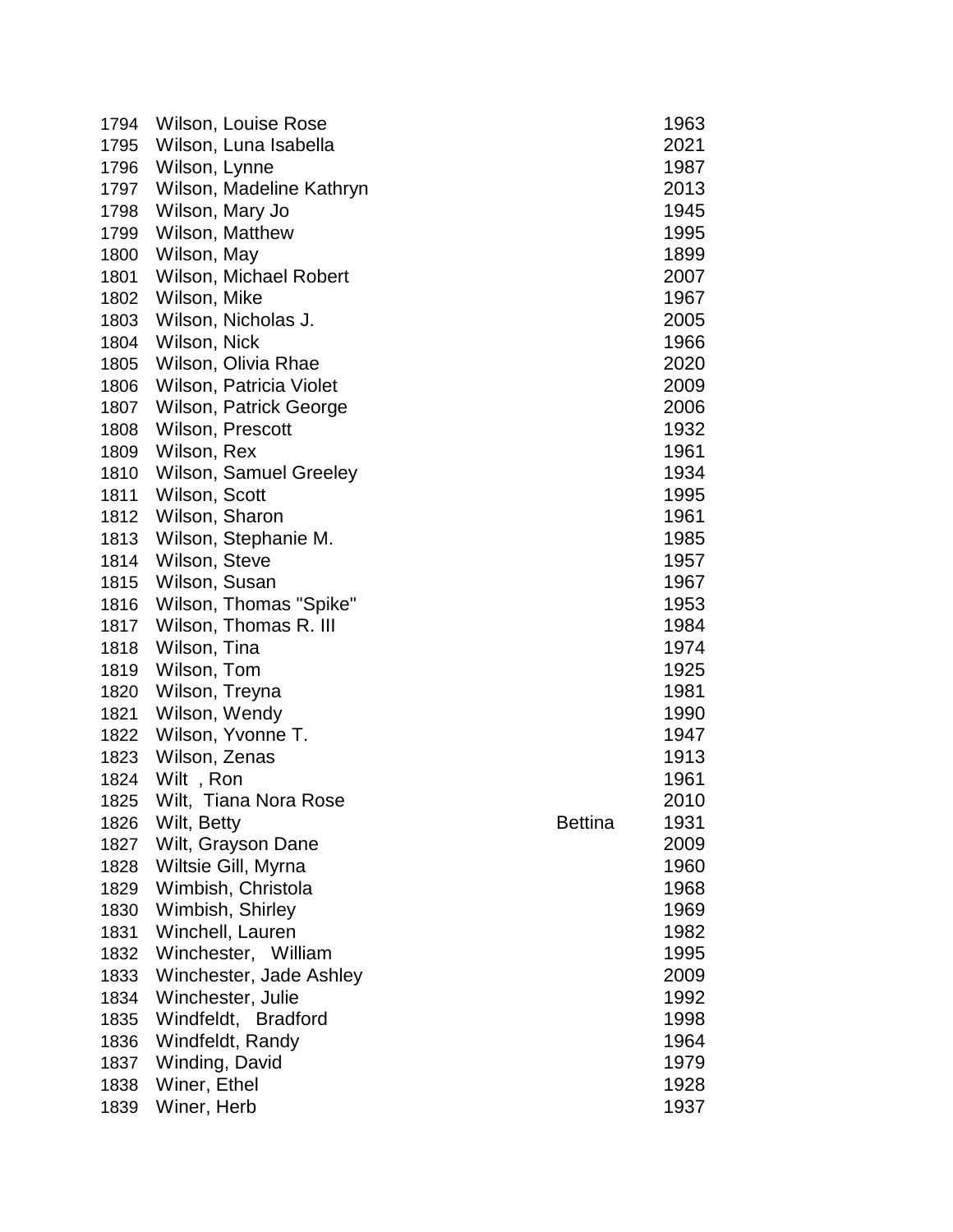| 1840 | Winer, Leonard              |              | 1921 |
|------|-----------------------------|--------------|------|
| 1841 | Winer, Rita Hope            |              | 1933 |
| 1842 | Winfield, Jon               |              | 1997 |
| 1843 | Winfield, Steven            |              | 1996 |
| 1844 | Winfrey, Eddie              |              | 1879 |
| 1845 | Wing, Kalagorgevich Dorothy |              | 1943 |
| 1846 | Winge, Andrew Thomas        |              | 2007 |
| 1847 | Winkel, Jaclyn Linda        |              | 2010 |
| 1848 | Winkel, Bob                 |              | 1949 |
| 1849 | Winkel, Chester G.          |              | 1946 |
| 1850 | Winkel, Christopher         |              | 1991 |
| 1851 | Winkel, Jennifer            |              | 1979 |
| 1852 | Winkel, Margaret            |              | 1983 |
| 1853 | Winkel, Megan Christine     |              | 2011 |
| 1854 | Winkel, Robert              |              | 1977 |
| 1855 | Winkel, Trenton             |              | 2008 |
| 1856 | Winkelmaier, Garrett Jordan |              | 2010 |
| 1857 | Winkelmaier, Drew           |              | 2015 |
| 1858 | Winkelman, Ann              |              | 1979 |
| 1859 | Winkelman, Paul             |              | 1984 |
| 1860 | Winkelman, Reina Jeanette   |              | 2020 |
| 1861 | Winkler, Charles            |              | 1976 |
| 1862 | Winkler, Jeremy             |              | 1991 |
| 1863 | Winkler, Ruth               |              | 1972 |
| 1864 | Winn, Bob                   |              | 1968 |
| 1865 | Winn, Dorothea              |              | 1932 |
| 1866 | Winn, Virginia J.           |              | 1938 |
| 1867 | Winne, Lee                  |              | 1961 |
| 1868 | Winner, Angela              |              | 1989 |
| 1869 | Winnie, Trent Heyden        |              | 2020 |
| 1870 | Winnie, Trevor Cole         |              | 2020 |
| 1871 | Winston, Daniette           |              | 1967 |
| 1872 | Winston, Janet              |              | 1969 |
| 1873 | Winston, John               |              | 1970 |
| 1874 | Winter, Alice               |              | 1939 |
| 1875 | Winter, Bennett             |              | 2015 |
| 1876 | Winter, Danielle            |              | 2008 |
| 1877 | Winter, Elizabeth           | <b>Betty</b> | 1931 |
| 1878 | Winter, Jane                |              | 1937 |
| 1879 | Winter, Joseph              |              | 1932 |
| 1880 | Winter, Mary                |              | 1926 |
| 1881 | Winter, Zita                |              | 1918 |
| 1882 | Wintermantel, Julia         |              | 1881 |
| 1883 | Wintermantel, Louis         |              | 1880 |
| 1884 | Winters, Bart               |              | 1977 |
| 1885 | Winters, Becky              |              | 1967 |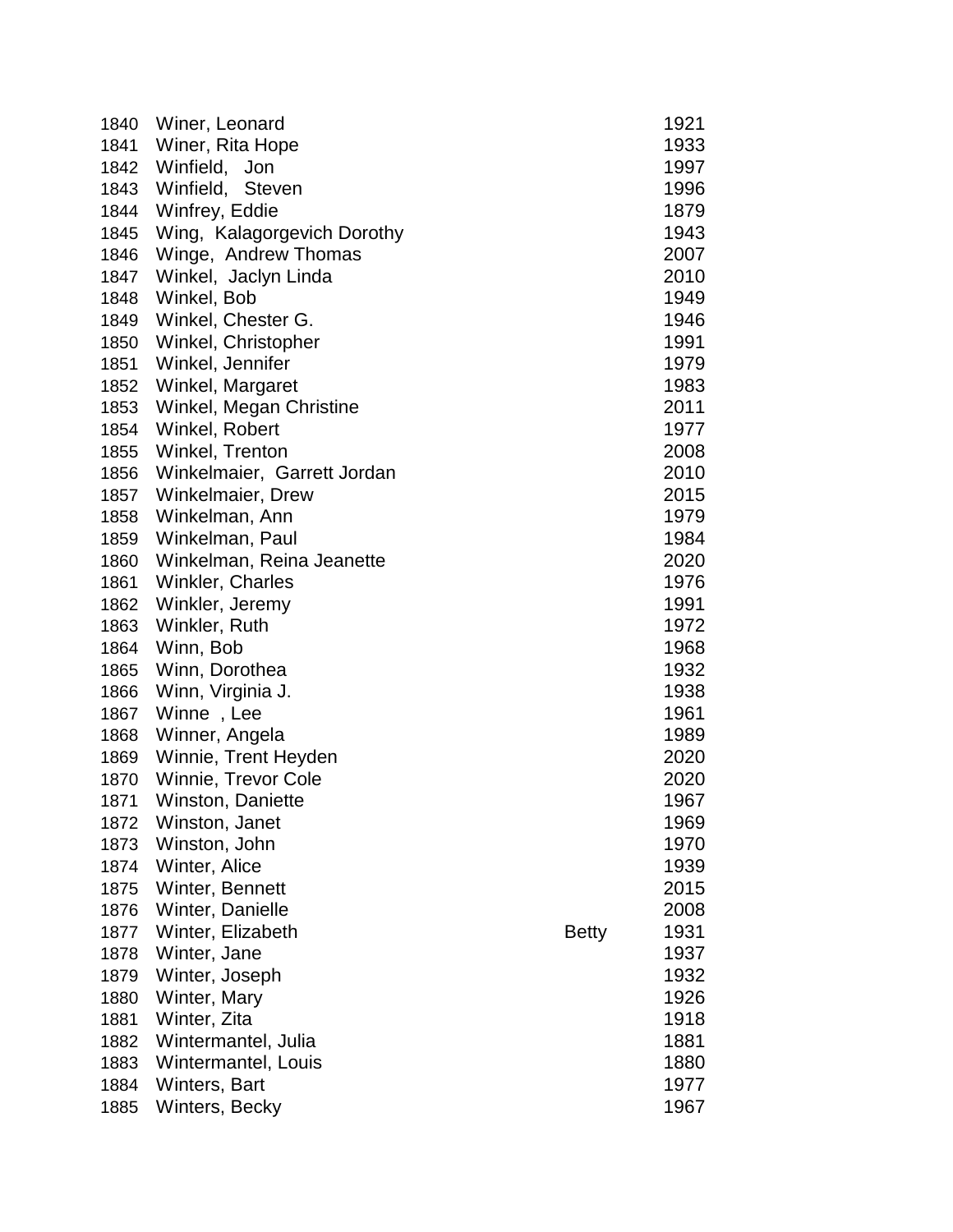| 1886 | Winters, Bob                       | 1967 |
|------|------------------------------------|------|
| 1887 | Winters, Brown Sylvia              | 1955 |
| 1888 | Winters, Dolly                     | 1968 |
| 1889 | Winters, Doug                      | 1976 |
| 1890 | Winters, Gracie                    | 1952 |
| 1891 | Winters, Jim                       | 1964 |
| 1892 | Winters, Kim                       | 1977 |
| 1893 | Winters, Patricia                  | 1966 |
| 1894 | Winters, Sheila                    | 1971 |
| 1895 | Wintle, William W.                 | 1930 |
| 1896 | Wion King, Pat                     | 1956 |
| 1897 | Wirgler, Tori                      | 2000 |
| 1898 | Wirgler, Kyle                      | 2008 |
| 1899 | Wirsching, McGowan Patricia Louise | 1942 |
| 1900 | Wirsching, Joseph                  | 1940 |
| 1901 | Wirshing, Jenna Marie              | 2005 |
| 1902 | Wirth, Brandon                     | 1992 |
| 1903 | Wirthlin, Sherri                   | 1981 |
| 1904 | Wise, Alissa                       | 1993 |
| 1905 | Wise, Deneen                       | 1986 |
| 1906 | Wise, Geof                         | 1972 |
| 1907 | Wise, Greg                         | 1965 |
| 1908 | Wise, Harry                        | 1966 |
| 1909 | Wise, Kealyn                       | 1991 |
| 1910 | Wise, Margery                      | 1962 |
| 1911 | Wise, Renee                        | 1975 |
| 1912 | Wise, Ted                          | 1969 |
| 1913 | Wisecarver, Nicholas               | 1996 |
| 1914 | Wiseman, Charles                   | 1995 |
| 1915 | Wiseman, John                      | 1976 |
| 1916 | Wiseman, Kimberly M.               | 1985 |
| 1917 | Wiseman, Walter J.                 | 1946 |
| 1918 | Wishard, Craig                     | 1969 |
| 1919 | Wishart Olden, Mary                | 1961 |
| 1920 | Wishart, Amanda                    | 1995 |
| 1921 | Wishart, Melinda                   | 2002 |
| 1922 | Wishart, Rebecca D.                | 2004 |
| 1923 | Wishart, Seana                     | 1996 |
| 1924 | Wishart, Cullen                    | 1992 |
| 1925 | Wishart, Hannah Olive Satica       | 1959 |
| 1926 | Wishart, Larry                     | 1962 |
| 1927 | Witcher, David                     | 1990 |
| 1928 | Withrow, Jeremy                    | 2000 |
| 1929 | Withrow, Dorothy Virginia          | 1932 |
| 1930 | Witt, Rachel                       | 2002 |
| 1931 | Witt, Rebekah C.                   | 2007 |
|      |                                    |      |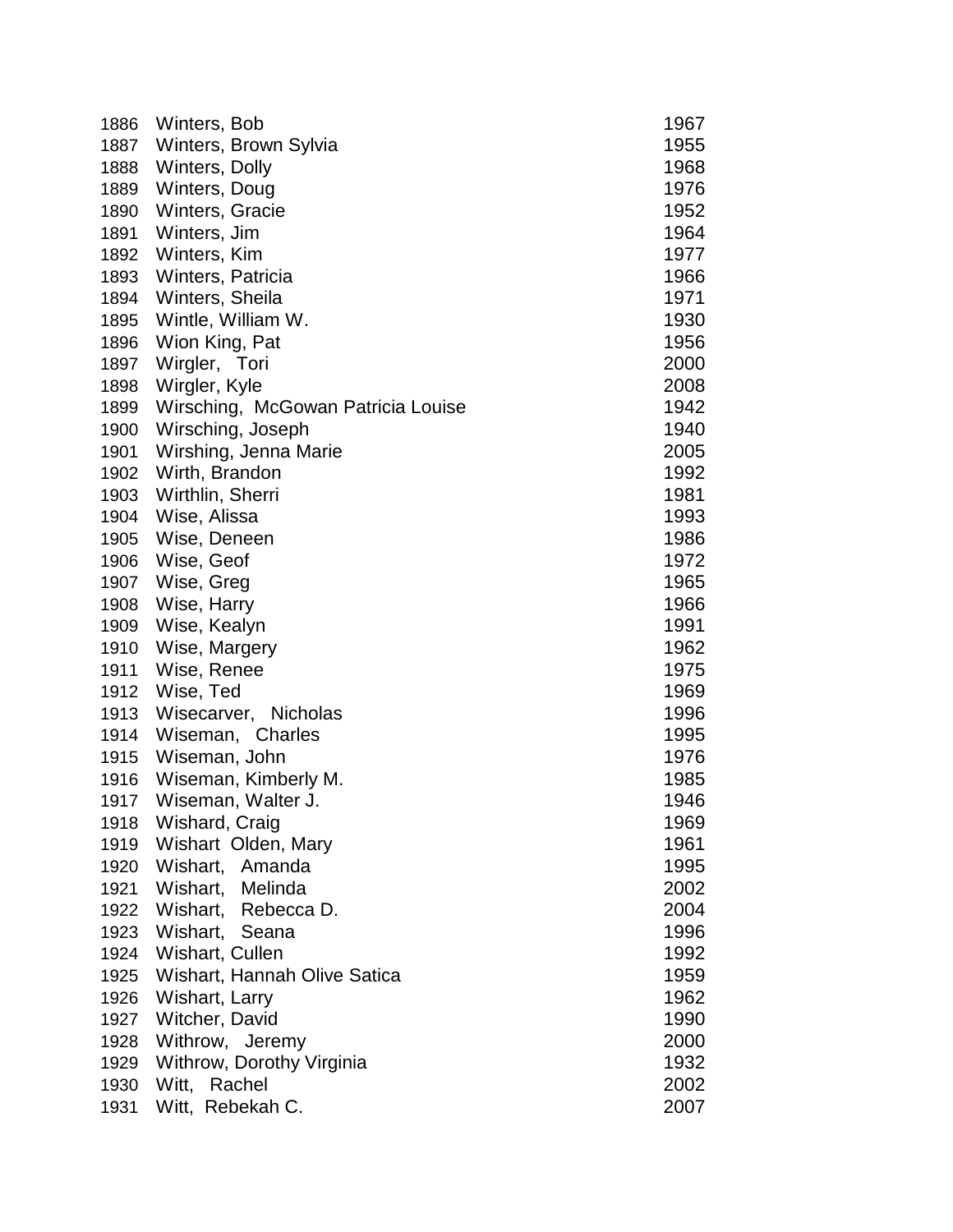| 1932 | Witt, Austin Nikolas   |       | 2012 |
|------|------------------------|-------|------|
| 1933 | Witt, Ethan J.         |       | 2009 |
| 1934 | Witt, Jonathan A.      |       | 2005 |
| 1935 | Witt, Kathryn Elise    |       | 2006 |
| 1936 | Wittenberg, Carol      |       | 1955 |
| 1937 | Wittenberg, Jim        |       | 1953 |
| 1938 | Wittenberg, Kelly      |       | 1986 |
| 1939 | Wittenberg, Leslie     |       | 1954 |
| 1940 | Wittkopp, Richard      |       | 1999 |
| 1941 | Wittkopp, Harlan       |       | 1990 |
| 1942 | Wittkopp, Lara         |       | 1986 |
| 1943 | Wittmann, Jennifer L   |       | 2013 |
| 1944 | Wittmann, Alexander J. |       | 2011 |
| 1945 | Wittock, Kristie       |       | 1991 |
| 1946 | Wittock, Wendy         |       | 1989 |
| 1947 | Wittwer, Donna         |       | 1946 |
| 1948 | Wittwer, Le Nore Bea   |       | 1944 |
| 1949 | Wittwer, Marilyn       |       | 1951 |
| 1950 | Witty, Kaleena Nicole  |       | 2013 |
| 1951 | Witzemann, Darlene Ann |       | 1963 |
| 1952 | Wixon, Tom             |       | 1962 |
| 1953 | Wodke, Kitts Karen     |       | 1955 |
| 1954 | Woelfle, Addison Rae   |       | 2020 |
| 1955 | Woerner, Pamela        |       | 1971 |
| 1956 | Wofford, Hal           |       | 1962 |
| 1957 | Wogan, Terrence Lee    |       | 1960 |
| 1958 | Wogan, Dennis Maurya   |       | 1942 |
| 1959 | Wogan, Helen           | Helen | 1917 |
| 1960 | Wogan, Michael         |       | 1952 |
| 1961 | Woheltz, Leonard       |       | 1992 |
| 1962 | Wohletz, Jane L.       |       | 1985 |
| 1963 | Wohletz, Susan         |       | 1987 |
| 1964 | Wohlgemuth, Brian      |       | 1994 |
| 1965 | Wohlgemuth, Eric       |       | 1988 |
| 1966 | Wohlken, Linus         |       | 2018 |
| 1967 | Wojtkowiak, Carl       |       | 1980 |
| 1968 | Wojtkowiak, Dennis     |       | 1981 |
| 1969 | Wolcott, Bob           |       | 1957 |
| 1970 | Wolcott, Carolyn       |       | 1954 |
| 1971 | Woldberg, Randy        |       | 1968 |
| 1972 | Wolder, Mike           |       | 1983 |
| 1973 | Wolf, Carter O'Riley   |       | 2019 |
| 1974 | Wolf, Dane Armand      |       | 2019 |
| 1975 | Wolf, Daniel           |       | 2001 |
| 1976 | Wolf, David Scott      |       | 1963 |
| 1977 | Wolf, Dominica B.      |       | 2011 |
|      |                        |       |      |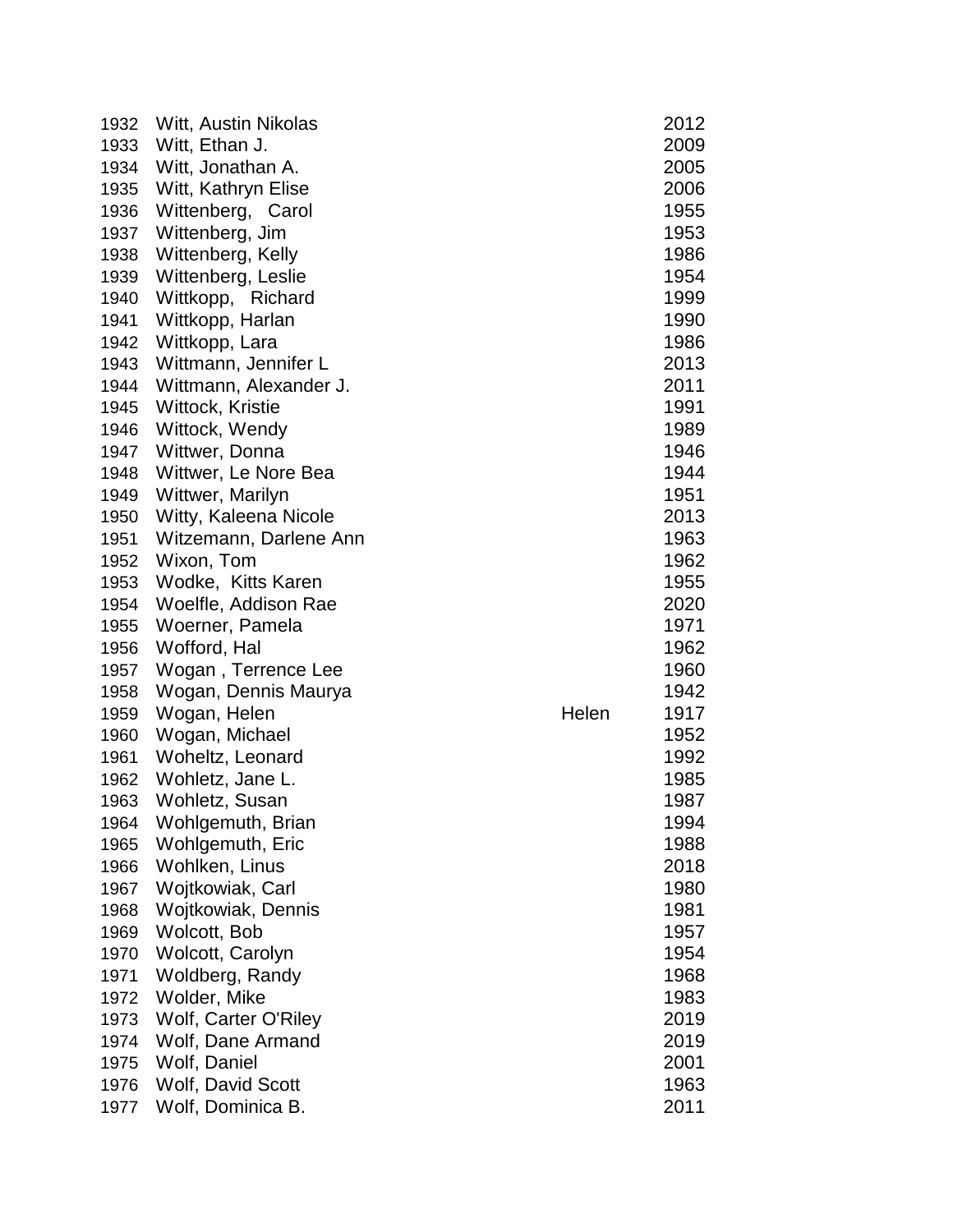| 1978 | Wolf, Kim                  | 1990 |
|------|----------------------------|------|
| 1979 | Wolf, Roger                | 2000 |
| 1980 | Wolf, Roger                | 1970 |
| 1981 | Wolf, Wayne                | 1976 |
| 1982 | Wolfe, Alverda             | 1941 |
| 1983 | Wolfe, Conner Scott        | 2013 |
| 1984 | Wolfe, David C.            | 2005 |
| 1985 | Wolfe, Deborah             | 1975 |
| 1986 | Wolfe, Glen                | 1980 |
| 1987 | Wolfe, Gwen                | 1973 |
| 1988 | Wolfe, Hunter H.           | 2010 |
| 1989 | Wolfe, Jacklyn Rose        | 2020 |
| 1990 | Wolfe, Jacklyn Rose        | 2016 |
| 1991 | Wolfe, Jeff                | 1975 |
| 1992 | Wolfe, Patricia J.         | 1946 |
| 1993 | Wolfe, Payton, Rani        | 2008 |
| 1994 | Wolfe, Sue                 | 1966 |
| 1995 | Wolfe, Swope Nancy         | 1950 |
| 1996 | Wolff, Allen               | 2000 |
| 1997 | Wolff, Jessica Audrey      | 2011 |
| 1998 | Wolff, Naomi Roseanne      | 2014 |
| 1999 | Wolford, O. Lodwick        | 1906 |
| 2000 | Wolfuler, Berman Ruth      | 1943 |
| 2001 | Wollam, Donna              | 1964 |
| 2002 | Wollan, Don                | 1969 |
| 2003 | Wollett, Robert            | 1954 |
| 2004 | Wollitz, William Colton    | 2007 |
| 2005 | Wollnick, Amy              | 1970 |
| 2006 | Wollnick, Mary             | 1968 |
| 2007 | Wollnick, Steve            | 1973 |
| 2008 | <b>Wolpe, Samuel David</b> | 2013 |
| 2009 | Wolpe, Sydni               | 2015 |
| 2010 | Wolverton, Lester          | 1932 |
| 2011 | Wolz, Adrienne             | 1975 |
| 2012 | Wolz, Anita                | 1973 |
| 2013 | Womack, Trevor Drake       | 2004 |
| 2014 | Womack, Justin David       | 2007 |
| 2015 | Womack, Gregory V.         | 1979 |
| 2016 | Wong, Alan Thomas          | 2003 |
| 2017 | Wong, Brandon              | 1976 |
| 2018 | Wong, Douglas              | 1982 |
| 2019 | Wong, Henry Q.             | 1947 |
| 2020 | Wong, Jane                 | 1967 |
| 2021 | Wong, Louvina              | 1968 |
| 2022 | Wong, Mark James           | 2014 |
| 2023 | Wong, Mrs. Jessie          | 1945 |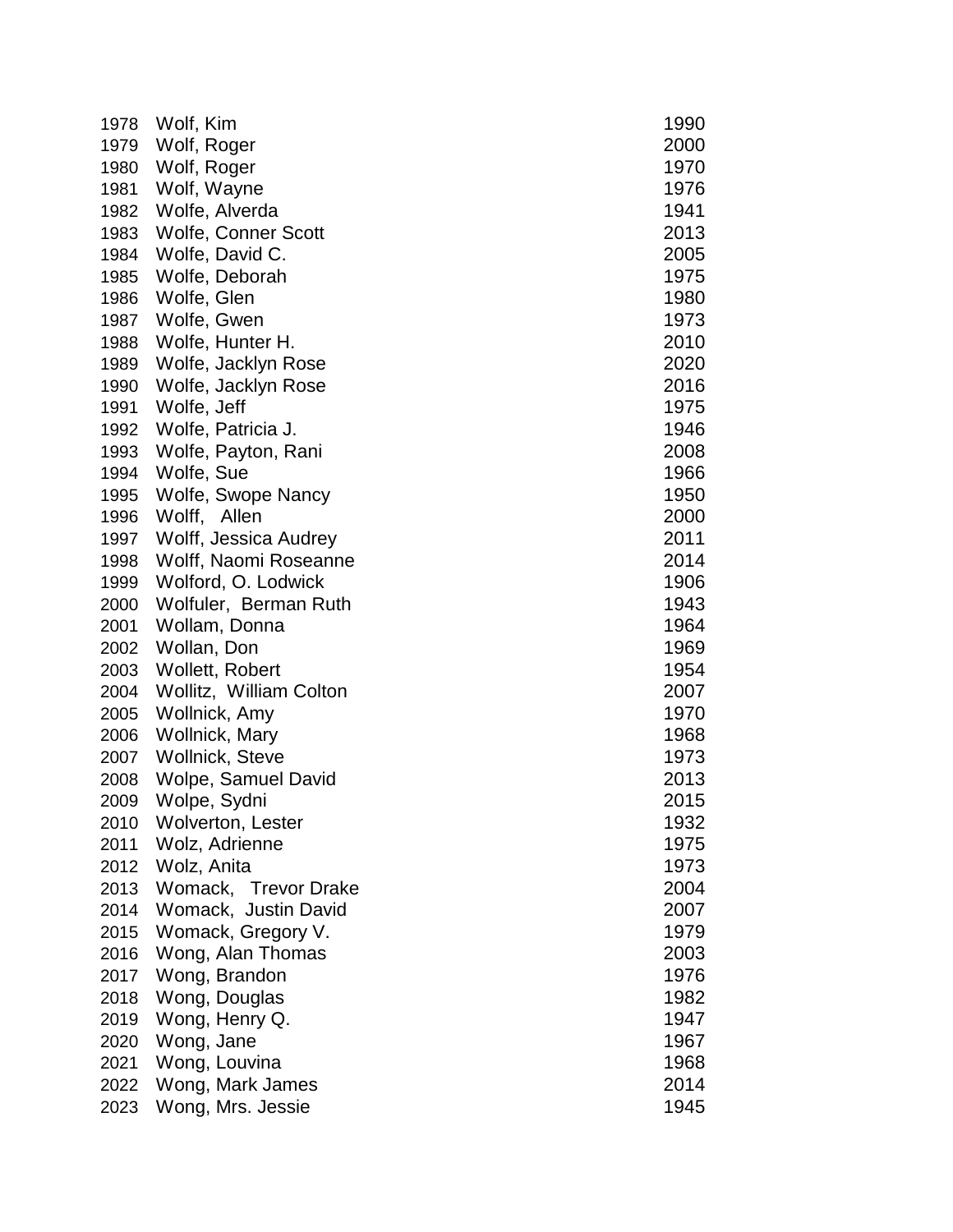| 2024 | Wong, Nancy         | 1975 |
|------|---------------------|------|
| 2025 | Wong, Oak Chee      | 1955 |
| 2026 | Wong, Oakland       | 1955 |
| 2027 | Wong, Simon         | 1973 |
| 2028 | Wong, Tracy         | 1979 |
| 2029 | Woo, Daniel         | 1999 |
| 2030 | Woo, Dean           | 1999 |
| 2031 | Woo, Dorothy        | 1948 |
| 2032 | Woo, Edward         | 2002 |
| 2033 | Woo, Gay            | 1945 |
| 2034 | Woo, Gee Gay        | 1946 |
| 2035 | Wood, Ben           | 1961 |
| 2036 | Wood, Bob           | 1958 |
| 2037 | Wood, Bradley       | 2002 |
| 2038 | Wood, Brenton       | 2005 |
| 2039 | Wood, Donald E.     | 1947 |
| 2040 | Wood, Eric          | 1971 |
| 2041 | Wood, Ethan         | 1993 |
| 2042 | Wood, Evan          | 2008 |
| 2043 | Wood, Frederick     | 1932 |
| 2044 | Wood, Fredrick      | 1941 |
| 2045 | Wood, Griffin       | 1991 |
| 2046 | Wood, Hunter        | 1986 |
| 2047 | Wood, Isabella A.   | 2012 |
| 2048 | Wood, Jaclyn        | 2000 |
| 2049 | Wood, Jamie         | 2002 |
| 2050 | Wood, Jane          | 1973 |
| 2051 | Wood, Jason         | 1997 |
| 2052 | Wood, Jeff          | 1974 |
| 2053 | Wood, Jennifer      | 2001 |
| 2054 | Wood, Jessica       | 1993 |
| 2055 | Wood, John George   | 1959 |
| 2056 | Wood, John Leonard  | 2007 |
| 2057 | Wood, Jonah Nicolas | 2013 |
| 2058 | Wood, Justan Ryder  | 2014 |
| 2059 | Wood, Katinka       | 1961 |
| 2060 | Wood, Kelly         | 1976 |
| 2061 | Wood, Megan E.      | 2005 |
| 2062 | Wood, Melissa       | 1989 |
| 2063 | Wood, Nathan Joshua | 2009 |
| 2064 | Wood, Nicki         | 1977 |
| 2065 | Wood, Rene          | 1981 |
| 2066 | Wood, Richard       | 1990 |
| 2067 | Wood, Shelby        | 2014 |
| 2068 | Wood, Starlene      | 1954 |
| 2069 | Wood, Steve         | 1979 |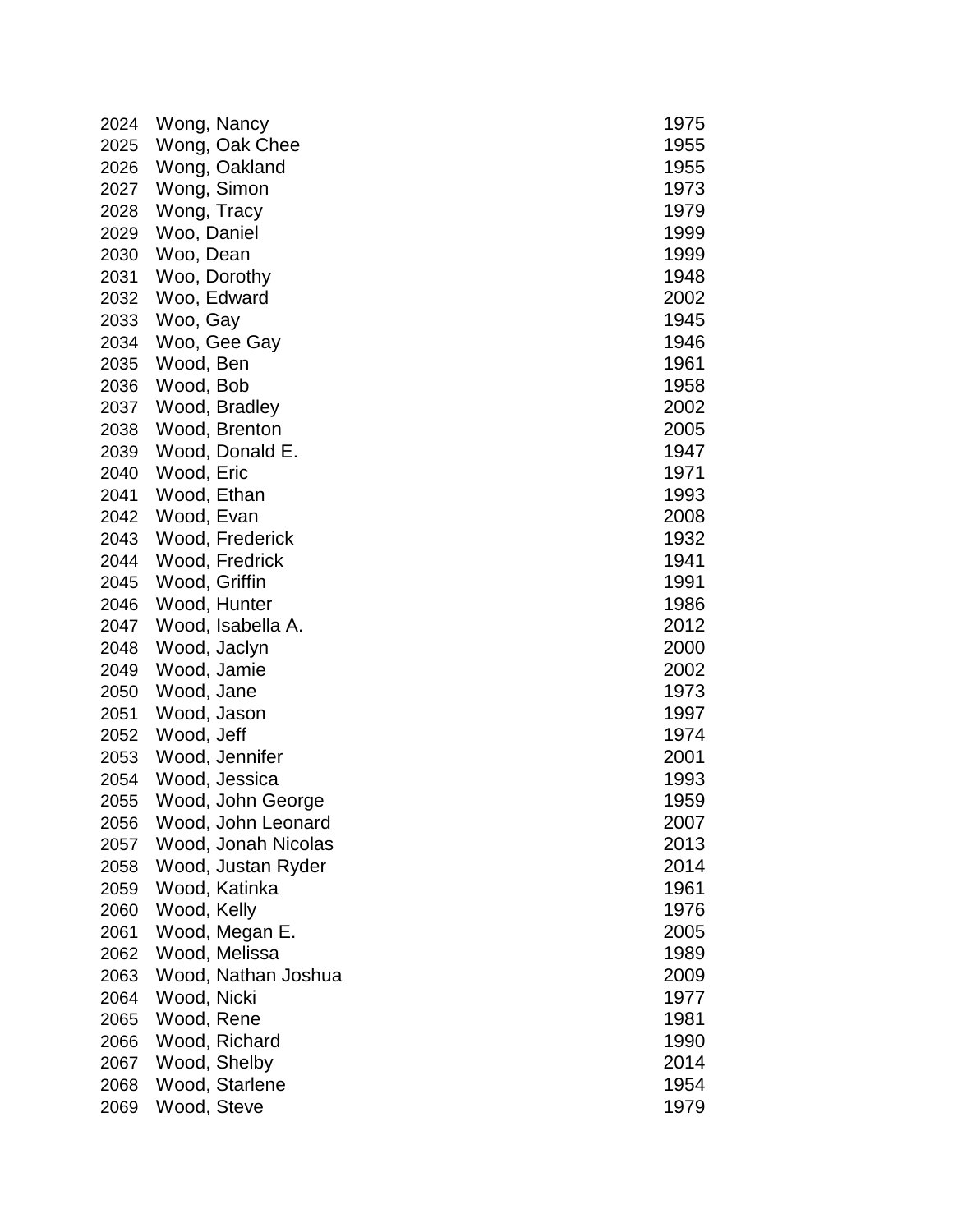| 2070 | Wood, Susan L.                     |      | 1979 |
|------|------------------------------------|------|------|
| 2071 | Wood, Terry                        |      | 1966 |
| 2072 | Wood, Thomas                       |      | 2008 |
| 2073 | <b>Wood, Timothy Austin</b>        |      | 2010 |
| 2074 | Wood, Tom                          |      | 1971 |
| 2075 | Wood, Tracy                        |      | 1985 |
| 2076 | Wood, Warren                       |      | 1954 |
| 2077 | Wood, William                      |      | 1969 |
| 2078 | Wood, William                      |      | 1966 |
| 2079 | Wood, Zetta                        |      | 1897 |
| 2080 | Woodard, Patrick                   |      | 2002 |
| 2081 | Woodard, Timothy Ryan              |      | 2007 |
| 2082 | Woodard, Danielle                  |      | 1985 |
| 2083 | Woodard, Mark                      |      | 1987 |
| 2084 | Woodard, Nicholas                  |      | 2019 |
| 2085 | Woodard, Sophia Marie              |      | 2021 |
| 2086 | Woodberry, Matt                    |      | 1982 |
| 2087 | Woodbridge, Catherine              |      | 1989 |
| 2088 | Woodburn, M.                       |      | 1935 |
| 2089 | Woodburn, Patricia                 |      | 1958 |
| 2090 | Woodburn, Sarah                    |      | 1969 |
| 2091 | Woodburn, William K.               | Bill | 1927 |
| 2092 | Woodbury, John W.                  |      | 1951 |
| 2093 | Woodbury, Steve                    |      | 1983 |
| 2094 | Woodbury, Suzette                  |      | 1978 |
| 2095 | Woodbury, Verne W.                 |      | 1947 |
| 2096 | Woodbury, Virginia Ann             |      | 1942 |
| 2097 | Woodford, Taunya                   |      | 1957 |
| 2098 | Woodhall, Barbara                  |      | 1954 |
| 2099 | Woodhead, Matthew                  |      | 1985 |
| 2100 | Woodhead, Zachary                  |      | 1988 |
| 2101 | Woodhill, Guy Alan                 |      | 1942 |
| 2102 | Woodin, Josanne                    |      | 1974 |
| 2103 | Woodin, Maitane Miren              |      | 2021 |
| 2104 | Woodman, Kylie Darlene             |      | 2013 |
| 2105 | Woodman, Abigail Jane              |      | 2017 |
| 2106 | Woodman, Charles                   |      | 1981 |
| 2107 | Woodman, Cliff                     |      | 1993 |
| 2108 | <b>Woodman, Drew Charles</b>       |      | 2019 |
| 2109 | Woodman, Kim                       |      | 1977 |
| 2110 | Woodman, Sonja                     |      | 1969 |
| 2111 | Woodmore, Janice Monice            |      | 1978 |
| 2112 | Woods, Anne                        |      | 1996 |
| 2113 | Woods, Becky                       |      | 1968 |
| 2114 | Woods, Claudia Paton Schaefer Reed |      | 1959 |
| 2115 | Woods, Craig Duncan                |      | 1963 |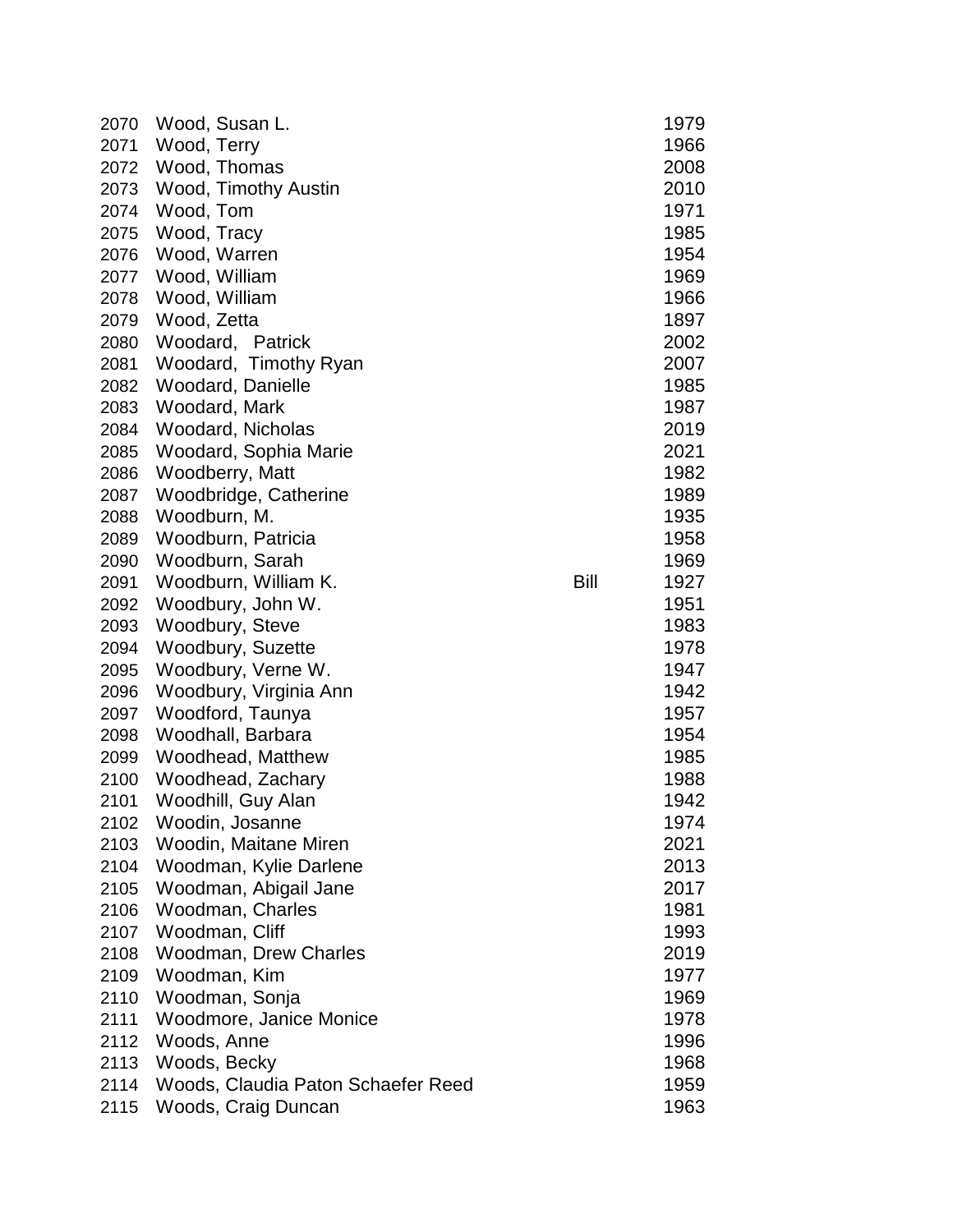| 2116 | Woods, David                      | 2001 |
|------|-----------------------------------|------|
| 2117 | Woods, Emma Scott                 | 2020 |
| 2118 | Woods, Emma Scott                 | 2016 |
| 2119 | Woods, Haley Anne                 | 2020 |
| 2120 | Woods, Haley Anne                 | 2016 |
| 2121 | Woods, Julie Marie                | 2014 |
| 2122 | Woods, Marci Lynn                 | 2006 |
| 2123 | Woods, Mitchell                   | 2018 |
| 2124 | Woods, Nora                       | 1966 |
| 2125 | Woods, Shazuth                    | 2001 |
| 2126 | Woods, Wesley                     | 1997 |
| 2127 | Woodstone, Ckrysteona Satarre     | 2019 |
| 2128 | Woodward, Barbara Diane           | 1962 |
| 2129 | Woodward, Daniele                 | 1992 |
| 2130 | Woodward, Debbie                  | 1972 |
| 2131 | Woodward, Jackson H.              | 1929 |
| 2132 | Woodward, Jeff                    | 1965 |
| 2133 | Woodward, Joel                    | 1983 |
| 2134 | Woodward, Kylie Jane              | 2019 |
| 2135 | Woodward, Mary                    | 1937 |
| 2136 | Woodward, Nancy                   | 1986 |
| 2137 | Woodward, Pamela                  | 1973 |
| 2138 | Woodward, Robert                  | 1983 |
| 2139 | Woodward, Roxanne Lynne           | 1959 |
| 2140 | Woodward, Rutledge M.             | 1929 |
| 2141 | Woodward, Steve, Steven Lewis     | 1960 |
| 2142 | Woodward, Susan                   | 1970 |
| 2143 | Woofter, "Jerry" Gerald Frederick | 1960 |
| 2144 | Wooley, Ray                       | 1968 |
| 2145 | Woolford, Susan                   | 1982 |
| 2146 | <b>Woolley, Steve</b>             | 1972 |
| 2147 | Woolsey, Christopher M.           | 2009 |
| 2148 | Woolsey, Juanita                  | 1924 |
| 2149 | Woolverton, Marie                 | 2000 |
| 2150 | Woolverton, William I.            | 1946 |
| 2151 | Woosley Yocom, Mardelle Louise    | 1956 |
| 2152 | Woosley, Jim                      | 1955 |
| 2153 | Woosley, Aurelie                  | 1954 |
| 2154 | Woosley, Jason                    | 1993 |
| 2155 | Woosley, Mike                     | 1958 |
| 2156 | Woosley, Robert                   | 1962 |
| 2157 | Wooster, Clinton E.               | 1950 |
| 2158 | Wooster, David                    | 1981 |
| 2159 | Wooster, Gail                     | 1954 |
| 2160 | Wooster, Valerie                  | 1980 |
| 2161 | Wooster, Vicki                    | 1978 |
|      |                                   |      |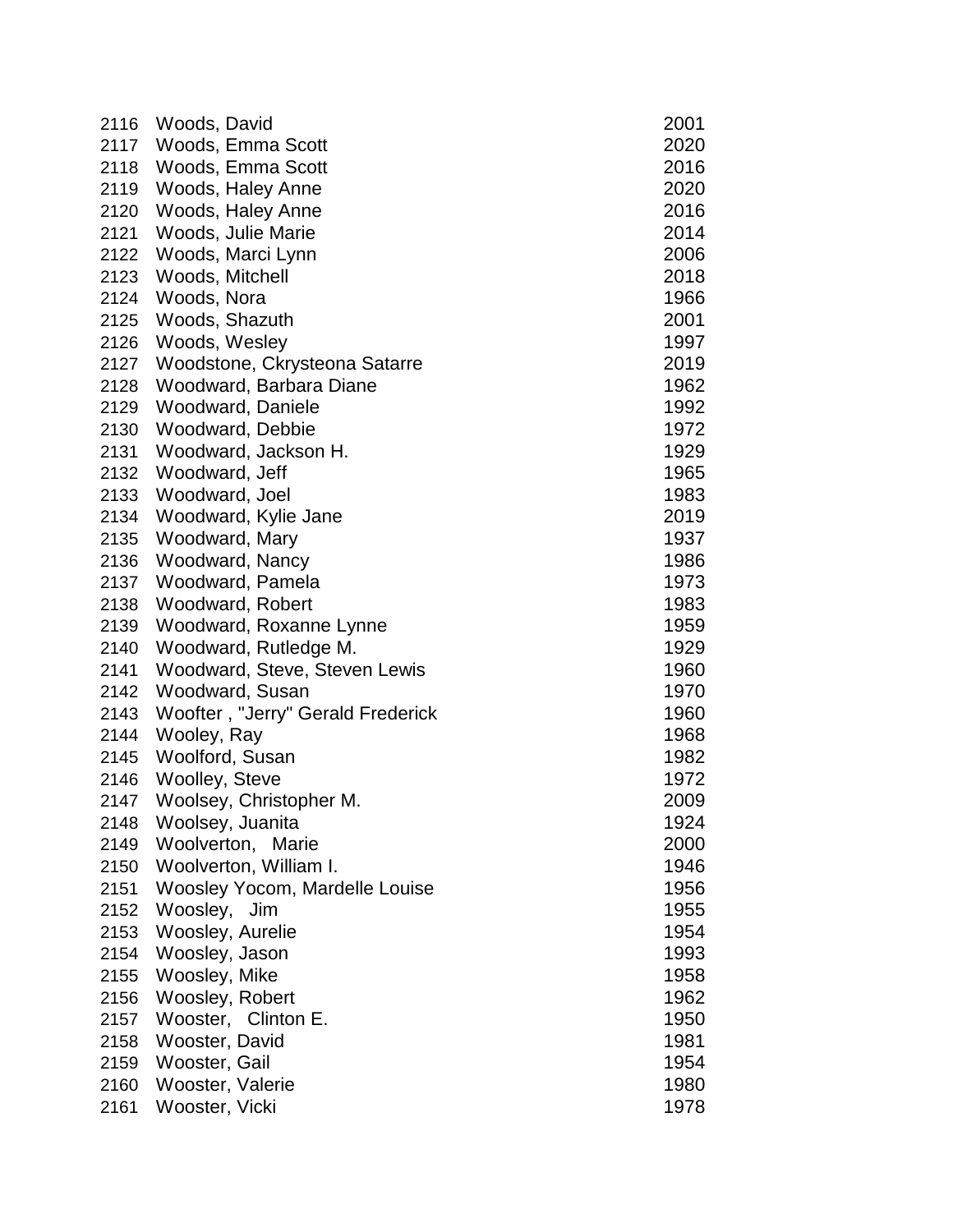| 2162 | Wootan, Dan Allen                  |      | 1965 |
|------|------------------------------------|------|------|
| 2163 | Wootton, Jo Kai                    |      | 2021 |
| 2164 | Worbington, Grady Alden            |      | 2020 |
| 2165 | Word, Trigg                        |      | 1969 |
| 2166 | Worden, Maurice T.                 |      | 1926 |
| 2167 | Workman, Lance                     |      | 1961 |
| 2168 | Workman Mehdi, Sharon K.           |      | 1956 |
| 2169 | Workman, Suzie                     |      | 1958 |
| 2170 | Works, Edwin L.                    |      | 1963 |
| 2171 | <b>Worland, Bernice</b>            |      | 1896 |
| 2172 | Worman, Tanya                      |      | 1995 |
| 2173 | Worn, Austin                       |      | 1911 |
| 2174 | Worn, Charles                      | Chas | 1931 |
| 2175 | Woronovsky, Sonja Elizabeth Hinkle |      | 1959 |
| 2176 | Worrall, Curtis                    |      | 1983 |
| 2177 | Worrall, Katie                     |      | 2015 |
| 2178 | Worrall, Kyle                      |      | 2018 |
| 2179 | Worsham, James                     |      | 1981 |
| 2180 | Worsham, Jeff                      |      | 1978 |
| 2181 | Worsley, Gertrude                  |      | 1942 |
| 2182 | Worsley, Maxine                    |      | 1939 |
| 2183 | Worth, Felix D.                    |      | 1988 |
| 2184 | Wortham, Fru                       |      | 1915 |
| 2185 | Worthen, Drue William              |      | 2020 |
| 2186 | Worthen, Geraldine                 |      | 1936 |
| 2187 | Worthen, Vyvian                    |      | 1933 |
| 2188 | Worthington, Leona Jensen          |      | 1953 |
| 2189 | Wortman, Daniel                    |      | 1980 |
| 2190 | Wortman, David                     |      | 1974 |
| 2191 | Wotherspoon, Douglas               |      | 1983 |
| 2192 | Wotherspoon, Laura                 |      | 1978 |
| 2193 | Wray, Barbara                      |      | 1961 |
| 2194 | Wray, Holly                        |      | 2000 |
| 2195 | Wray, Jack A.                      |      | 2009 |
| 2196 | Wray, Jon                          |      | 1958 |
| 2197 | Wray, Richard                      |      | 1962 |
| 2198 | Wray, Samuel                       |      | 2002 |
| 2199 | Wrede, Renee                       |      | 1979 |
| 2200 | Wrentmore, Lauren Kathryn          |      | 2007 |
| 2201 | Wright, Ann                        |      | 1972 |
| 2202 | Wright, Bob                        |      | 1973 |
| 2203 | Wright, Brandon D.                 |      | 2003 |
| 2204 | Wright, David                      |      | 1961 |
| 2205 | Wright, Dede                       |      | 1981 |
| 2206 | Wright, Denise                     |      | 1978 |
| 2207 | Wright, Don R.                     |      | 1951 |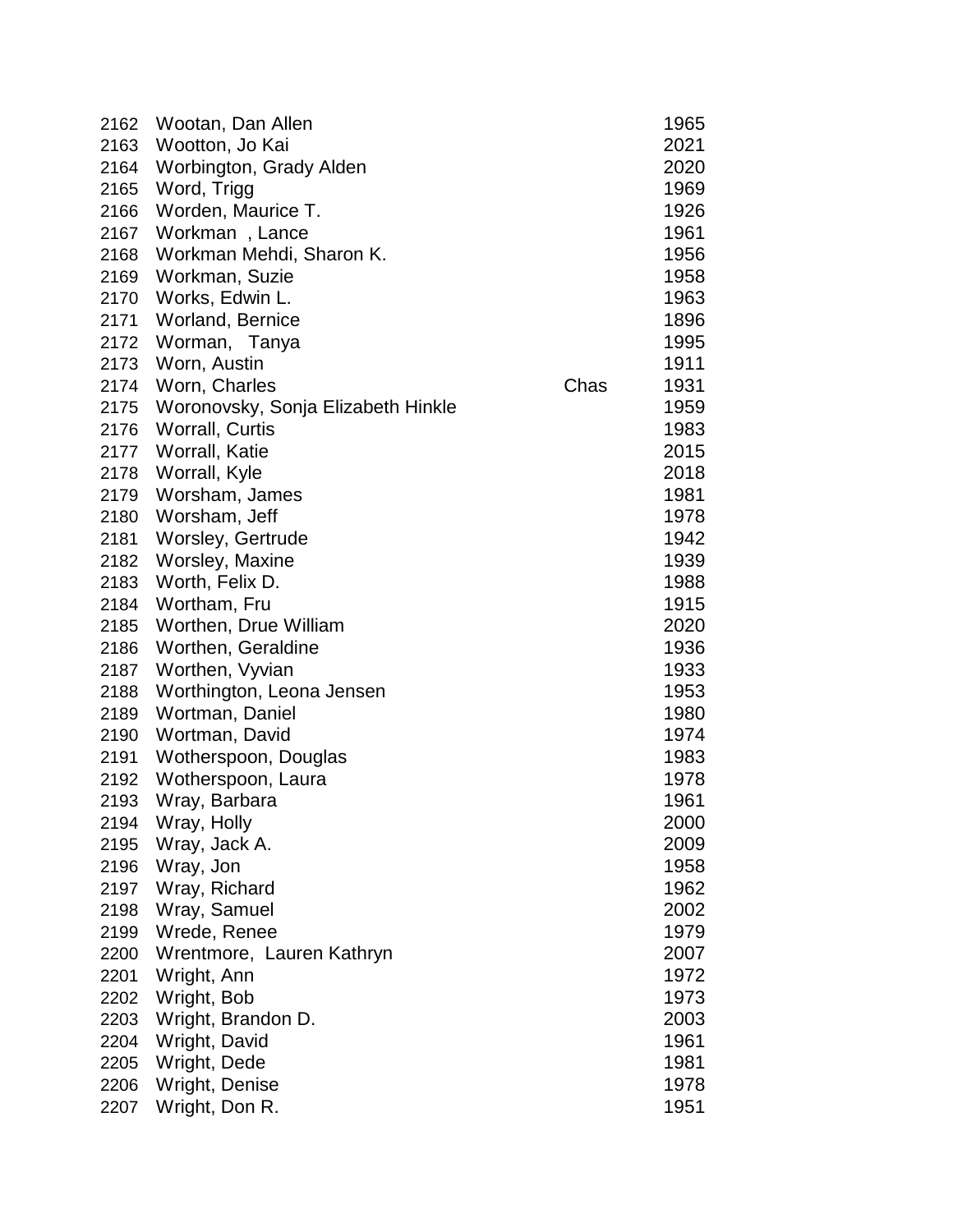| 2208 |                  | Wright, Forslund, Victoria    | 2018 |
|------|------------------|-------------------------------|------|
| 2209 |                  | Wright, Gloria Jean           | 1956 |
| 2210 | Wright, Holly    |                               | 1978 |
| 2211 |                  | Wright, Hunter Alexandria     | 2013 |
| 2212 | Wright, Jack     |                               | 1930 |
| 2213 | Wright, Jarett   |                               | 2000 |
| 2214 | Wright, Jeff     |                               | 1965 |
| 2215 | Wright, Jeff     |                               | 1976 |
| 2216 | Wright, Jeff     |                               | 1978 |
| 2217 | Wright, Jenny    |                               | 1969 |
| 2218 | Wright, Jody     |                               | 1986 |
| 2219 |                  | Wright, Judith L.             | 1979 |
| 2220 |                  | Wright, Katherine N.          | 1929 |
| 2221 | Wright, Katye    |                               | 1980 |
| 2222 | Wright, Kelly R. |                               | 2007 |
| 2223 |                  | Wright, Kristina Suzanne      | 2007 |
| 2224 | Wright, Laura    |                               | 1968 |
| 2225 | Wright, Lynn     |                               | 1979 |
| 2226 | Wright, Maria    |                               | 1978 |
| 2227 | Wright, Mary     |                               | 1972 |
| 2228 |                  | Wright, Maxwell               | 1924 |
| 2229 |                  | Wright, Melissa               | 1974 |
| 2230 |                  | Wright, Michael Allen         | 1959 |
| 2231 | Wright, Mike     |                               | 1973 |
| 2232 | Wright, Mitch    |                               | 1975 |
| 2233 | Wright, Nellie   |                               | 1894 |
| 2234 | Wright, Neta     |                               | 1950 |
| 2235 | Wright, Patricia |                               | 1952 |
| 2236 |                  | Wright, Paul Raymond          | 1909 |
| 2237 | Wright, Paula    |                               | 1968 |
| 2238 | Wright, Philip   |                               | 1989 |
| 2239 | Wright, Randy    |                               | 1979 |
| 2240 | Wright, Ray      |                               | 1972 |
| 2241 |                  | Wright, Raymond Sanford       | 1959 |
| 2242 | Wright, Roger    |                               | 1954 |
| 2243 | Wright, Roz      |                               | 1981 |
| 2244 | Wright, Sandy    |                               | 1957 |
| 2245 | Wright, Scott    |                               | 1968 |
| 2246 |                  | Wright, Sharon Kay            | 1966 |
| 2247 |                  | Wright, Sydney Wynn           | 2013 |
| 2248 |                  | Wright, Thelma A.             | 1927 |
| 2249 | Wright, Tom      |                               | 1967 |
| 2250 |                  | Wright, Tripp, Pamela         | 1961 |
| 2251 |                  | Wright, William J.            | 1929 |
| 2252 |                  | Wright-Bryan, Kathleen August | 2005 |
| 2253 |                  | Wrightman, Lizzie             | 1894 |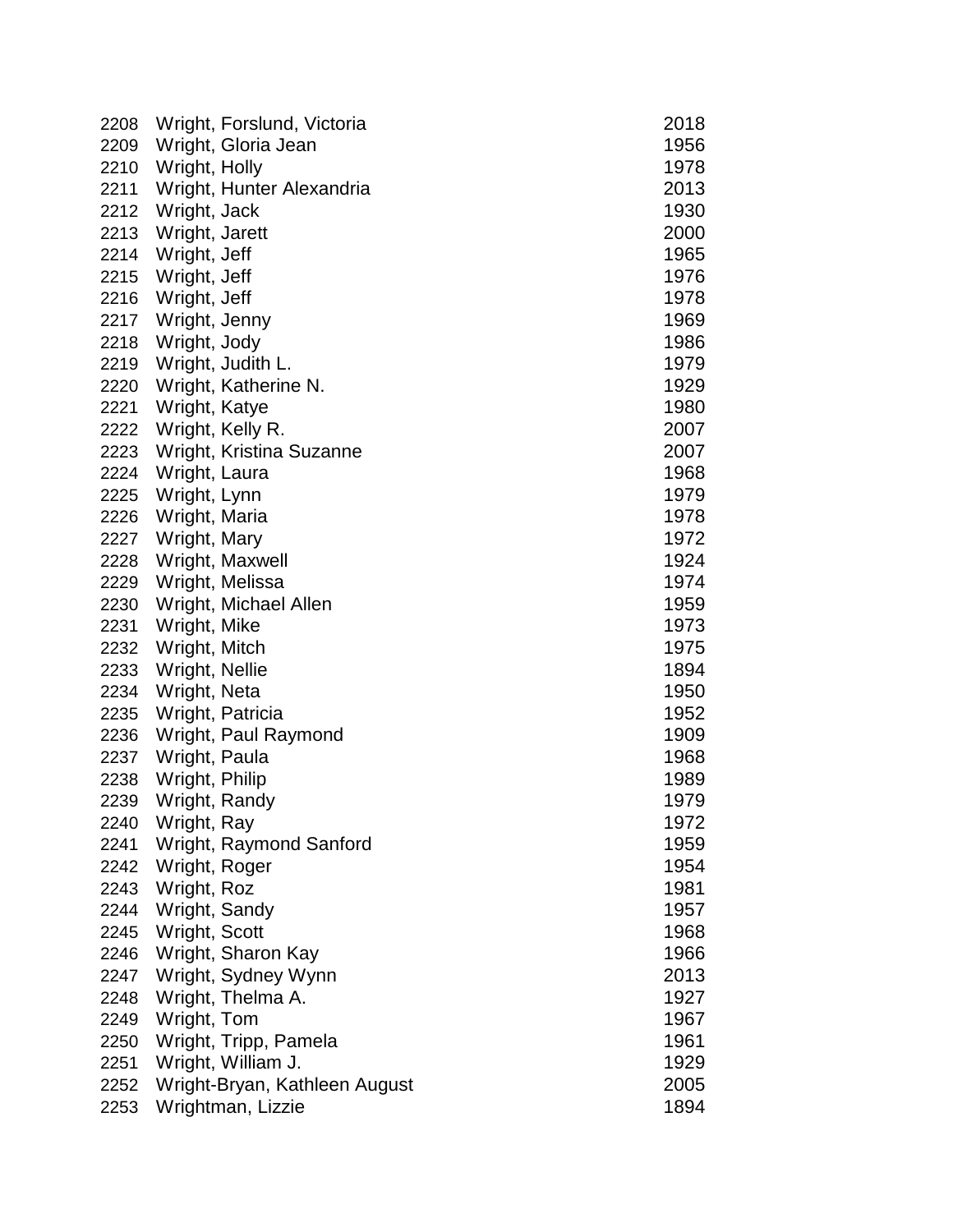| 2254 | Wrights, McArthur                    | 1968 |
|------|--------------------------------------|------|
| 2255 | Wroblewski, Mat                      | 1966 |
| 2256 | Wroblewski, Scott                    | 1967 |
| 2257 | Wroten, Elena                        | 1965 |
| 2258 | Wroten, Suellen                      | 1970 |
| 2259 | Wu, Jessica                          | 1997 |
| 2260 | Wu, Paloma                           | 1999 |
| 2261 | Wu, Jeffrey                          | 1992 |
| 2262 | Wu, Jocelin                          | 1991 |
| 2263 | Wu, Lisa                             | 1976 |
| 2264 | Wu, Lorraine                         | 1977 |
| 2265 | Wu, Stephanie                        | 1986 |
| 2266 | Wu, Vince                            | 1980 |
|      | 2267 Wuliji, Normintala Nandin       | 2010 |
| 2268 | Wyak, Maureen                        | 1983 |
| 2269 | Wyatt, Diane                         | 1967 |
| 2270 | Wyatt, Haenel                        | 2006 |
| 2271 | <b>Wyckoff Frances Gertrude</b>      | 1923 |
| 2272 | Wyckoff, Blanche                     | 1922 |
|      | 2273 Wyckoff, Richard                | 1951 |
|      | 2274 Wyld, Alexandra Jean            | 2020 |
| 2275 | Wylie, Daniel                        | 2000 |
| 2276 | Wylie, David                         | 2002 |
| 2277 | Wylie, Saralee                       | 1940 |
| 2278 | Wyman, Ami                           | 1990 |
| 2279 | Wyman, Angela                        | 1993 |
| 2280 | Wynkoop, Thor                        | 1971 |
| 2281 | Wynn, Gregg                          | 1966 |
| 2282 | Wyse, Madolyn Michelle Repetto       | 2020 |
| 2283 | Wyss, Danielle                       | 1997 |
| 2284 | Wyss, Angelina                       | 1994 |
| 2285 | Wyss, Zena                           | 1992 |
| 2286 | Xanttopoulos, Christopher Hage       | 2005 |
| 2287 | Xayavong, Katarina Alicia Vanderpool | 2013 |
| 2288 | Xu, Andy                             | 1998 |
| 2289 | Xu, Hao                              | 2003 |
| 2290 | Xue, Changjun                        | 2002 |
| 2291 | Yacknow, Libby                       | 1996 |
| 2292 | Yacknow, James                       | 1992 |
| 2293 | Yam, Emily                           | 1936 |
| 2294 | Yam, Roy                             | 1939 |
| 2295 | Yamadera, W.                         | 1936 |
| 2296 | Yamamoto,<br>Jill                    | 1999 |
| 2297 | Yamamoto, Kyle                       | 1999 |
| 2298 | Gregory<br>Yamas,                    | 1998 |
| 2299 | Yamas, Sky                           | 2000 |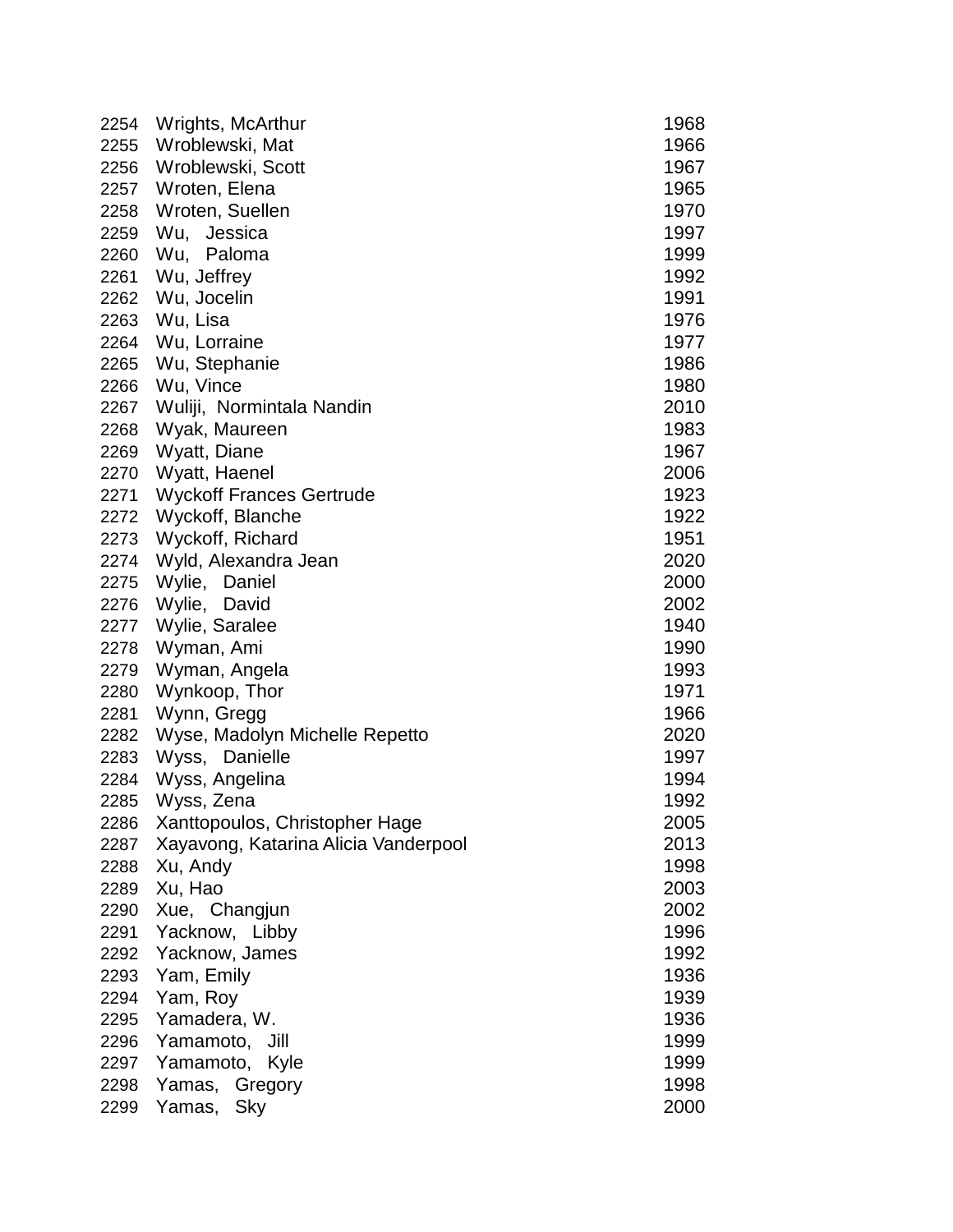| 2300 | Herman<br>Yang,               | 2002 |
|------|-------------------------------|------|
| 2301 | Yang, Way-Min                 | 1994 |
| 2302 | Yang, Yang                    | 2008 |
| 2303 | Yantis, Lauren Rochelle       | 2006 |
| 2304 | Yarborough, Eleanor Christine | 2019 |
| 2305 | Yarbrough, Christina          | 1983 |
| 2306 | Yarbrough, Wayne A.           | 1985 |
| 2307 | Yarovoy, German Olegovich     | 2020 |
| 2308 | Yaste, Robert Charles         | 1977 |
| 2309 | Yasuda, Roberta-Jeanne        | 1963 |
| 2310 | Yates, Bob                    | 1967 |
| 2311 | Yates, Edward A. C.           | 1951 |
| 2312 | Yates, Floyd Meredith         | 1943 |
| 2313 | Yates, Jennifer               | 2009 |
| 2314 | Yates, Joleen K.              | 2004 |
| 2315 | Yates, Jr., Floyd C.          | 1942 |
| 2316 | Yates, Loise                  | 2002 |
| 2317 | Yates, Madeline               | 1936 |
| 2318 | Yates, Richard                | 1955 |
| 2319 | Yates, Richard                | 1924 |
| 2320 | Yates, Stephen Alden          | 2010 |
| 2321 | Yeakey, Janice                | 1947 |
| 2322 | Yeakey, Marilyn E.            | 1951 |
| 2323 | Yeargin, Carol                | 1968 |
| 2324 | Yeary, David                  | 1977 |
| 2325 | Yeates, Charmaine             | 1999 |
| 2326 | Yee, Anthony John             | 2006 |
| 2327 | Yee, Bob                      | 1968 |
| 2328 | Yee, Cheryl Jean              | 1966 |
| 2329 | Yee, David                    | 1937 |
| 2330 | Yee, Frances                  | 1940 |
| 2331 | Yee, Ginger                   | 1996 |
| 2332 | Yee, Jeannie                  | 1995 |
| 2333 | Yee, Layton                   | 1945 |
| 2334 | Yee, Paula                    | 1968 |
| 2335 | Yee, Peter Yim                | 1942 |
| 2336 | Yee, Ron                      | 1971 |
| 2337 | Yee, Stanley                  | 1967 |
| 2338 | Yee, Yim, Joey Cho            | 2011 |
| 2339 | Yen, Earl                     | 1986 |
| 2340 | Yen, Earl K.                  | 1985 |
| 2341 | Yeoman, Dave                  | 1964 |
| 2342 | Yepez, Megan P.               | 2007 |
| 2343 | Yepez, Mikala Lynn            | 2010 |
| 2344 | Yepez, William Michael        | 2014 |
| 2345 | Yetter, Marjorie J.           | 1949 |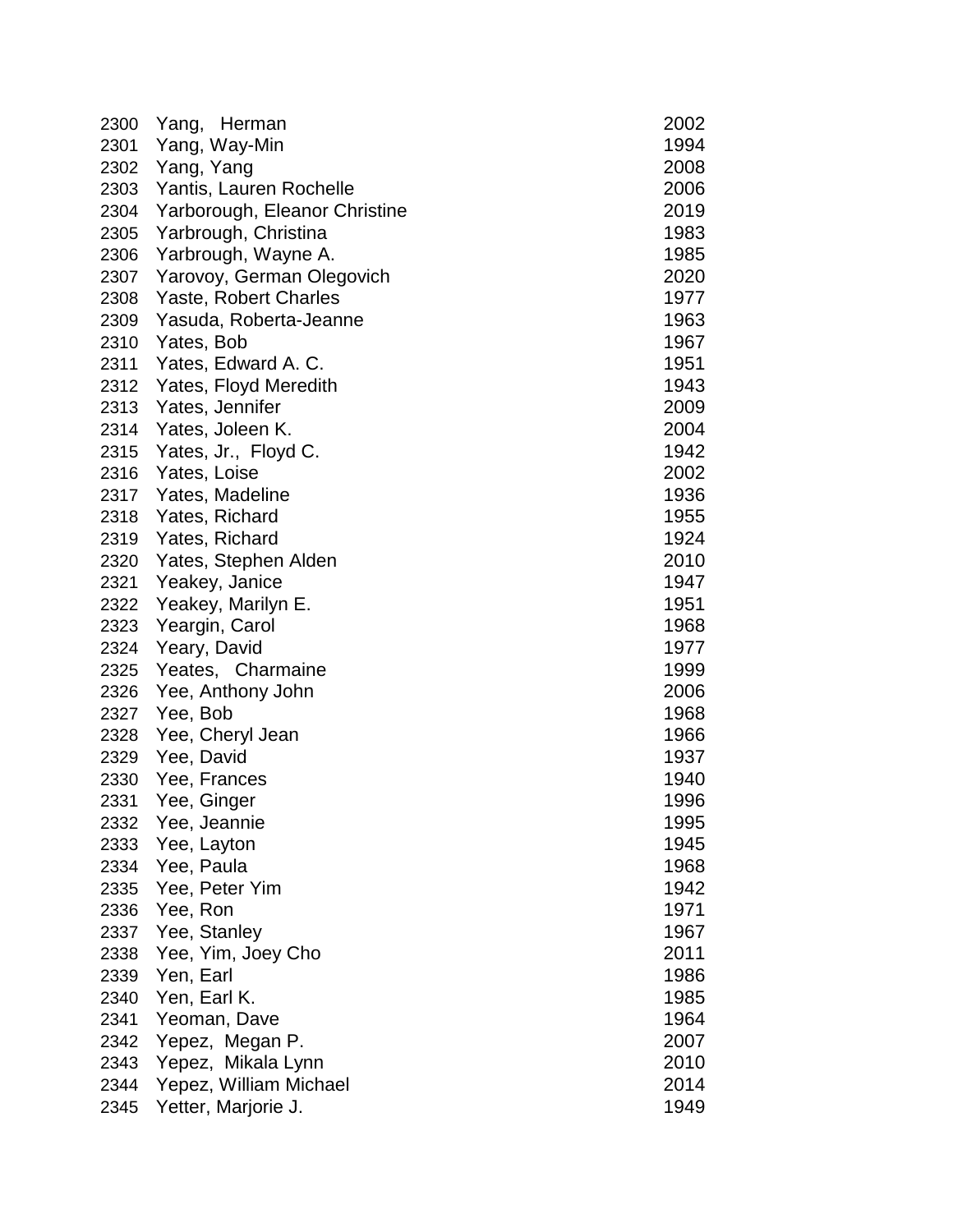| 2346 | Helen Hae Jim<br>Yi,           |       | 2004 |
|------|--------------------------------|-------|------|
| 2347 | Yi, David                      |       | 2015 |
| 2348 | Yin, Jie                       |       | 2012 |
| 2349 | Yinger, Kay                    |       | 1961 |
| 2350 | Yinger, Lil                    |       | 1958 |
| 2351 | Yocom, Vicki                   |       | 1966 |
| 2352 | Yocum, Judy                    |       | 1970 |
| 2353 | Yoder, Melinda Rae             |       | 1960 |
| 2354 | Yoder, Betty                   |       | 1969 |
| 2355 | Yohey, Dave                    |       | 1977 |
| 2356 | Yohey, Lorna                   |       | 1974 |
| 2357 | Yohey, Mike                    |       | 1967 |
| 2358 | Yohey, Terry                   |       | 1970 |
| 2359 | Yori, Siri Genevieve Katherine |       | 1942 |
| 2360 | Yori, George                   |       | 1941 |
| 2361 | Yori, George Eugene            |       | 1942 |
| 2362 | Yori, Kathy                    |       | 1969 |
| 2363 | Yori, Louis                    | Louie | 1931 |
| 2364 | Yori, Patti                    |       | 1972 |
| 2365 | York, Ashley Victoria          |       | 2007 |
| 2366 | York, Betty                    |       | 1942 |
| 2367 | York, Cristina Kay             |       | 2005 |
| 2368 | York, Donna                    |       | 1974 |
| 2369 | York, Kaden Joseph             |       | 2021 |
| 2370 | York, Ken                      |       | 1945 |
| 2371 | York, Kenneth Stewart          |       | 1944 |
| 2372 | York, Kylie Jane               |       | 2020 |
| 2373 | York, Kylie Jane               |       | 2016 |
| 2374 | York, Leanne                   |       | 1992 |
| 2375 | York, Linda                    |       | 1969 |
| 2376 | York, Marilyn                  |       | 1992 |
| 2377 | York, Mary                     |       | 1971 |
| 2378 | York, Parker Dickens           |       | 2009 |
| 2379 | York, Risa Ann                 |       | 1989 |
| 2380 | York, Sharon Ceccarelli        |       | 1953 |
| 2381 | York, Steve                    |       | 1968 |
| 2382 | York, Steve                    |       | 1992 |
| 2383 | York, Susan                    |       | 1995 |
| 2384 | Yoscovitch, Sandra             |       | 1969 |
| 2385 | Yost, Corene                   |       | 1996 |
| 2386 | Yost,<br><b>Derek</b>          |       | 1999 |
| 2387 | Yost, Marian                   | Theda | 1917 |
| 2388 | Yotter, Jim                    |       | 1964 |
| 2389 | Young, Alexia                  |       | 2018 |
| 2390 | Young, Angela                  |       | 1977 |
| 2391 | Young, Anna                    |       | 1927 |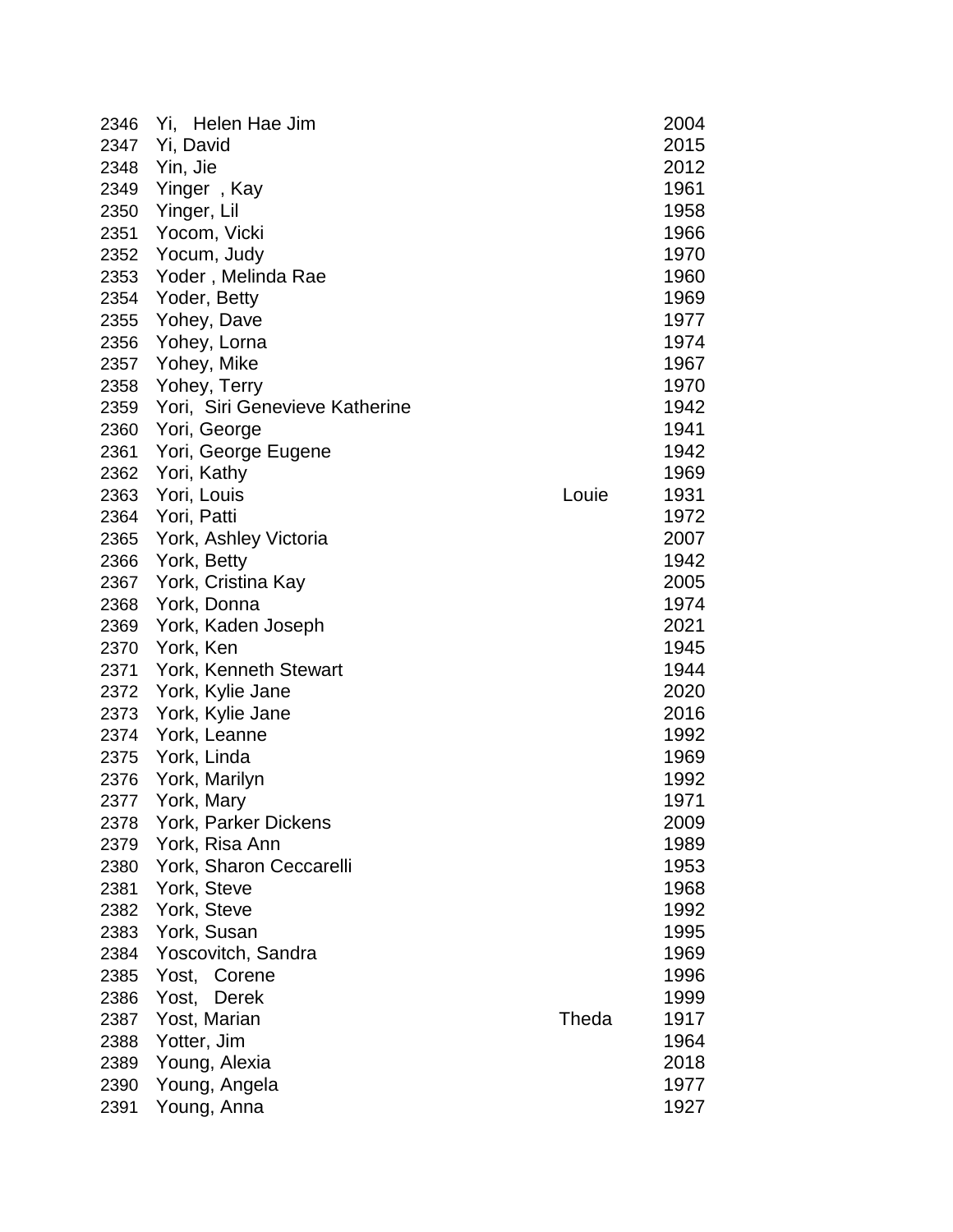| 2392 | Young, Ashley |                           |       | 2001 |
|------|---------------|---------------------------|-------|------|
| 2393 |               | Young, Barbara C.         |       | 1947 |
| 2394 |               | Young, Cameron James Muir |       | 2020 |
| 2395 |               | Young, Cameron James Muir |       | 2016 |
| 2396 |               | Young, Carmel             |       | 1998 |
| 2397 |               | Young, Carol Jean         |       | 1963 |
| 2398 | Young, Cathy  |                           |       | 1981 |
| 2399 |               | Young, Charolette         |       | 1962 |
| 2400 | Young, Cliff  |                           |       | 1976 |
| 2401 |               | Young, Daniel L           |       | 2014 |
| 2402 |               | Young, David A.           |       | 2004 |
| 2403 |               | Young, David L.           |       | 2003 |
| 2404 |               | Young, Debbie             |       | 1981 |
| 2405 | Young, Diana  |                           |       | 1972 |
| 2406 | Young, Diane  |                           |       | 1964 |
| 2407 |               | Young, Dortha Dale        |       | 1927 |
| 2408 |               | Young, Edward             |       | 2012 |
| 2409 |               | Young, Elizabeth          | Libby | 1931 |
| 2410 | Young, Eric   |                           |       | 1934 |
| 2411 |               | Young, Ervin J.           |       | 1948 |
| 2412 |               | Young, Francis J.         |       | 1894 |
| 2413 |               | Young, Gabrielle N.       |       | 2006 |
| 2414 | Young, Gayle  |                           |       | 1975 |
| 2415 |               | Young, George P.          |       | 1951 |
| 2416 |               | Young, Georgie            |       | 1912 |
| 2417 | Young, Gregg  |                           |       | 1973 |
| 2418 | Young, Harry  |                           |       | 1925 |
| 2419 | Young, Jack   |                           |       | 1939 |
| 2420 | Young, James  |                           |       | 1964 |
| 2421 |               | Young, James Allen        |       | 1930 |
| 2422 |               | Young, Jennifer Leigh     |       | 2006 |
| 2423 |               | Young, Jerry N.           |       | 1927 |
| 2424 | Young, John   |                           |       | 1962 |
| 2425 | Young, John   |                           |       | 1965 |
| 2426 | Young, Joyce  |                           |       | 1979 |
| 2427 |               | Young, Juanita Josephine  |       | 1910 |
| 2428 | Young, Judy   |                           |       | 1961 |
| 2429 | Young, Judy   |                           |       | 1969 |
| 2430 | Young, Kathie |                           |       | 1968 |
| 2431 | Young, Larry  |                           |       | 1965 |
| 2432 |               | Young, Laurance           |       | 1921 |
| 2433 | Young, Laurie |                           |       | 1978 |
| 2434 |               | Young, LaVonne            |       | 1974 |
| 2435 |               | Young, Leah Ann           |       | 2006 |
| 2436 | Young, Liz    |                           |       | 1971 |
| 2437 |               | Young, Loretta            |       | 1965 |
|      |               |                           |       |      |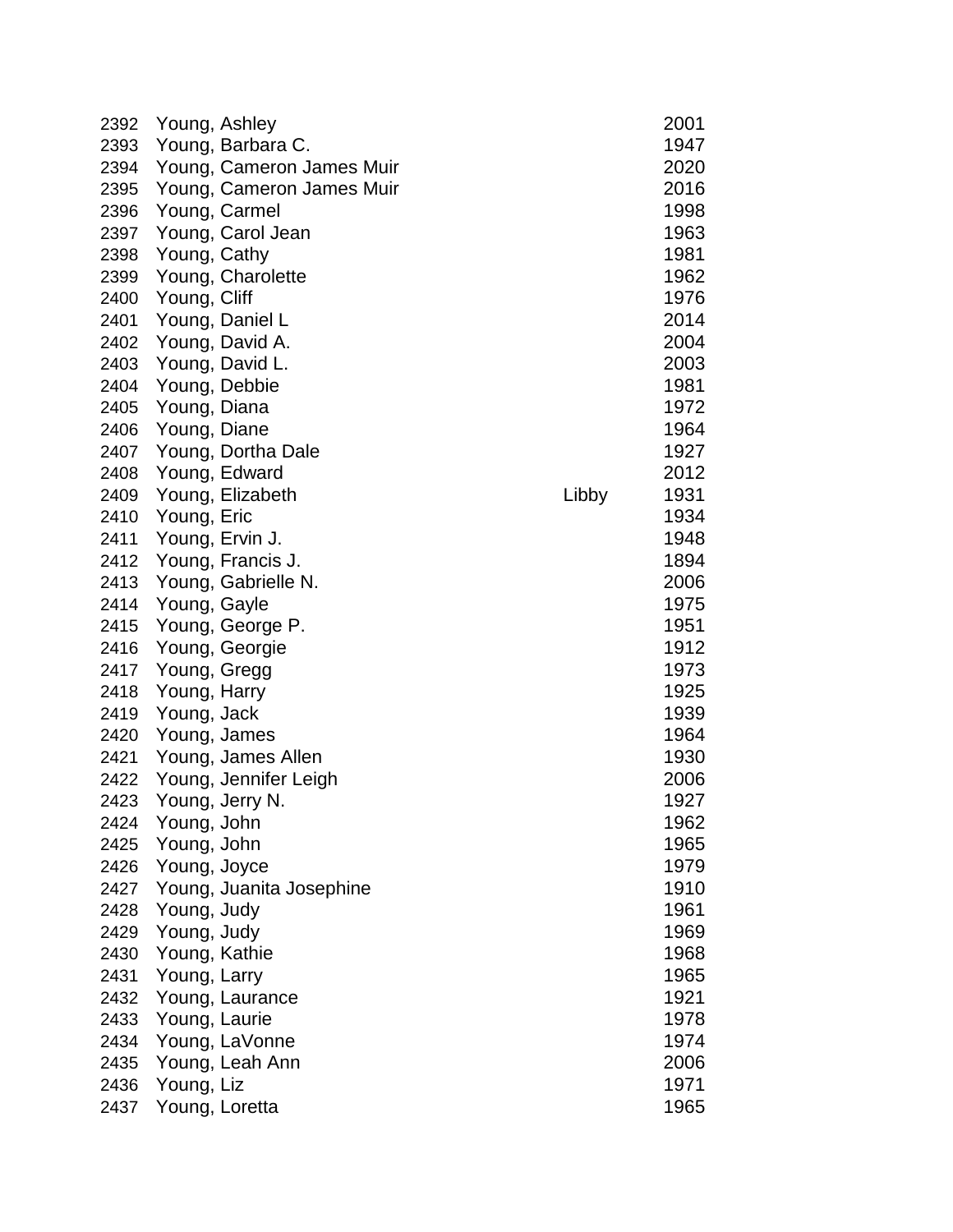| 2438 | Young, Makena            |       | 2018 |
|------|--------------------------|-------|------|
| 2439 | Young, Mary Ann          |       | 1963 |
| 2440 | Young, Mary Dolores      |       | 1939 |
| 2441 | Young, Matthew T.        |       | 2005 |
| 2442 | Young, Matthew Thomas    |       | 2014 |
| 2443 | Young, Meda              |       | 1922 |
| 2444 | Young, Nicole            |       | 1999 |
| 2445 | Young, Patrick           |       | 1983 |
| 2446 | Young, Paul T.           |       | 2003 |
| 2447 | Young, Peggy             |       | 1975 |
| 2448 | Young, Rebecca Mae       |       | 2012 |
| 2449 | Young, Rodney            |       | 1981 |
| 2450 | Young, Ronald            |       | 1973 |
| 2451 | Young, Siemund Carol Ann |       | 1950 |
| 2452 | Young, Sofia Hurtado     |       | 2017 |
| 2453 | Young, Stephen           |       | 1965 |
| 2454 | Young, Steven            |       | 1999 |
| 2455 | Young, Susan             |       | 1965 |
| 2456 | Young, Theresa           |       | 1979 |
| 2457 | Young, Thomas            |       | 1980 |
| 2458 | Young, Tyler             |       | 2018 |
| 2459 | Young, William           |       | 1949 |
| 2460 | Young, William Theodore  |       | 2012 |
| 2461 | Young, Zachary           |       | 2015 |
| 2462 | Youngblood, Chad         |       | 1988 |
| 2463 | Youngblood, Kim          |       | 1972 |
| 2464 | Youngblood, Mike         |       | 1981 |
| 2465 | Younghans, Juanita R.    |       | 1941 |
| 2466 | Younghans, Nola G.       |       | 1948 |
| 2467 | Younghans, Roberta       |       | 1986 |
| 2468 | Youngman, Kathie         |       | 1970 |
| 2469 | Youngman, Mary           |       | 1974 |
| 2470 | Youngs, Connor Weller    |       | 2020 |
| 2471 | Youngs, Connor Weller    |       | 2016 |
| 2472 | Younie, Ashlee           |       | 2008 |
| 2473 | Younie, Camron Wayne     |       | 2011 |
| 2474 | Yount, Austin M          |       | 2013 |
| 2475 | Yount, Mike              |       | 1970 |
| 2476 | Yoxsimer, Andrea Y.      |       | 2011 |
| 2477 | Yoxsimer, Jake E.        |       | 2009 |
| 2478 | Yparraguirre, Beatrice   |       | 1912 |
| 2479 | Yparraguirre, Lorin D.   |       | 1946 |
| 2480 | Yparreguirre, Matilda    | Tilly | 1917 |
| 2481 | Yragui, Jessie           |       | 1934 |
| 2482 | Yragui, Mary             |       | 1938 |
| 2483 | Yragui, Simon            |       | 1935 |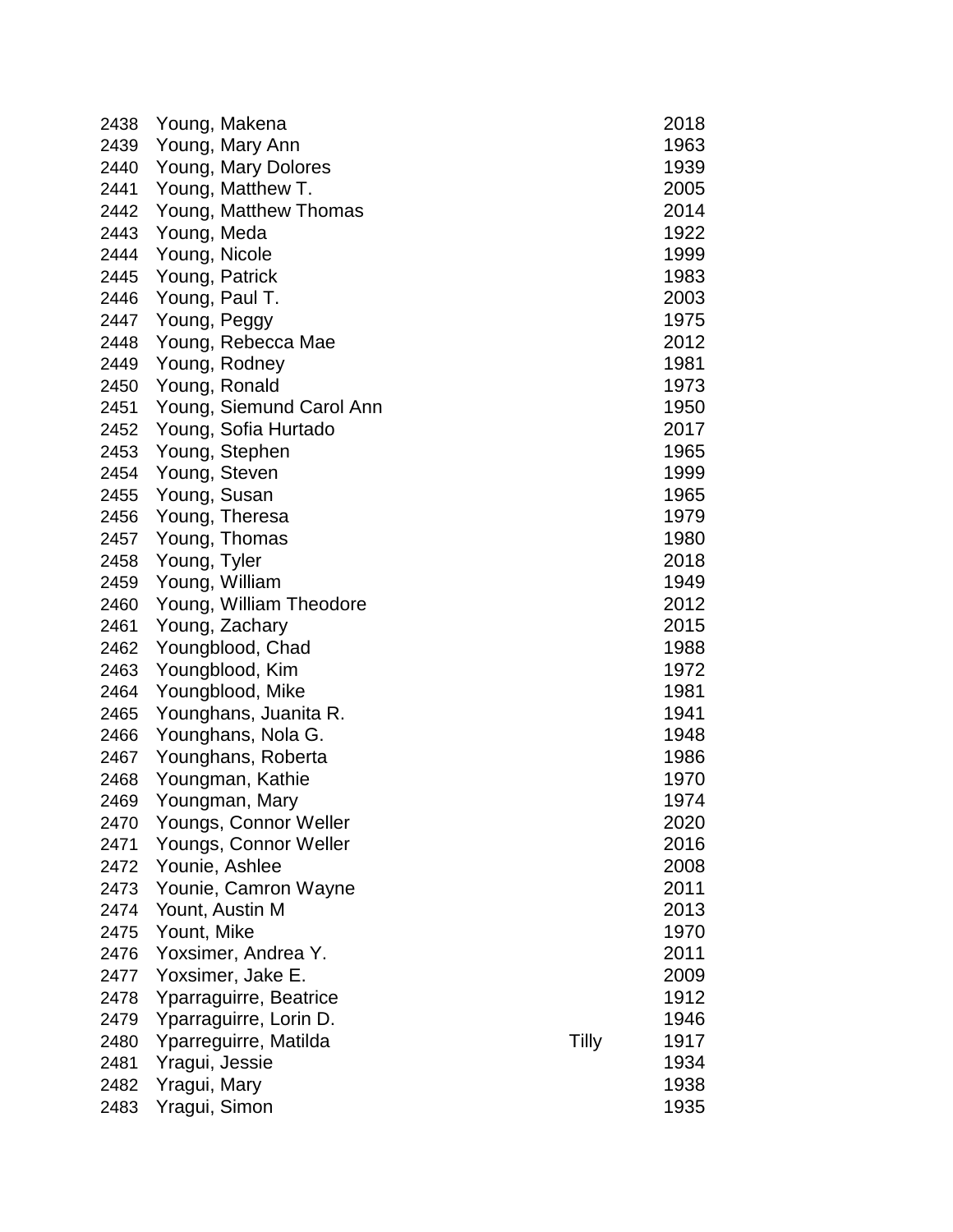| 2484 | Yruegas, Rebecca R.             | 2010 |
|------|---------------------------------|------|
| 2485 | Yturbide, Thomas                | 2000 |
| 2486 | Yturbide, Martin Paula J.       | 1955 |
| 2487 | Yturbide, Bonnie                | 1945 |
| 2488 | Yturbide, Frank August          | 1944 |
| 2489 | Yturbide, Tom                   | 1954 |
| 2490 | Yturbide-Reader, Chloe Marie    | 2020 |
| 2491 | Yturiaga, Brad                  | 1970 |
| 2492 | Yturiaga, Brad                  | 1971 |
| 2493 | Yu, Victor Ting                 | 2013 |
| 2494 | Yu, Pengyuan                    | 2001 |
| 2495 | Yuan, Zhimei                    | 2018 |
| 2496 | Yuanyuan, Xu                    | 2010 |
| 2497 | Yun, Miriam Park                | 2020 |
| 2498 | Yup, Ashley                     | 2015 |
| 2499 | Yup, Robert Gregory Fay Vane    | 2017 |
| 2500 | Zabayle, Isaac                  | 1998 |
| 2501 | Zablah, Megan Rae               | 2003 |
| 2502 | Zabo, Stacey                    | 1991 |
| 2503 | Zack, Weston Charles Dale       | 2013 |
| 2504 | Zadow, Vera                     | 1929 |
| 2505 | Zagarlick, Margaret             | 1954 |
| 2506 | Zahringer, David                | 1967 |
| 2507 | Zahringer, Michael              | 1978 |
| 2508 | Zaidi, Maria                    | 2000 |
| 2509 | Zakariassen, Aaron              | 2004 |
| 2510 | Zaldain, Shelbi Lynne           | 2009 |
| 2511 | Zaldain, Trever Zane            | 2006 |
| 2512 | Zamarripa, Joshua               | 1996 |
| 2513 | Zamarripa, Lucy                 | 1973 |
| 2514 | Zamboni, Robert "Bob" Eugene    | 1956 |
| 2515 | Zamboni, Frank                  | 1979 |
| 2516 | Zamboni, Jeanne                 | 1957 |
| 2517 | Zamboni, Joe                    | 1976 |
| 2518 | Zamboni, Louis J.               | 1951 |
| 2519 | Zamora, Carlos Rafael           | 2009 |
| 2520 | Zamora, Melissa                 | 1993 |
| 2521 | Zamzow, Jessica                 | 1995 |
| 2522 | Zandonella, Morgan R.           | 2010 |
| 2523 | Zaniel, Savanna Faith           | 2021 |
| 2524 | Zappettini, George              | 1939 |
| 2525 | Zarate, Colima Aurora Guadalupe | 2019 |
| 2526 | Zarate, Montelongo Osvaldo      | 2019 |
| 2527 | Zarco, Jennifer Ann             | 2006 |
| 2528 | Zarubi, Newell Hazel Gertrude   | 1943 |
| 2529 | Zarubi, Steve                   | 1979 |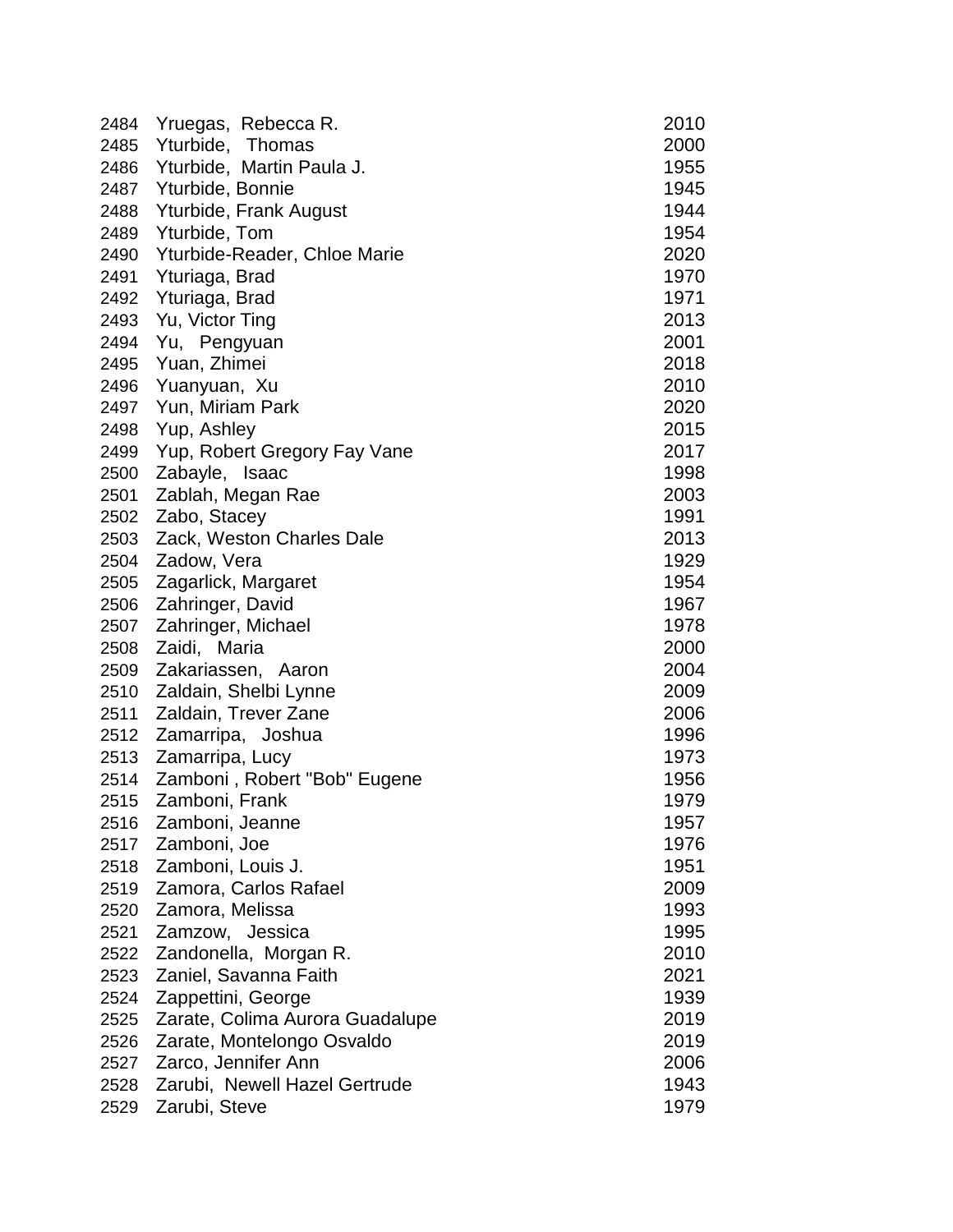| 2530 | Zaumeyer, Justin                | 1996 |
|------|---------------------------------|------|
| 2531 | Zaumeyer, Faith                 | 1992 |
| 2532 | Zavala, Julie                   | 1988 |
| 2533 | Zaza, Lucretia K.               | 1985 |
| 2534 | Zaza, Nibal                     | 1986 |
| 2535 | Zebrack, James                  | 1987 |
| 2536 | Zebrack, John                   | 1988 |
| 2537 | Zebrowski, David Robert         | 2020 |
| 2538 | Zebrowski, David Robert         | 2016 |
| 2539 | Zedelmayer, Erik                | 1988 |
| 2540 | Zeigler, James A.               | 1963 |
| 2541 | Zeissner, Dave                  | 1973 |
| 2542 | Zeitziff, Sandra                | 1974 |
| 2543 | Zeleniak, Anastasia Lakela      | 2013 |
| 2544 | Zell, Lisa                      | 1985 |
| 2545 | Zeller, Lindsey M.K.            | 2007 |
| 2546 | Zeltzer, Hannah Dorothy         | 2017 |
| 2547 | Zeltzer, Jack Benjamin          | 2019 |
| 2548 | Zeltzer, Max Morrison           | 2020 |
| 2549 | Zeltzer, Max Morrison           | 2016 |
| 2550 | Zema, Boris                     | 1950 |
| 2551 | Zemach, Tal Shahar              | 2018 |
| 2552 | Zendejas, Beatriz               | 1997 |
| 2553 | Zendejas, Ronald                | 2002 |
| 2554 | Zeni Nelson, Mary               | 1961 |
| 2555 | Zeni, Anthony                   | 1919 |
| 2556 | Zeni, Carol Ann                 | 1954 |
| 2557 | Zenklusen, Lucille              | 1938 |
| 2558 | Zepeda, Darlene B.              | 2012 |
| 2559 | Zepeda, Kimberly Diana          | 2020 |
| 2560 | Zepeda, Kimberly Diana          | 2016 |
| 2561 | Zerr,<br>Joel                   | 2002 |
| 2562 | Zetka Jr., Art John             | 1963 |
| 2563 | Zetonny, Susan                  | 1974 |
| 2564 | Zetoony, Freda                  | 1968 |
| 2565 | Zetoony, Harry                  | 1940 |
| 2566 | Zetoony, Lillian                | 1937 |
| 2567 | Zetoony, Raymond D.             | 1966 |
| 2568 | Zha, Gaozhiyuan                 | 2015 |
| 2569 | Zhang, Kevin Weijia             | 2021 |
| 2570 | Zhang, Matthew Liang            | 2017 |
| 2571 | Zhang, Michael                  | 2014 |
| 2572 | Zhang, Talia C.                 | 2011 |
| 2573 | Zheleznyakova, Marina Andreevna | 2020 |
| 2574 | Zheng, Taylor Morgan            | 2020 |
| 2575 | Zheng, Taylor Morgan            | 2016 |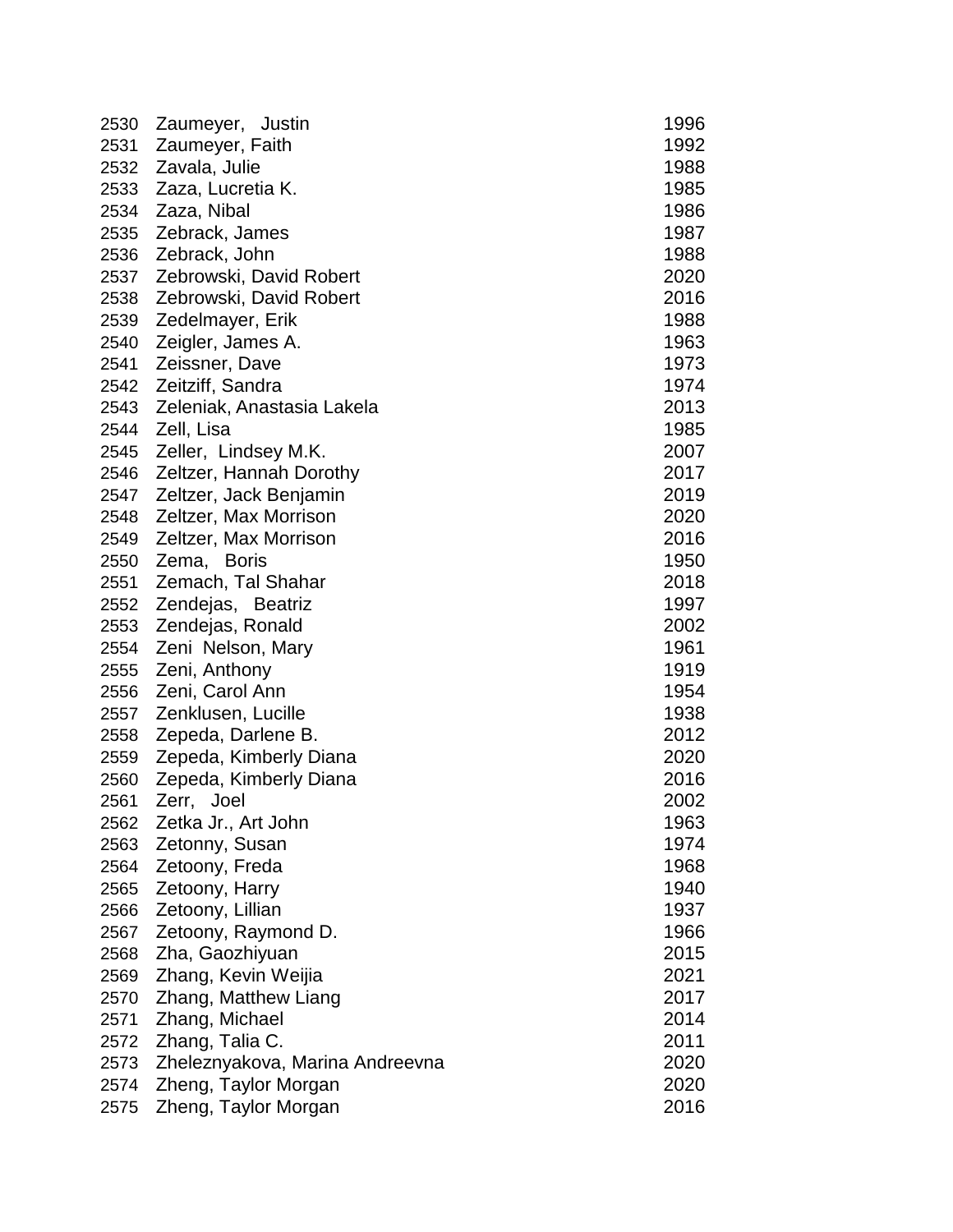| 2576 | Zhu, Vincent J.                | 2007 |
|------|--------------------------------|------|
| 2577 | Zhuang, Chen                   | 2012 |
| 2578 | Zideck, Bill S.                | 1951 |
| 2579 | Zidek, Harris, Donna Elizabeth | 1956 |
| 2580 | Zidek, Ron                     | 1955 |
| 2581 | Zidek, Al John                 | 1963 |
| 2582 | Ziech, Dominique               | 2001 |
| 2583 | Ziegenhorn, William            | 1983 |
| 2584 | Ziegler Henschen, Julie        | 1961 |
| 2585 | Ziegler, Edith Cecelia         | 1901 |
| 2586 | Ziegler, Edward                | 1924 |
| 2587 | Ziegler, Ethel Catherine       | 1901 |
| 2588 | Ziegler, George Hyde           | 1930 |
| 2589 | Ziegler, Rylee Marie           | 2014 |
| 2590 | Ziegler, Sophie Grace          | 2020 |
| 2591 | Ziegler, Sophie Grace          | 2016 |
| 2592 | Ziegler, Wyatt                 | 2018 |
| 2593 | Zimbelman, Aaron               | 1983 |
| 2594 | Zimbleman, Mary                | 1981 |
| 2595 | Zimbleman, Terry               | 1980 |
| 2596 | Zimlich, Bill                  | 1971 |
| 2597 | Zimmer, Genera                 | 1924 |
| 2598 | Zimmer, Louise                 | 1933 |
| 2599 | Zimmerman, Fawn                | 1958 |
| 2600 | Zimmerman, Gary                | 1961 |
| 2601 | Zimmerman, Janet               | 1962 |
| 2602 | Zimmerman, Jeffrey             | 1994 |
| 2603 | Zimmerman, John Russell        | 1960 |
| 2604 | Zimmerman, Kirsten             | 1991 |
| 2605 | Zimmerman, Larry               | 1974 |
| 2606 | Zimmerman, Lee                 | 1972 |
| 2607 | Zimmerman, Lee Ann Mackenzie   | 1959 |
| 2608 | Zimmerman, Lycia               | 1984 |
| 2609 | Zimmerman, Mickey              | 1965 |
| 2610 | Zimmerman, Rachel              | 1986 |
| 2611 | Zimmerman, Victor              | 1967 |
| 2612 | Zimmermann, Zachary            | 2018 |
| 2613 | Zinck, Christian               | 1999 |
| 2614 | Zinck,<br>Marie                | 2002 |
| 2615 | Zinsley, William T.            | 2012 |
| 2616 | Ziolkowski, Jacob Cole         | 2010 |
| 2617 | Ziolkowski, Lydia              | 2015 |
| 2618 | Ziolkowski, Sarah              | 2018 |
| 2619 | Zipprich, Veronika             | 1988 |
| 2620 | Zito, Christopher              | 1989 |
| 2621 | Zito, Dominic                  | 1990 |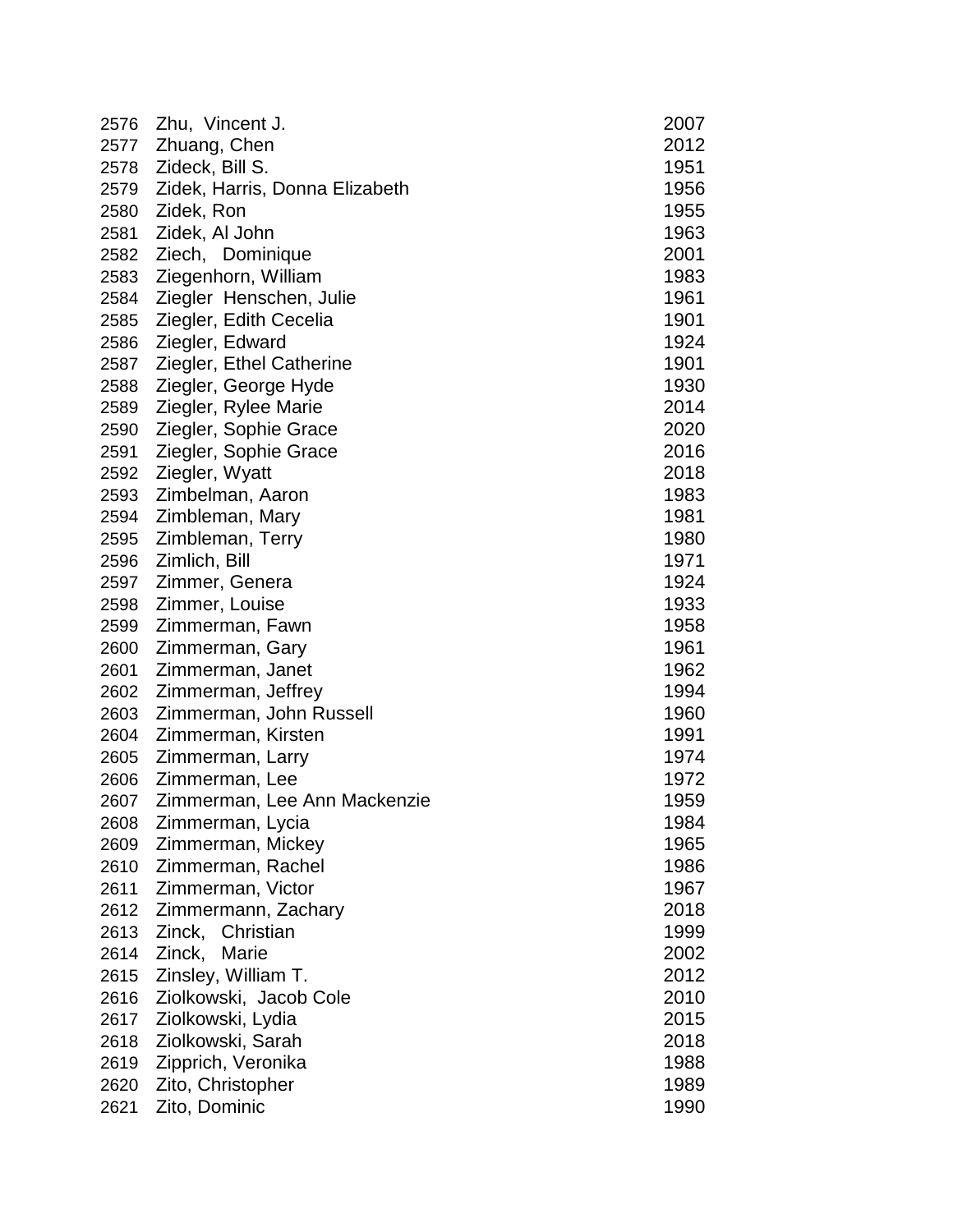| 2622 | Zito, Matthew               |        | 1987 |
|------|-----------------------------|--------|------|
| 2623 | Zive, Gregg William         |        | 1963 |
| 2624 | Zive, Joshua                |        | 1990 |
| 2625 | Zive, Mark                  |        | 1965 |
| 2626 | Zive, Phil                  |        | 1968 |
| 2627 | Zive, Toni                  |        | 1972 |
| 2628 | Zlokovich, Sharon           |        | 1972 |
| 2629 | Zmack, John                 |        | 1949 |
| 2630 | $Zmak$ , William $\{Bill\}$ |        | 1932 |
| 2631 | Zmak, John W.               |        | 1953 |
| 2632 | Zmak, Merle A.              |        | 1951 |
| 2633 | Zmak, Terri                 |        | 1978 |
| 2634 | Zmak, Theodore D.           |        | 1978 |
| 2635 | Zmak, Tom                   |        | 1958 |
| 2636 | Zmak, Tony                  |        | 1975 |
| 2637 | Zocher, Marie               |        | 1937 |
| 2638 | Zoebel, Laurence E.         | Zwabel | 1927 |
| 2639 | Zoeters, Anna Clare         |        | 2017 |
| 2640 | Zoeters, Kian Nicholas      |        | 2020 |
| 2641 | Zoldak, Joann               |        | 1988 |
| 2642 | Zoldak, Ron                 |        | 1979 |
| 2643 | Zoldak, Teri                |        | 1980 |
| 2644 | Zolezzi, Adeline Theresa    |        | 1927 |
| 2645 | Zoll, Dorene Myrtle         |        | 1960 |
| 2646 | Zollinger, Clare            |        | 1942 |
| 2647 | Zollinger, Kathleen         |        | 1962 |
| 2648 | Zolman, Shirley A.          |        | 1949 |
| 2649 | Zorio, Pucci Virginia       |        | 1955 |
| 2650 | Zorio, Andrew               |        | 1986 |
| 2651 | Zorio, Arthur               |        | 1990 |
| 2652 | Zubillaga, Christopher      |        | 2015 |
| 2653 | Zubillaga, Patrick Joseph   |        | 2012 |
| 2654 | Zucco, Bob                  |        | 1993 |
| 2655 | Zucco, Jeffrey              |        | 1986 |
| 2656 | Zucco, Scott                |        | 1984 |
| 2657 | Zucco, Shawn                |        | 1989 |
| 2658 | Zucco, Shelby               |        | 2018 |
| 2659 | Zucco, Todd                 |        | 1991 |
| 2660 | Zuccolotto, Larry           |        | 1976 |
| 2661 | Zucker, Alison J.           |        | 2007 |
| 2662 | Zuehlsdorff, Heidi          |        | 1987 |
| 2663 | Zuehlsdorff, Holly          |        | 1988 |
| 2664 | Zuick, Jean                 |        | 1928 |
| 2665 | Zulaika, Garazi             |        | 2007 |
| 2666 | Zulaika, Joannes            |        | 2011 |
| 2667 | Zulawski, Eleanore          |        | 1948 |